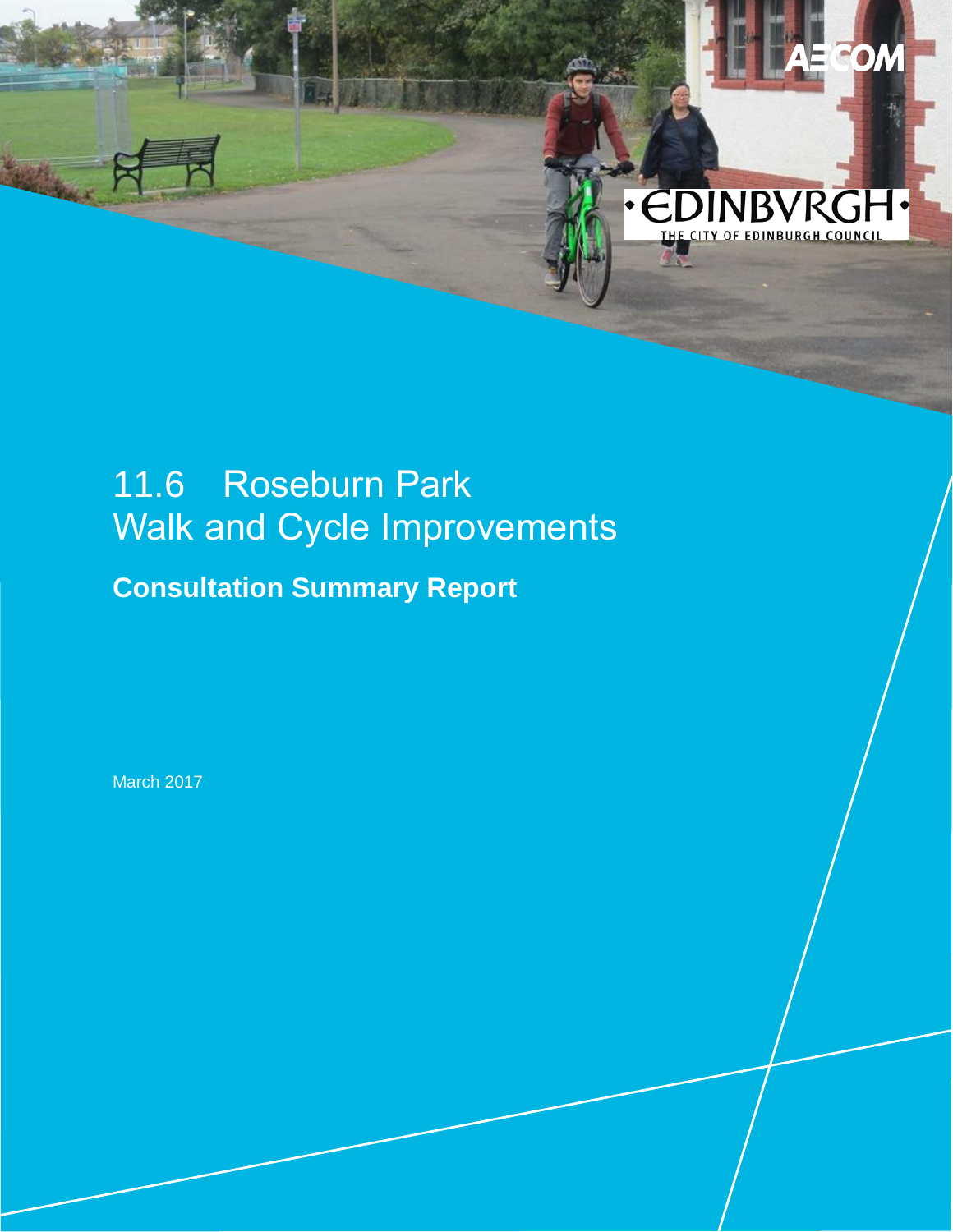# **Table of Contents**

| 1   |  |  |  |  |
|-----|--|--|--|--|
| 2   |  |  |  |  |
| 3   |  |  |  |  |
| 4   |  |  |  |  |
| 5   |  |  |  |  |
| 6   |  |  |  |  |
| 6.1 |  |  |  |  |
| 6.2 |  |  |  |  |
| 6.3 |  |  |  |  |
| 6.4 |  |  |  |  |
| 6.5 |  |  |  |  |
| 6.6 |  |  |  |  |
| 7   |  |  |  |  |
| 7.1 |  |  |  |  |
|     |  |  |  |  |
|     |  |  |  |  |
|     |  |  |  |  |

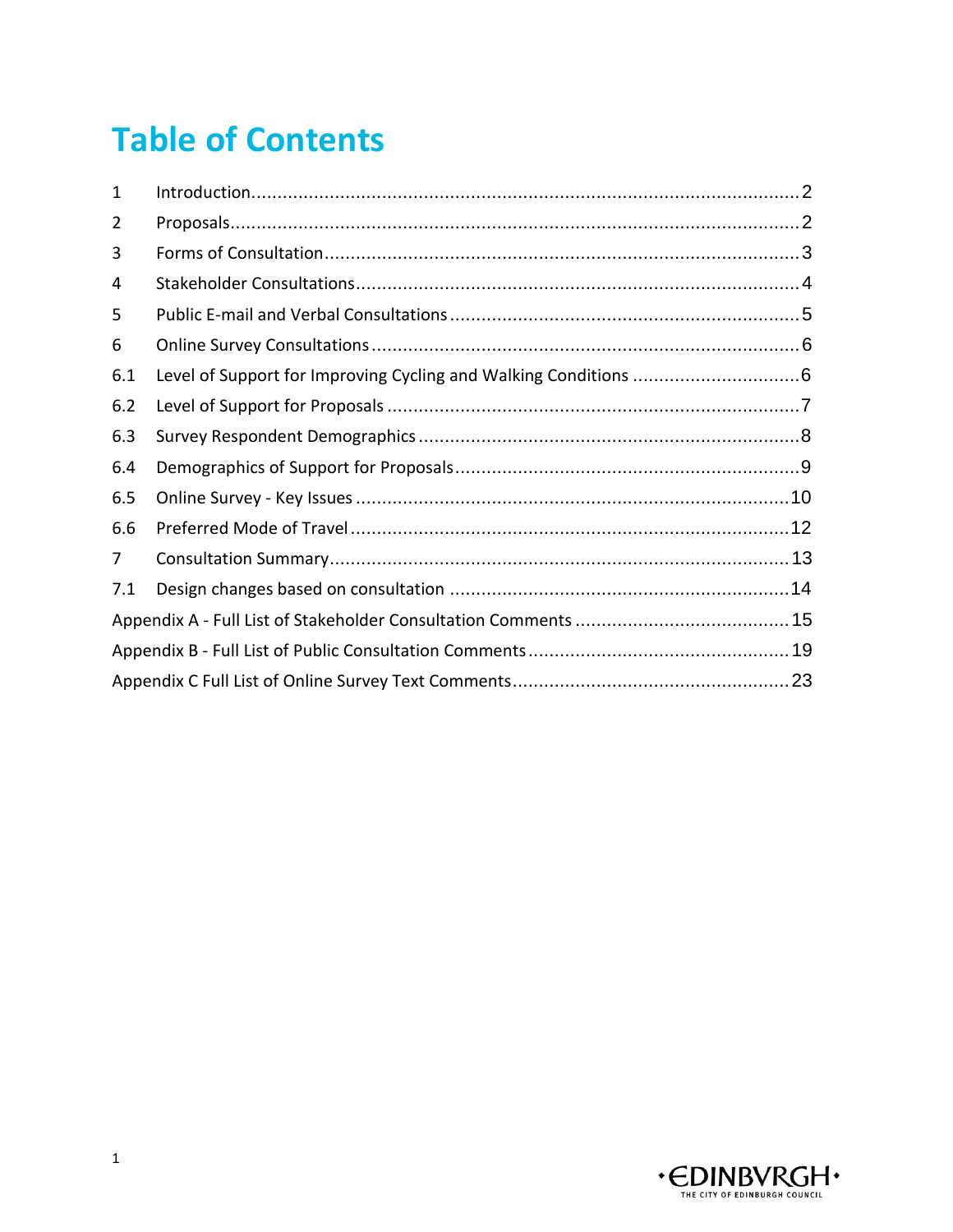# <span id="page-2-0"></span>**1 Introduction**

The City of Edinburgh Council (CEC) is delivering a package of improvements to the QuietRoute network for walking and cycling across the city. During the Preliminary Design and Detailed design stages, CEC and AECOM are undertaking a range of consultation approaches with stakeholders and the public to achieve better design outcomes.

This report summarises the consultation exercise undertaken during the preliminary design stage of walking and cycling improvements to QuietRoute 8; Roseburn Park.

## <span id="page-2-1"></span>**2 Proposals**

The proposals are highlighted in the figure below and include:

- Temporary trial segregation of pedestrians and cyclists on the path through the park, on the eastern and western approaches to the junction of the paths;
- Buff surfacing to prompt path users of the change of environment;
- New replacement street lighting columns; and
- Installing a low level planter at the corner of the south-eastern building at the junction of the paths within the park. This will bring people away from the blind corner, thereby reducing the potential for collisions.



**Figure 1 Roseburn Park proposals**

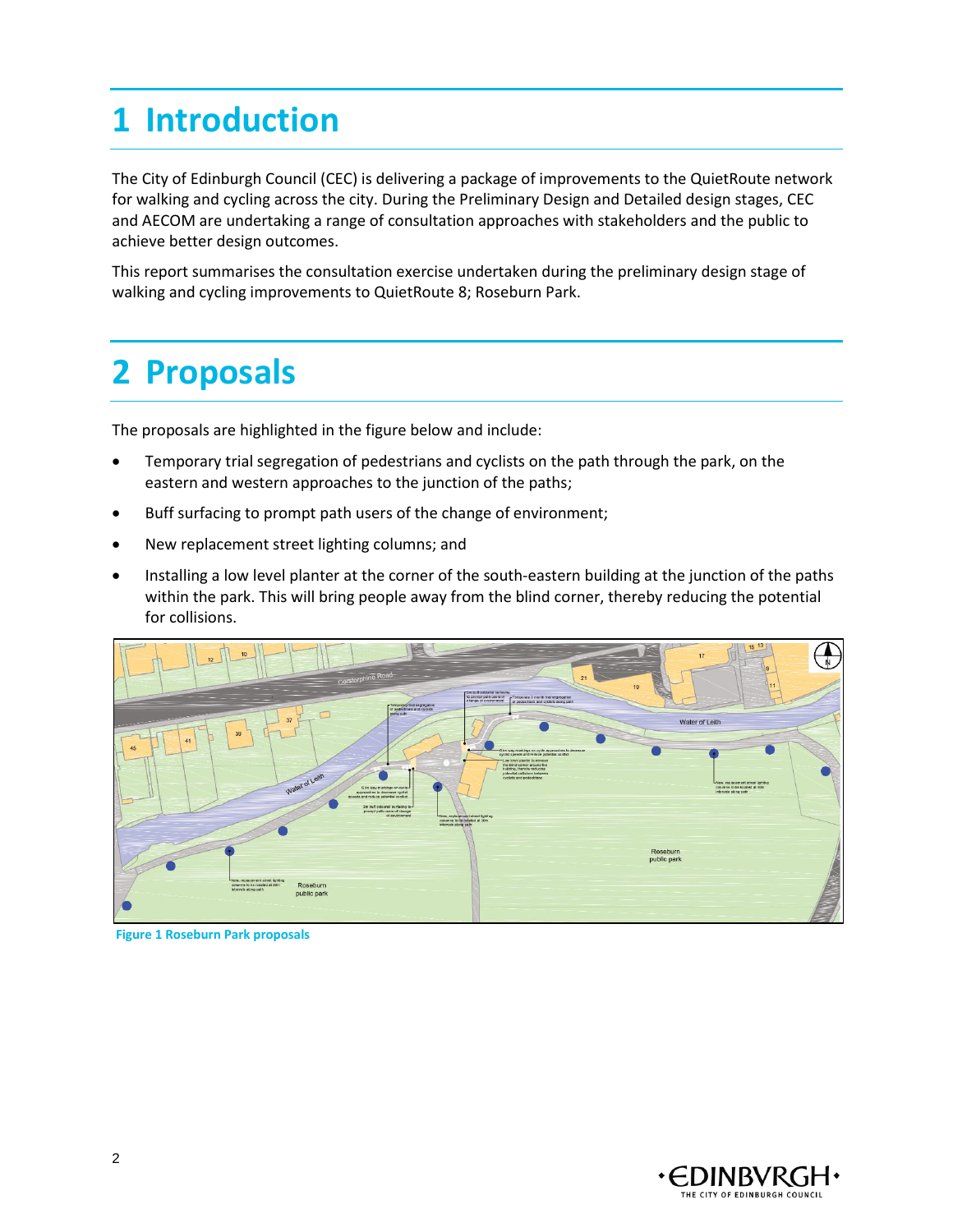# <span id="page-3-0"></span>**3 Forms of Consultation**

The following forms of consultation have been used for this design scheme at the current stage:

| Meeting/workshop with internal<br>Council stakeholders |              |                                                                                                                                                                                |
|--------------------------------------------------------|--------------|--------------------------------------------------------------------------------------------------------------------------------------------------------------------------------|
| Meeting/workshop with external<br>stakeholders         | $\mathbf{x}$ | Meetings with Friends of Roseburn Park,<br>Murrayfield Wanderers and representatives of CEC<br>were held across the 21 <sup>st</sup> and 22 <sup>nd</sup> of September<br>2016 |
| <b>Public Exhibition</b>                               |              |                                                                                                                                                                                |
| <b>Consultation Hub</b>                                | X            | Information was posted on the Council's<br>consultation hub from 20/01/17 to 21/02/17.                                                                                         |
| Leaflets                                               | X            | Leaflets were distributed to households in October<br>2016.                                                                                                                    |
| Social Media                                           | X            | Consultation through the Council's Facebook and<br>Twitter pages.                                                                                                              |
| <b>Online Survey</b>                                   | X            | A total of 69 responses were received through the<br>consultation hub survey.                                                                                                  |
| <b>E-mail Consultation</b>                             | X            | A total of 31 emails were received.                                                                                                                                            |

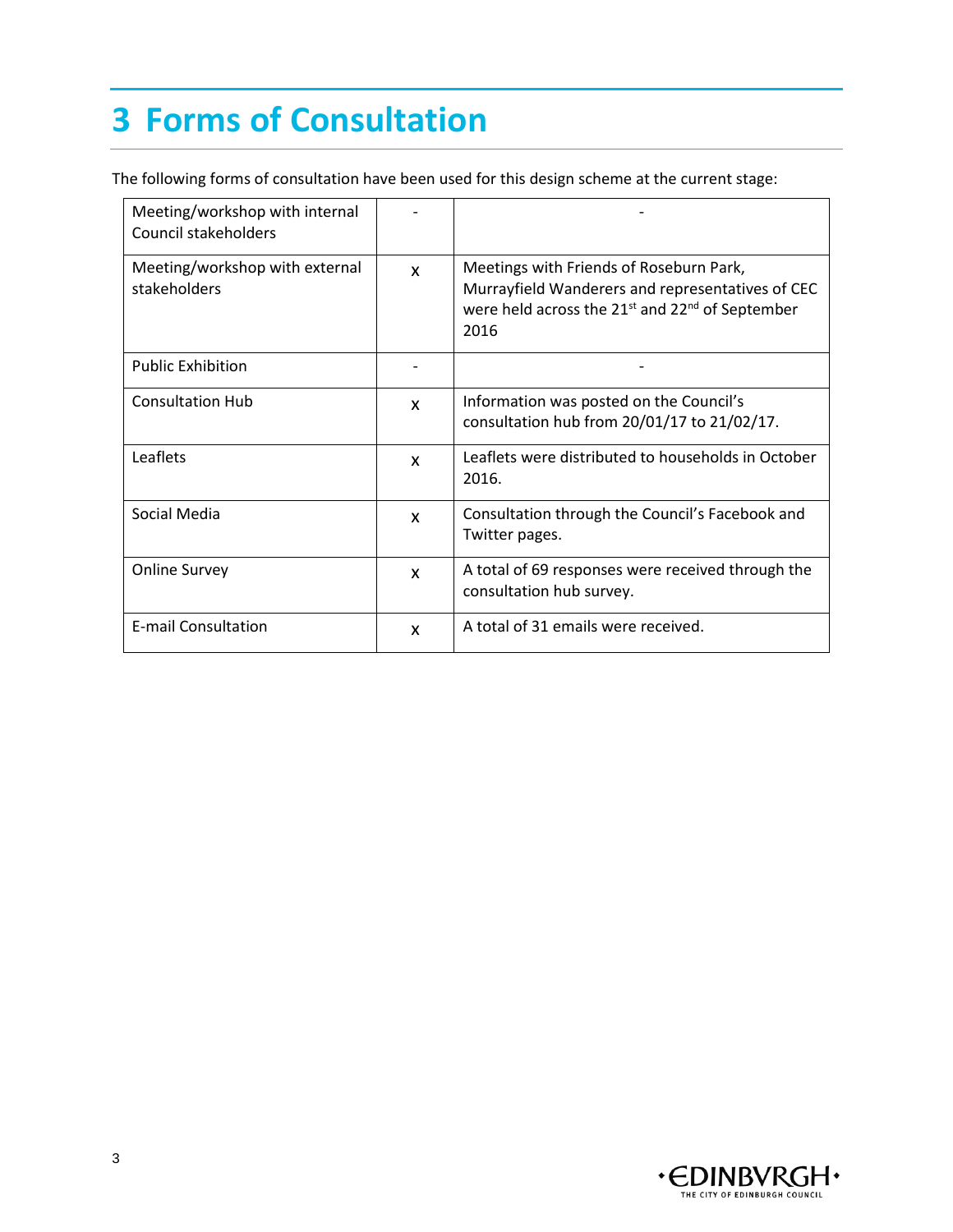# <span id="page-4-0"></span>**4 Stakeholder Consultations**

A total of 11 individuals representing 6 different organisations provided e-mail and verbal feedback during the stakeholder consultation. Of those who indicated their level of support for the proposals, 3 were supportive and 3 stakeholders were opposed to the proposals. Some of the key issues raised throughout the stakeholder consultation are shown below.

### **Table 1 Roseburn Park – Key Stakeholder Issues Raised:**

| <b>Issue Rank Issue</b> |                                                                                        | No. of<br><b>Responses</b> |
|-------------------------|----------------------------------------------------------------------------------------|----------------------------|
|                         | Concerns about conflicts on path between non-motorised users                           |                            |
|                         | Improvements required to markings on path                                              |                            |
| 3                       | Concerns about the conflict point at the entrance to/exit from Murrayfield<br>Ice Rink |                            |
| 4                       | Concerns about cycle speeds                                                            |                            |
| 8                       | Concerns about lighting                                                                |                            |

*Source: Meetings with external stakeholders and dedicated consultation e-mail address*

The full list of stakeholder consultation comments is provided in **Appendix A**.

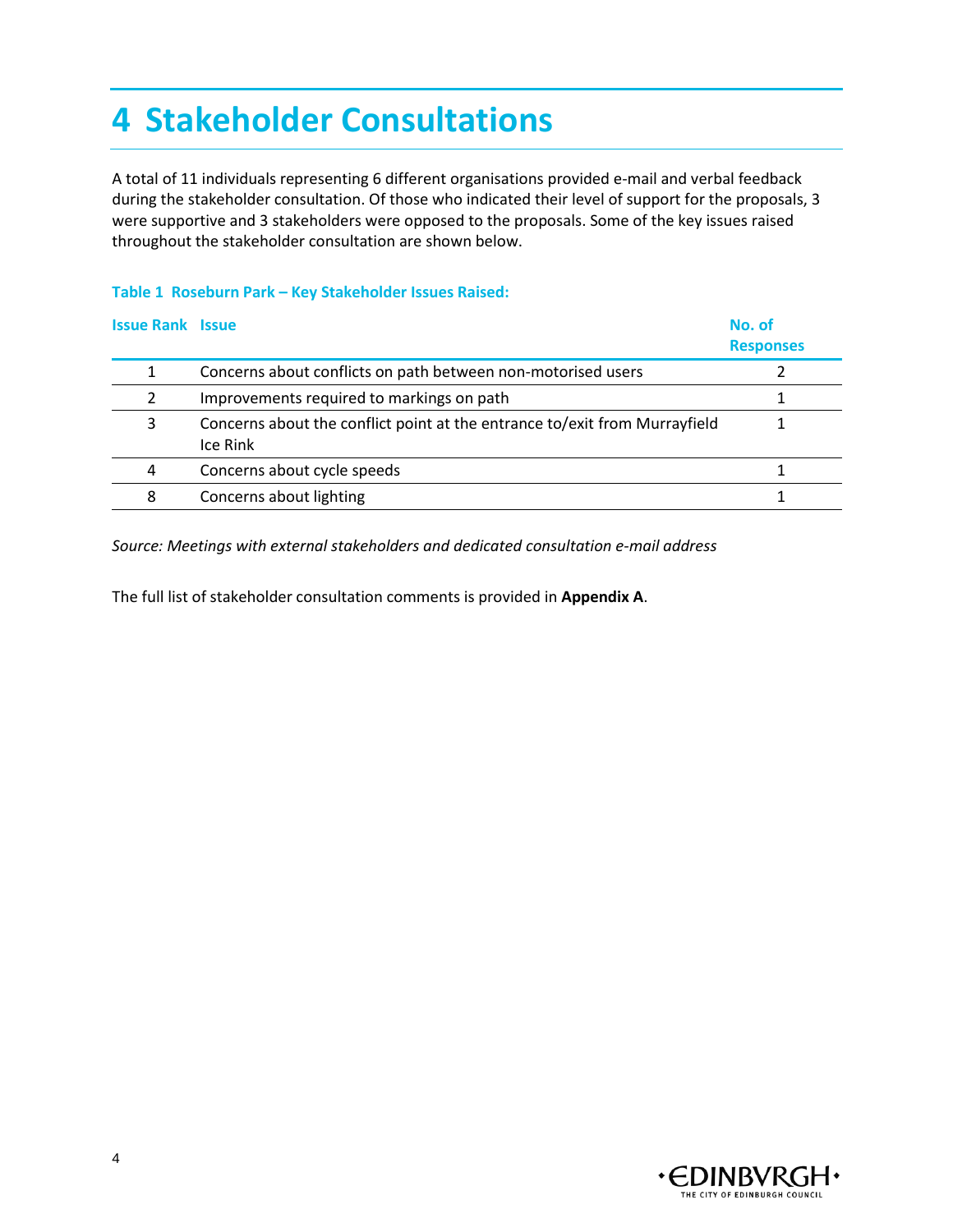## <span id="page-5-0"></span>**5 Public E-mail and Verbal Consultations**

As shown below, a total of 22 local residents provided feedback during the public consultation. Eight of these residents were supportive (44.4%), six neither supported nor opposed the proposals (33.3%) and four residents opposed the proposals (22.2%). The key issues raised throughout the public consultation are shown in Table 2 below.



**Figure 2: Public support for the proposals**

### **Table 2 Roseburn Park – Key Public Issues Raised:**

| <b>Issue Rank Issue</b> |                                                                                    | No. of<br><b>Responses</b> |
|-------------------------|------------------------------------------------------------------------------------|----------------------------|
| 1                       | Concerns about cycle speeds                                                        | 6                          |
| 2                       | Concerns about conflicts on path between non-motorised users                       | 5                          |
| 3                       | Unclear how the route ties in to the City Centre West East Cycle Link<br>proposals | 3                          |
| 4                       | The project doesn't provide the movement to the north of Corstorphine<br>Road      |                            |
| 5                       | Improvements required outwith proposals on Roseburn Place and<br>Roseburn Street   |                            |

*Source: emails to the dedicated consultation e-mail address and comments on the Friends of Roseburn Park Facebook group*

A full list of public consultation comments is provided in **Appendix B.**

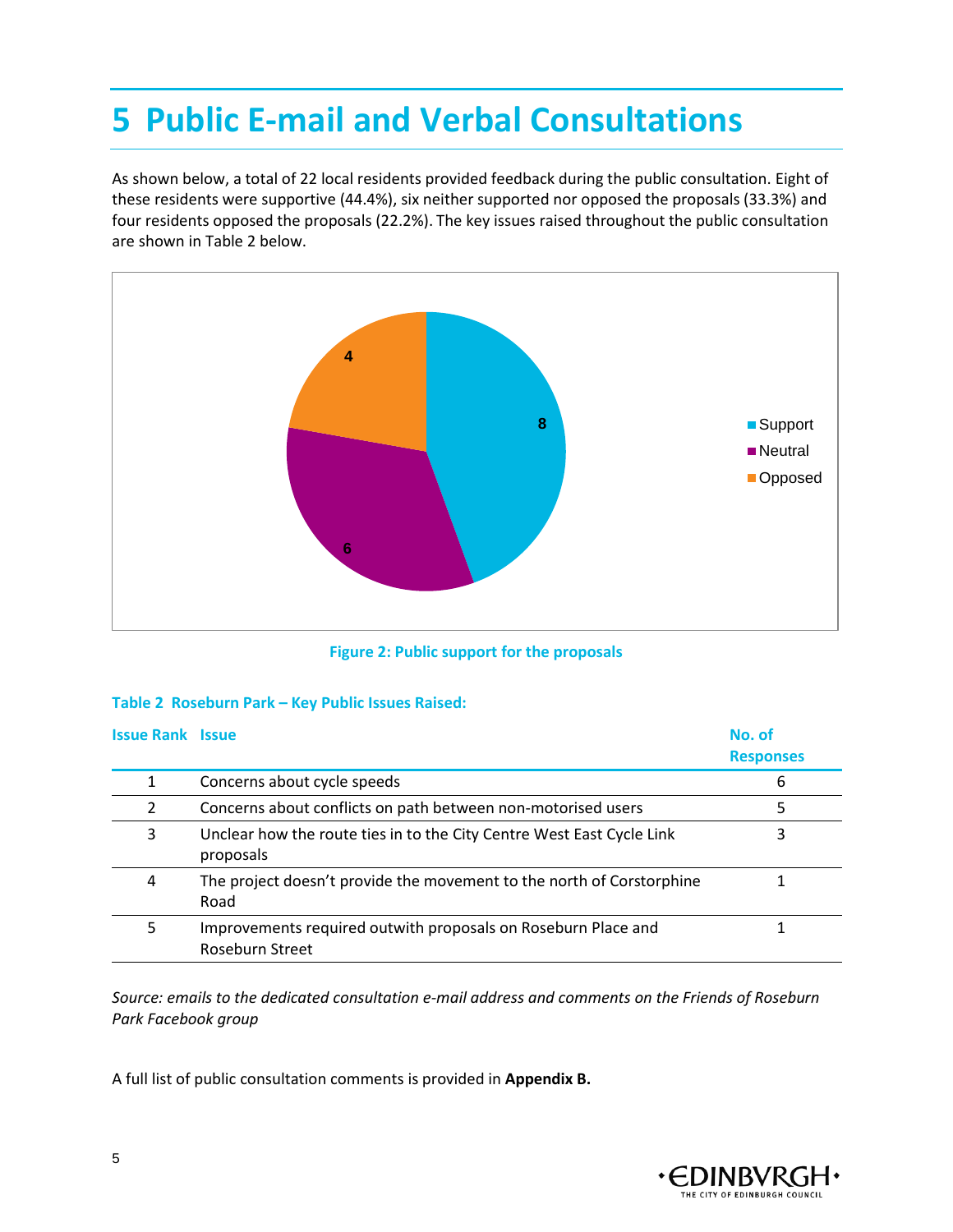# <span id="page-6-0"></span>**6 Online Survey Consultations**

There were 69 responses to the online survey which are summarised here.

## <span id="page-6-1"></span>**6.1Level of Support for Improving Cycling and Walking Conditions**

**To what extent do you support the aim of improving cycling conditions on the route proposed?**



### **"To what extent do you support the aim of improving walking conditions on the route proposed?"**



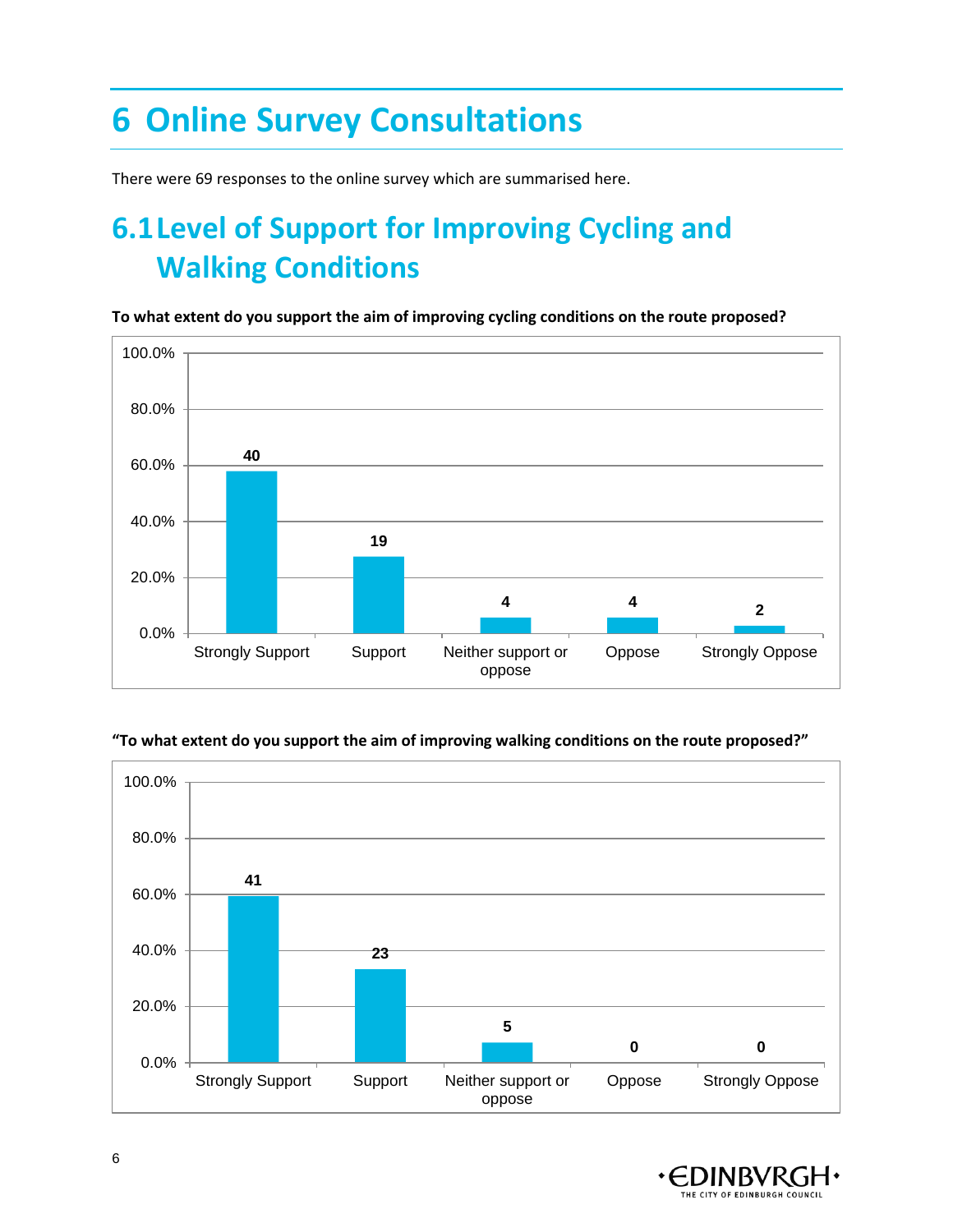### <span id="page-7-0"></span>**6.2Level of Support for Proposals**



**"To what extent do you support each of the proposed designs in Roseburn Park?"**



**Figure 3 Support for proposals - Online survey**

Of the 69 survey respondents, overall most were either **supportive** or **strongly supportive** of the proposals.

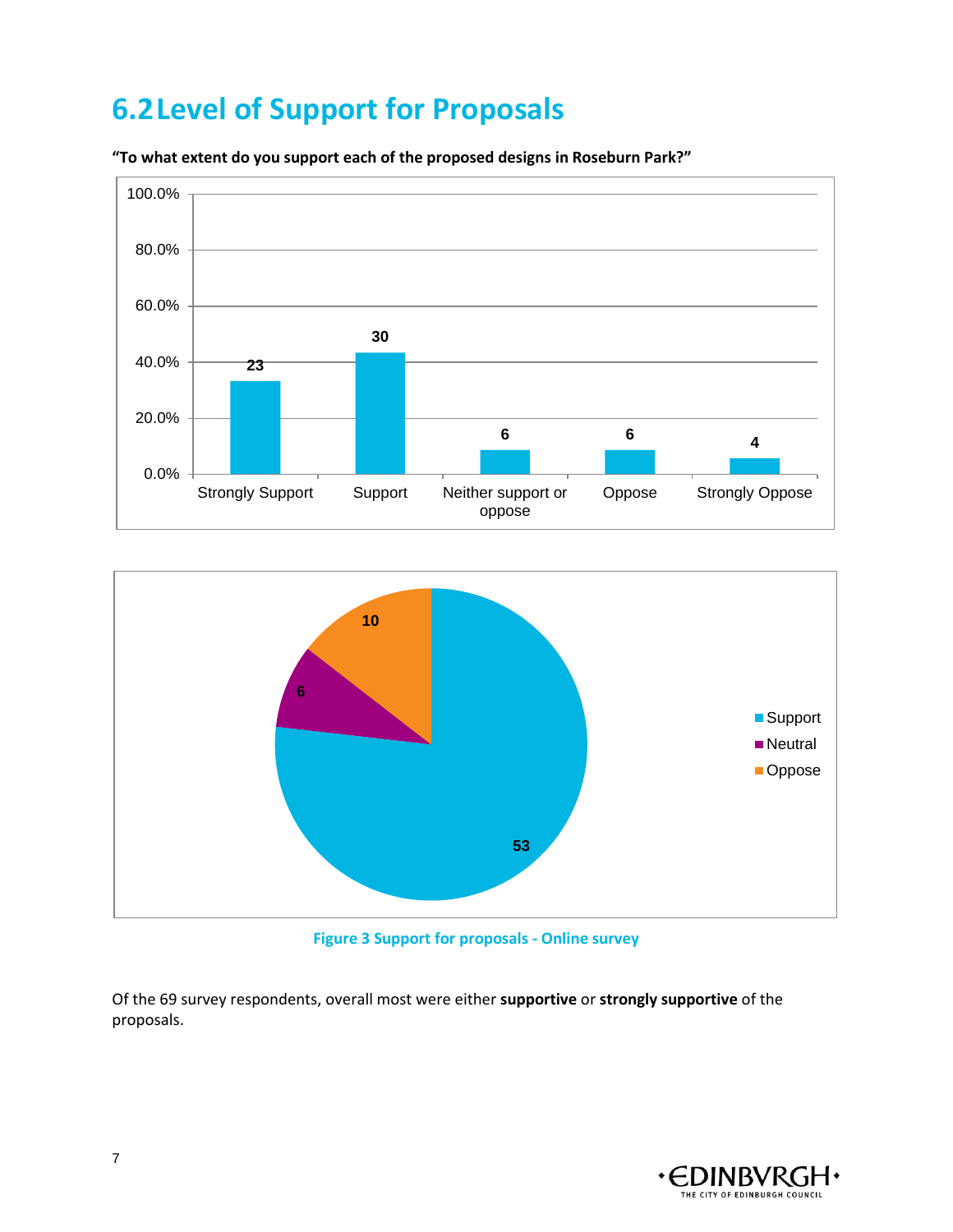### <span id="page-8-0"></span>**6.3Survey Respondent Demographics**

### **"Please tell us your gender"**



### **"To which of these age groups do you belong?"**



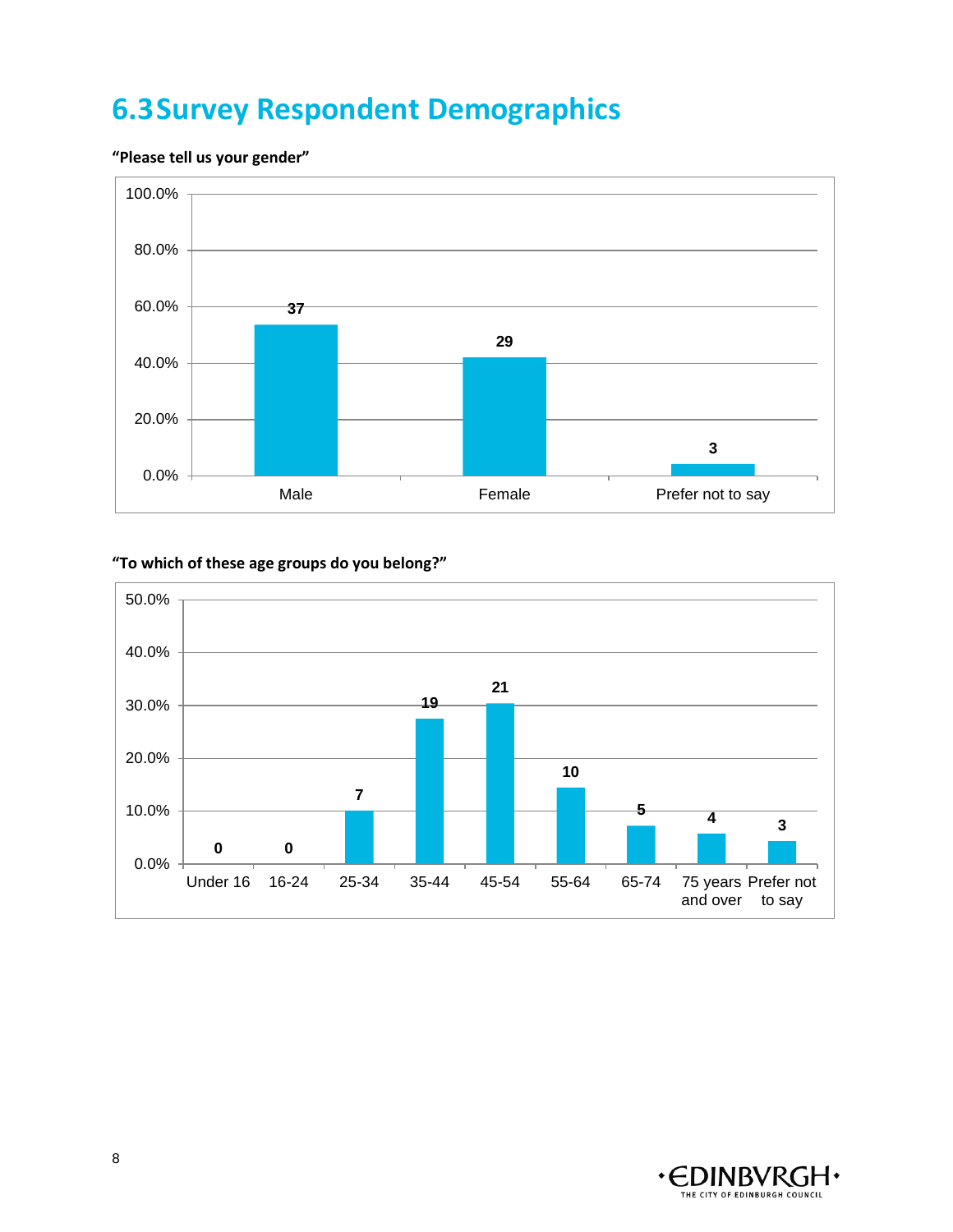## <span id="page-9-0"></span>**6.4Demographics of Support for Proposals**



**Levels of support for Roseburn Park proposals by gender**

### **Levels of support for Roseburn Park proposals by age**



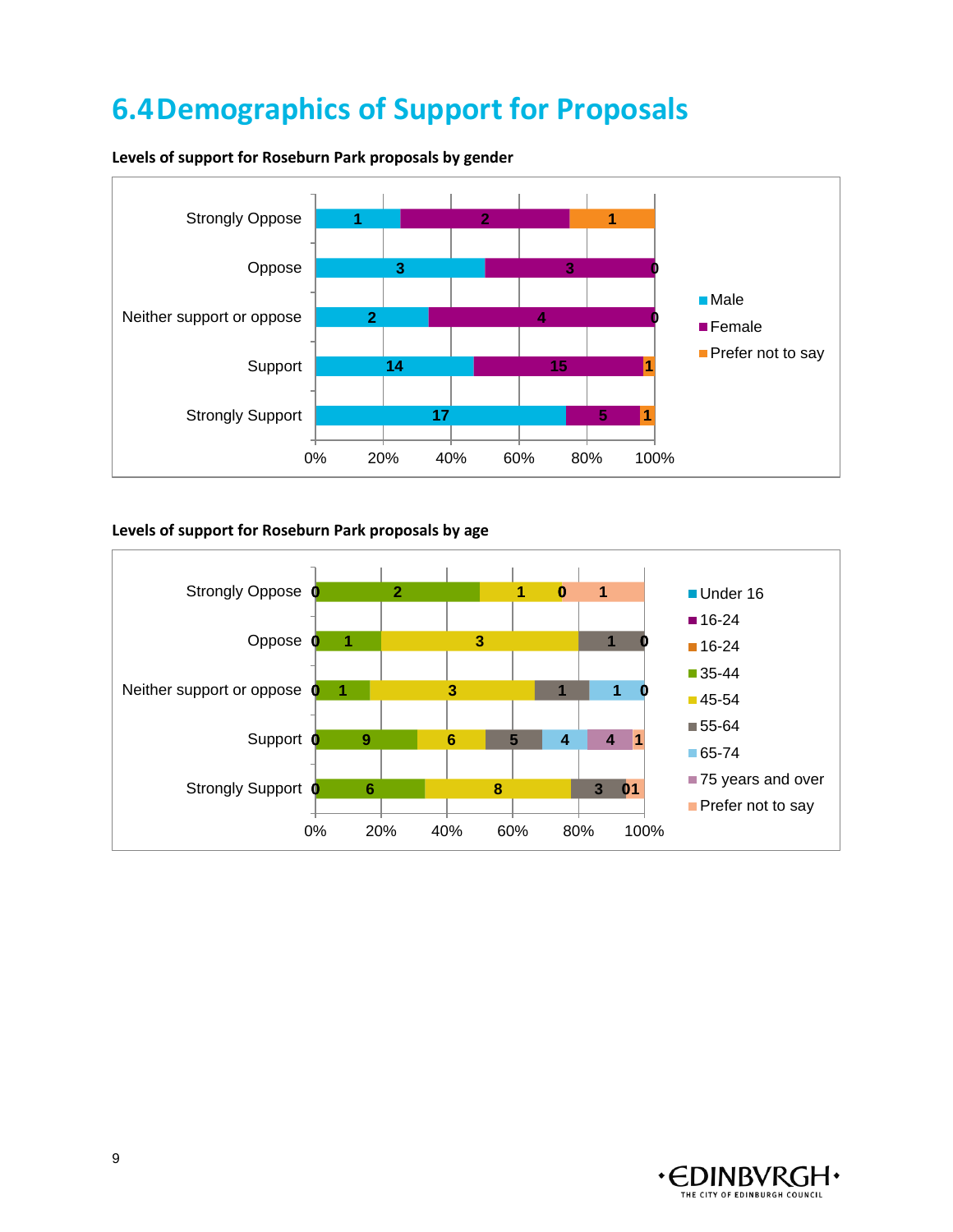### <span id="page-10-0"></span>**6.5Online Survey - Key Issues**



#### **Key issues of concern – Online survey**

### **6.5.1 Key Improvements Required**

62 (89.9%) of the survey respondents had comments on the proposals. The key issues raised are shown below.

#### **Key Improvements Required – General** *(20 responses, 29.0%)*

- 1. Concerns that the short length of white line segregation would be ineffective (3)
- 2. White line segregation is unnecessary (3)
- 3. Tactile paving causes a slip hazard to cyclists (3)
- 4. Additional/alternative measures required to change cycle behaviour (3)
- 5. Improved solution required (2)
- 6. Full segregation is required (1)
- 7. White line segregation should be applied along the whole route (1)
- 8. Different coloured surfacing should be used on the cycle path and footpath (1)
- 9. Path should be widened if it is to be segregated by white lining (1)
- 10. Positioning of lighting columns may need to be adjusted (1)
- 11. New or improved street furniture/pavilion should be provided (1)

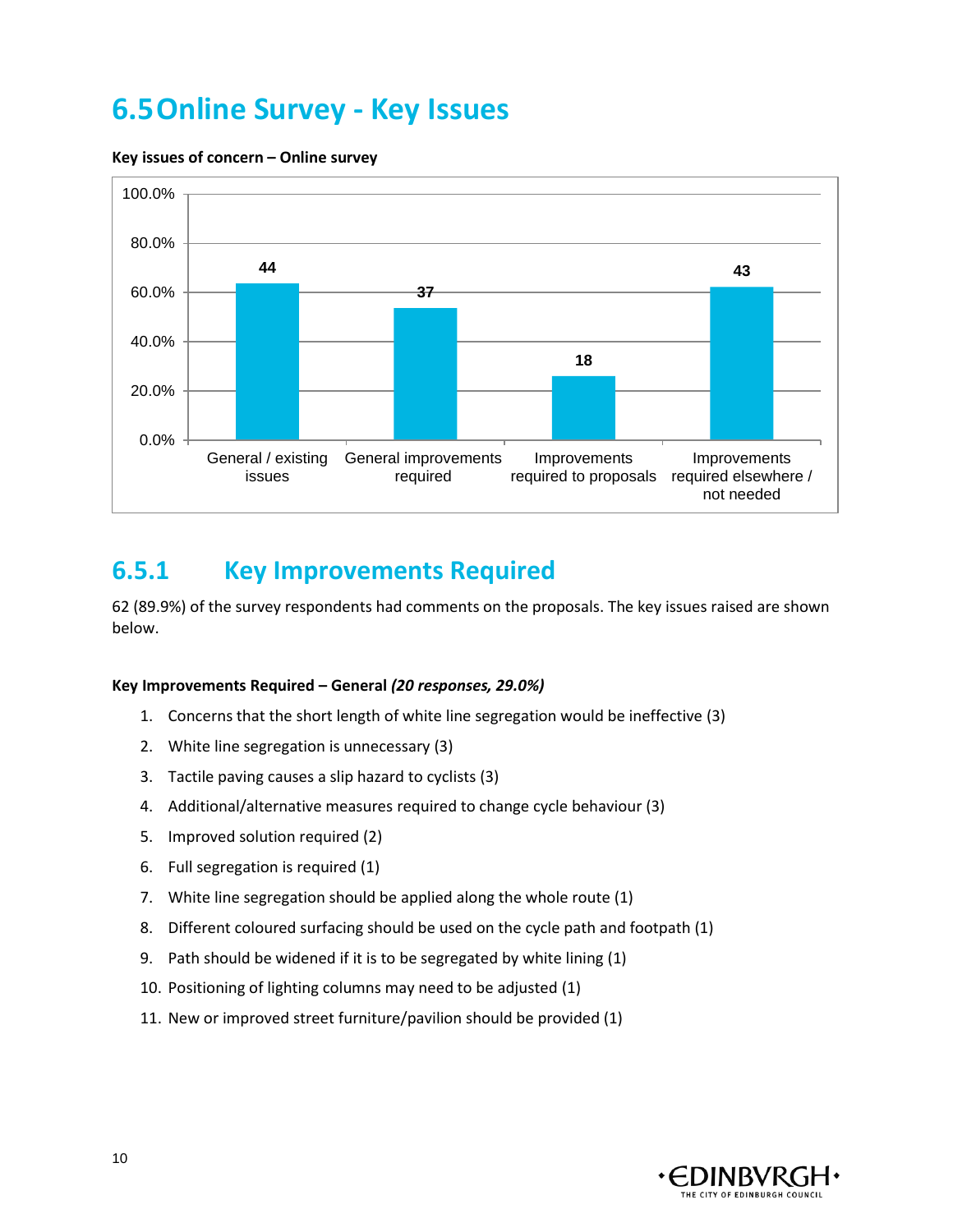### **6.5.2 Other Key Issues**

Some of the other key issues highlighted throughout the survey are shown below.

### **Key responses – General / existing issues (67 responses, 97.1%)**

- 1. Conflict between pedestrians and cyclists (26)
- 2. Existing conditions could be made safer (14)
- 3. Cycling behaviours (6)
- 4. Visibility (6)
- 5. No existing issues (3)

### **Key responses – General improvements required (40 responses, 58.0%)**

- 1. Enhanced active travel network / infrastructure required (23)
- 2. Safer environment for all users (10)
- 3. Transport Mode Prioritisation (4)

#### **Key responses – Improvements required elsewhere / not needed (46 responses, 66.7%)**

- 1. Walking and cycling facilities (26)
- 2. No improvements required / sufficient provision already (5)
- 3. Surfacing (4)
- 4. Other issues (11)

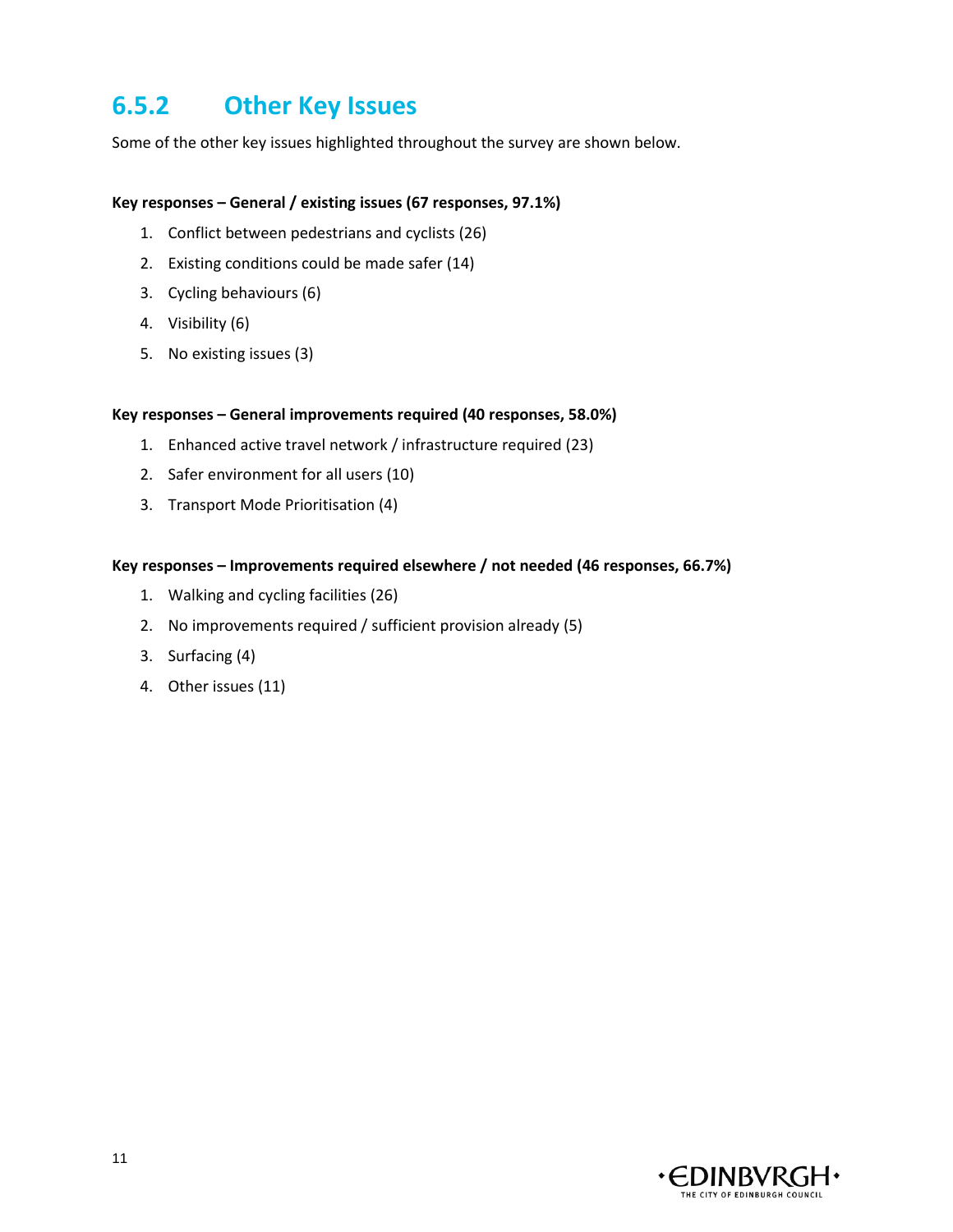## <span id="page-12-0"></span>**6.6Preferred Mode of Travel**

When asked about their preferred mode of travel if you had the choice: 63.8% of survey respondents stated that they currently used active travel means to get to their place of work or study, with 33.3% saying that they currently walk and 49.3% saying that they currently cycle.

75.4% of survey respondents said that given the choice of all travel modes, they would prefer to continue to travel as they do now. 81.2% of survey respondents either stated that if they had the choice that they would choose active travel means, or that they wished to continue using active travel means as they currently did.

Some of the key issues raised that people stated prevented them from taking their preferred mode of travel included:

- 1. Poor conditions for cyclists (8)
- 2. Too far to travel by active travel mode (7)
- 3. Poor infrastructure for cyclists (4)
- 4. Volume of traffic (3)
- 5. Air pollution (3)

A full list of consultation comments is provided in **Appendix C**.

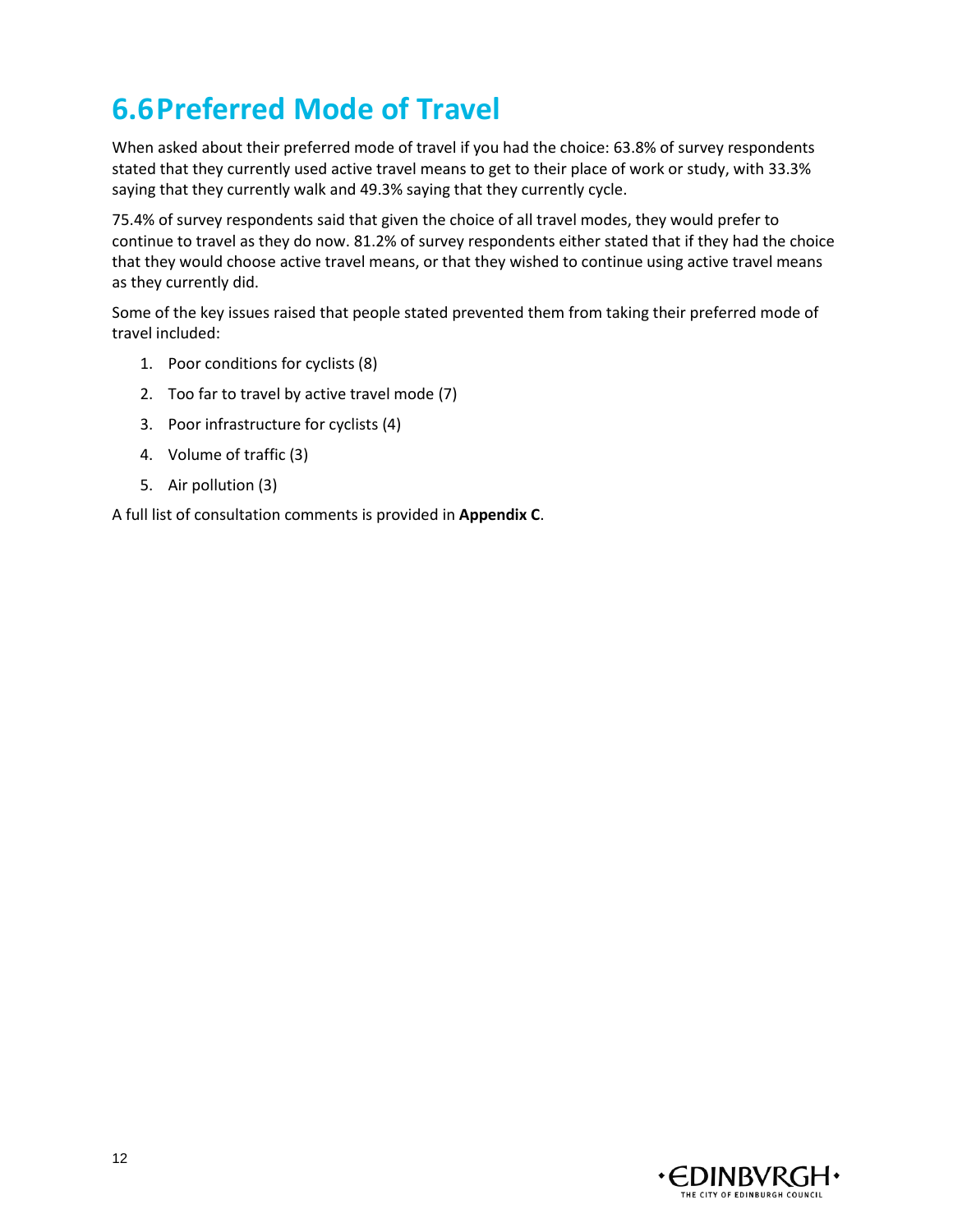# <span id="page-13-0"></span>**7 Consultation Summary**

It was found that the majority of consultees were **supportive** or **strongly supportive** of the proposals.

The most common issue raised during the stakeholder consultations was concerns about conflicts between cyclists and pedestrians on the path. Improvements required to markings on the path, concerns about the conflict point at the entrance to/exit from Murrayfield Ice Rink, concerns about cycle speeds and concerns about lighting were other issues that were raised at this stage of the consultation process.

During the public consultations, the most common issues that were raised were concerns about conflicts between cyclists and pedestrians on the path and concerns about conflicts on the path between cyclists and pedestrians.

In the online survey, 76.8% of survey respondents were either strongly supportive or supportive of the proposals, with 8.7% of respondents being neutral and 14.5% opposing or strongly opposing the proposals.

37.7% of survey respondents mentioned that there are currently conflicts between pedestrians and cyclists in the area. The primary reasons that survey respondents gave for not walking or cycling in Edinburgh were poor conditions for cyclists, distances that they have to travel and poor infrastructure for cyclists.

29.0% of survey respondents stated that improvements/modifications to the existing proposals are required. The most common responses were as follows:

- Concerns that the short length of white line segregation would be ineffective;
- White line segregation is unnecessary;
- Tactile paving causes a slip hazard to cyclists;
- Additional/alternative measures required to change cycle behaviour.

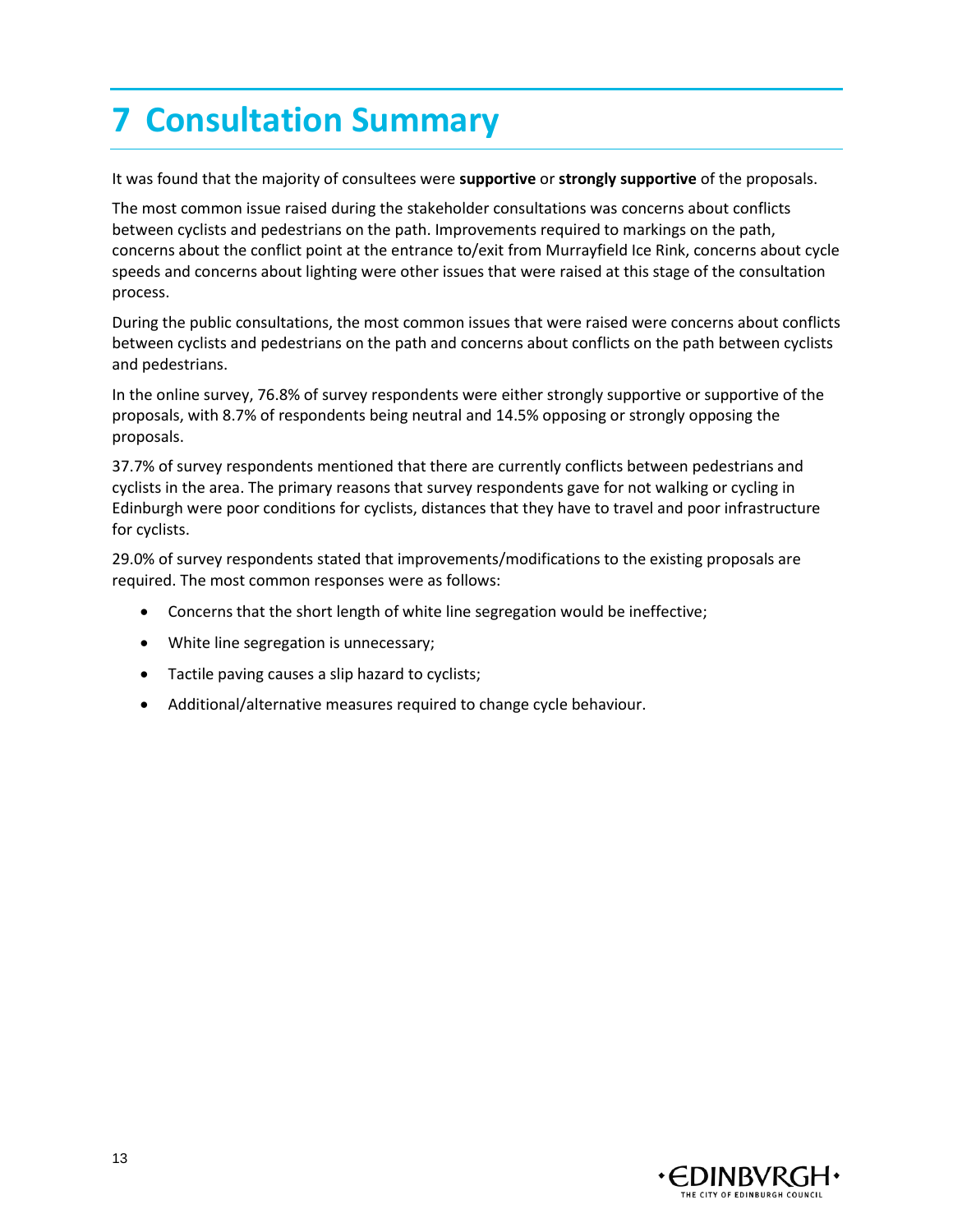## <span id="page-14-0"></span>**7.1Design changes based on consultation**

Based on the feedback from this consultation the Council shall be making the following design changes detailed below. A full listing of all the responses received are detailed in the Appendices below, along with a reply from the Council where appropriate and related to the design.

Changes to be included:

There are no changes that shall be made to the current proposals. However, this is a 3 month trial and we shall evaluate its effectiveness and reopen the consultation for further feedback before proposing a permanent solution.

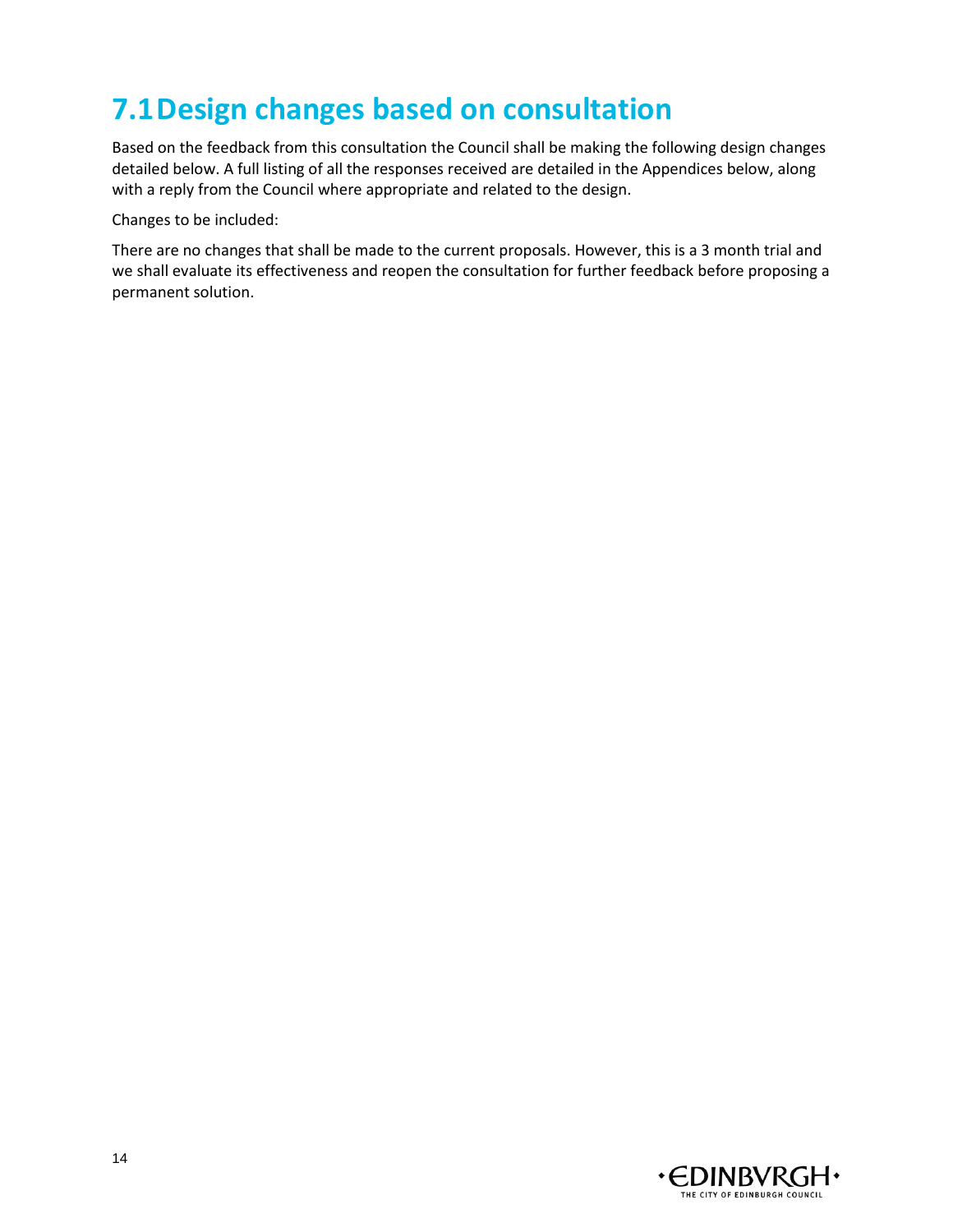# **Appendix A - Full List of Stakeholder Consultation Comments**

### **Roseburn Park – Stakeholder Comments**

<span id="page-15-0"></span>

| <b>Date</b>    | <b>Organisation Comment</b><br><b>Type</b> |                                                                                                                                                                                                                                                                                                                                                                                                                                                                                                                                                                                                                                                                                                        | <b>Council Response</b>                                                                                                                                                                                                                                                                                                                                                                                                                                                                                                                                                                         |
|----------------|--------------------------------------------|--------------------------------------------------------------------------------------------------------------------------------------------------------------------------------------------------------------------------------------------------------------------------------------------------------------------------------------------------------------------------------------------------------------------------------------------------------------------------------------------------------------------------------------------------------------------------------------------------------------------------------------------------------------------------------------------------------|-------------------------------------------------------------------------------------------------------------------------------------------------------------------------------------------------------------------------------------------------------------------------------------------------------------------------------------------------------------------------------------------------------------------------------------------------------------------------------------------------------------------------------------------------------------------------------------------------|
| 2016.10.<br>13 | Friends of<br>Roseburn<br>Park             | I had a look at these. They seem great to me. And I am pleased that all the signals are on<br>the path surface and not on signposts.<br>My only thoughts were:<br>• The give way road markings '=====' are easy to interpret as the cyclist approaches the<br>central area, but they are less easy to interpret as s/he leaves.<br>• The double dashed lines could be interpreted as 'no entry' and push cyclists to the<br>pedestrian part. If there is space, then '===----', perhaps even with a very short subdivision                                                                                                                                                                             | We shall alter the design to include a more conventional layout of the give way markings so<br>that cyclists travelling in both directions should use the same side of the path.<br>The new lighting shall conform to the standards set out by the Council's lighting team.                                                                                                                                                                                                                                                                                                                     |
|                |                                            | '===,---' might be clearer than '======' (if you see what I mean).<br>• Also, I hope the new lighting – which is a fantastic development – is modern, classy,<br>energy efficient etc.                                                                                                                                                                                                                                                                                                                                                                                                                                                                                                                 |                                                                                                                                                                                                                                                                                                                                                                                                                                                                                                                                                                                                 |
| 2016.10.<br>24 | Murrayfield<br>СC                          | • There is a confusion about who goes were. Have the pedestrians been observed using one<br>side of the path or the other. Certainly in the morning rush hour the primary school children<br>going to Roseburn School will cross the line chosen for bikes. Is a new path being laid<br>suitable for each mode of travel?<br>• In the past I do not think that bikes were allowed to be used in the park or along the water<br>side. So why is this invasion being allowed? I have a small amount of sympathy for the<br>cyclists as the main roads are over capacity during rush hours but not otherwise. Could the<br>use of parks and other pedestrian walkways be free of bikes outside rush hour? | The proposed positioning of cyclists on the path is to address the reported collision and<br>conflict points where the path turns the corners around the park buildings. These are blind<br>corners so by directing cyclists to the other side of the path the most dangerous and<br>common conflict points are mitigated.<br>Cycling has been permitted in Roseburn Park for a number of years. This project is thereby<br>not introducing cycling to the park but rather helping to address some of the issues caused<br>by the number of people wanting to use this space in different ways. |
| 2016.11.<br>15 | Friends of<br>Roseburn<br>Park             | I was perusing the survey we carried out in April with residents and I noticed something that This issue is known to the council and is due to be addressed in separate forthcoming<br>I should bring to your attention, regarding the western-most entrance to the Park. We<br>consulted on road markings for pedestrians and cyclists over the entrance to the ice rink<br>here, which has long been a bone of contention, car drivers being a bit of a danger at this<br>point. In the attached survey you can see the score for "Road marking at ice rink entrance<br>bridge to warn of walkers and cyclists" was quite high.<br>Is this something you might add to your "to-do" list?             | project.                                                                                                                                                                                                                                                                                                                                                                                                                                                                                                                                                                                        |

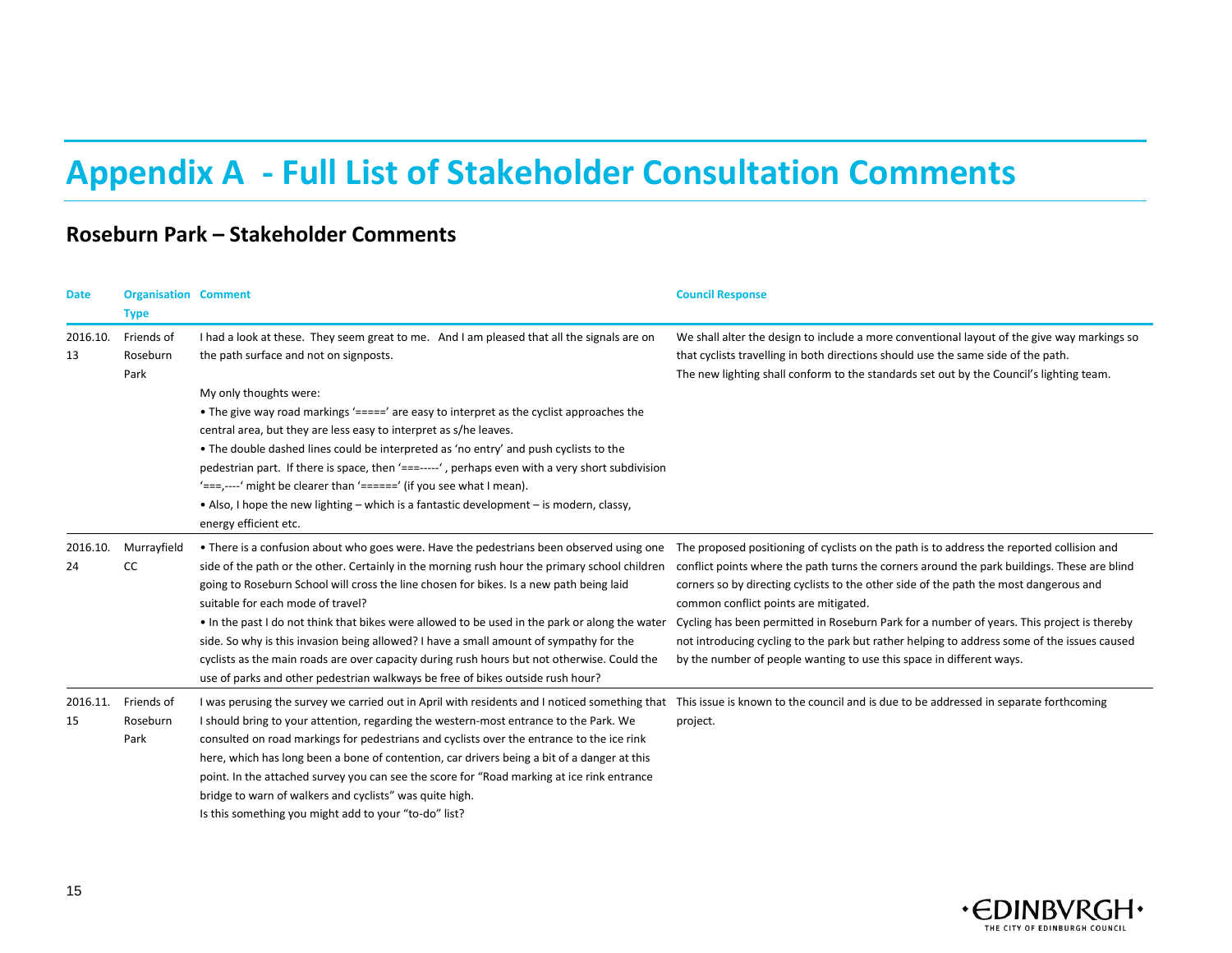#### 2016.11. Living We would…like to make a number of points of principle:

#### 18 Streets

#### Space:

- 1. An increase (or no net loss) of pedestrian space.
- 2. Footways meet recommended widths.
- 3. Conflicts with cyclists are avoided, with dedicated and well-defined space provided for pedestrians (including separated 'tiger' crossings).

#### Crossings:

4. Junctions make foot crossing easier by being raised, with radii of corners and widths minimised

5. In busier areas, controlled crossings are provided in convenient places, with acceptable waiting and crossing times.

6. Pedestrian priority is made clear at all the key crossing points of the cycle routes, eg with continuous footways across side streets at junctions.

#### Equalities:

7. The design incorporates features to assist people with disabilities, including dropped kerbs (where continuous footways are not feasible), seating and tactile paving.

#### Public realm:

- 8. The footway is made free from clutter.
- 9. Guardrails are avoided / removed.

#### Impact of traffic:

10. If the area is a residential or shopping street or busy pedestrian route the speed is

20mph and the design helps to achieve this speed

11. The level of parking and access to motor vehicles is appropriate and does not dominate the space.

More widely, we would also like the Council – and key partners such as Sustrans – to invest in strategic walking routes, separately from these schemes which are effectively based on the needs of cyclists (on 'Quiet Routes').

We see a fundamental difference in the Council's approach to walking – which is treated in an ad hoc and reactive fashion – compared to the treatment of cycling infrastructure, which is managed in a strategic, policy-led and pro-active manner. Walking deserves better treatment, commensurate with the theoretical priority it is given in the Council's transport policies.

This design confirms with the ideals that Living Streets proposes, with segregated solutions proposed which aim to address potential conflicts between path users and give priority to pedestrians.

Developing a strategic approach to walking is an action within the active travel action plan.

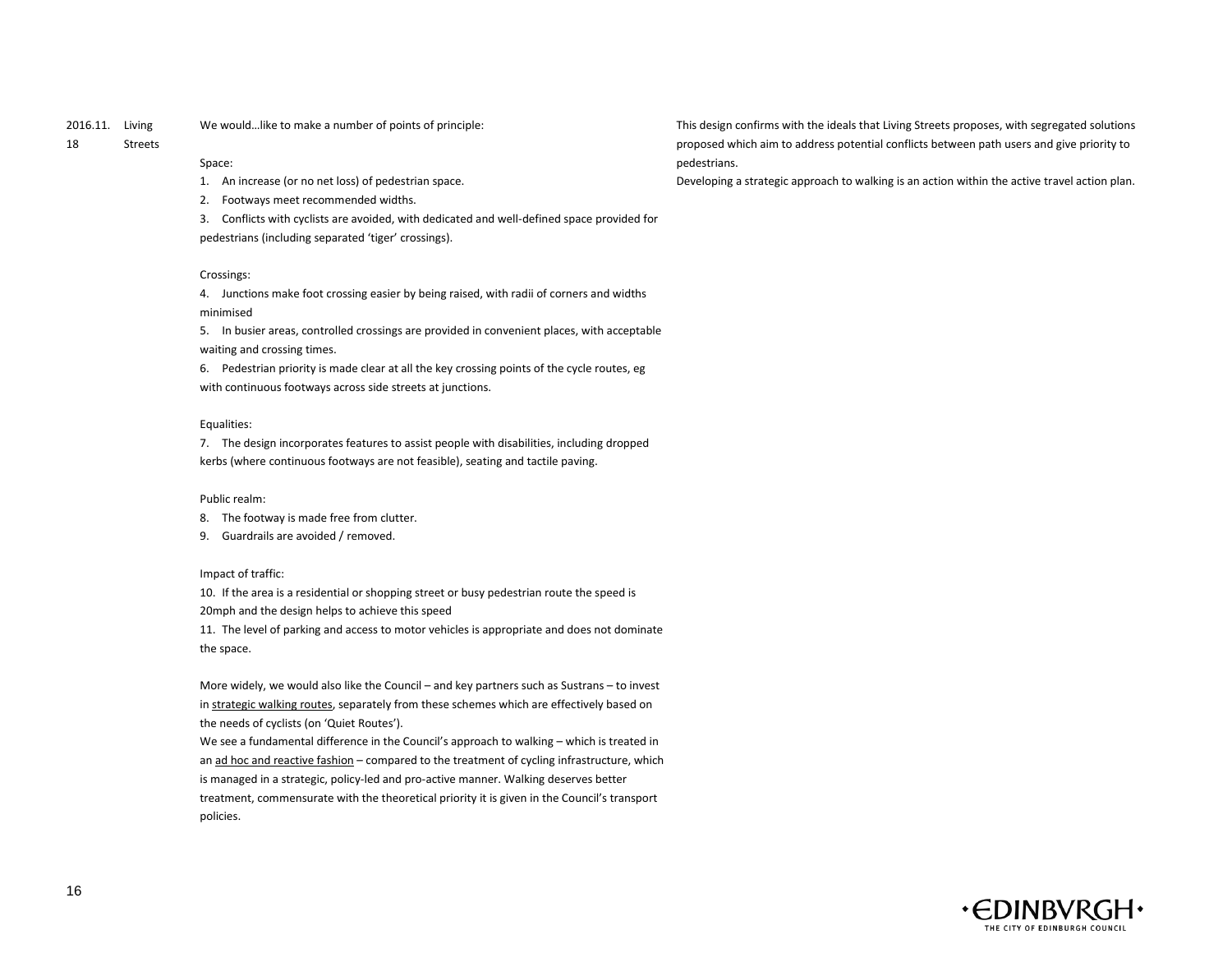| 2017.02. | Paths for all | I am writing in response to the consultation on active travel improvements. Paths for All |
|----------|---------------|-------------------------------------------------------------------------------------------|
| 24       |               | welcome the opportunity to respond to this consultation. As we do not have the necessary  |
|          |               | local knowledge we are not able to give detailed comments but we do support the           |
|          |               | proposals to improve opportunities for active travel.                                     |

Our vision is for walking and cycling to be the natural choice for short journeys, creating a healthier, socially inclusive, economically vibrant, environmentally friendly Scotland. Active Travel is about improving quality of life and quality of place.

There is a risk that active travel work focusses too much on cycling - walking must be emphasised as it is ideal for shorter trips and walking forms part of much public transport use – walking to and from buses, trams and trains. Walking is key to getting more people choosing to not use the car.

The Council fully recognises the benefits of walking and in all its active travel projects is seeking to improve conditions of walking. Indeed, this scheme is aimed at reducing potential conflicts for path users so that it is a friendlier environment for walking and cycling.

| 2017.02.<br>10 | Spokes      | We support the proposals when taken with the further clarifications provided to me in your<br>recent email and, in particular, that:<br>• The proposed give way lines will be advisory and that there will be no question of cyclists<br>having to dismount:<br>• The proposed 3m buff coloured surfacing will not include "tram line" style paving slabs.<br>As the changes will be introduced for a temporary 3 month period in the first instance, to<br>allow consultation with the Friends of Roseburn Park, we would be grateful if you could also<br>consult at this stage with ourselves and the Roseburn Cycle Route Support Group (contact<br>Rosie Bell - see email address above).<br>In the longer term, particularly if there is an increase in cycling in the park leading to<br>concerns about conflicts with other users, we think that serious consideration should be<br>given to extending the East - West cycle path along the Corstorphine Rd to Riversdale<br>Crescent to allow commuting cyclists travelling to Corstorphine and Balgreen to have a<br>protected cycle lane without cycling through the park. This would reduce pressure on the<br>park although it should still be available to those wish to use it for leisure and family cycling | can confirm that:<br>- the give way markings are advisory and cyclists will not be asked to dismount<br>- the buff surfacing shall not have "tram line" style paving slabs.<br>- We shall include Spokes in the consultation after the 3mth trial<br>- Monitoring levels of cycle usage is continually undertaken by automatic counters across<br>the city. This data is fed into in our assessment of route development and priorities. |
|----------------|-------------|------------------------------------------------------------------------------------------------------------------------------------------------------------------------------------------------------------------------------------------------------------------------------------------------------------------------------------------------------------------------------------------------------------------------------------------------------------------------------------------------------------------------------------------------------------------------------------------------------------------------------------------------------------------------------------------------------------------------------------------------------------------------------------------------------------------------------------------------------------------------------------------------------------------------------------------------------------------------------------------------------------------------------------------------------------------------------------------------------------------------------------------------------------------------------------------------------------------------------------------------------------------------------|------------------------------------------------------------------------------------------------------------------------------------------------------------------------------------------------------------------------------------------------------------------------------------------------------------------------------------------------------------------------------------------------------------------------------------------|
|                |             |                                                                                                                                                                                                                                                                                                                                                                                                                                                                                                                                                                                                                                                                                                                                                                                                                                                                                                                                                                                                                                                                                                                                                                                                                                                                              |                                                                                                                                                                                                                                                                                                                                                                                                                                          |
|                |             | journeys.                                                                                                                                                                                                                                                                                                                                                                                                                                                                                                                                                                                                                                                                                                                                                                                                                                                                                                                                                                                                                                                                                                                                                                                                                                                                    |                                                                                                                                                                                                                                                                                                                                                                                                                                          |
| 2016.09.       | Murrayfield | Spoke about Murrayfield Wanderers proposals for Roseburn Park.                                                                                                                                                                                                                                                                                                                                                                                                                                                                                                                                                                                                                                                                                                                                                                                                                                                                                                                                                                                                                                                                                                                                                                                                               | We confirm that the Council is aware of the Murrayfield Wanderers proposals.                                                                                                                                                                                                                                                                                                                                                             |



21

Wanderers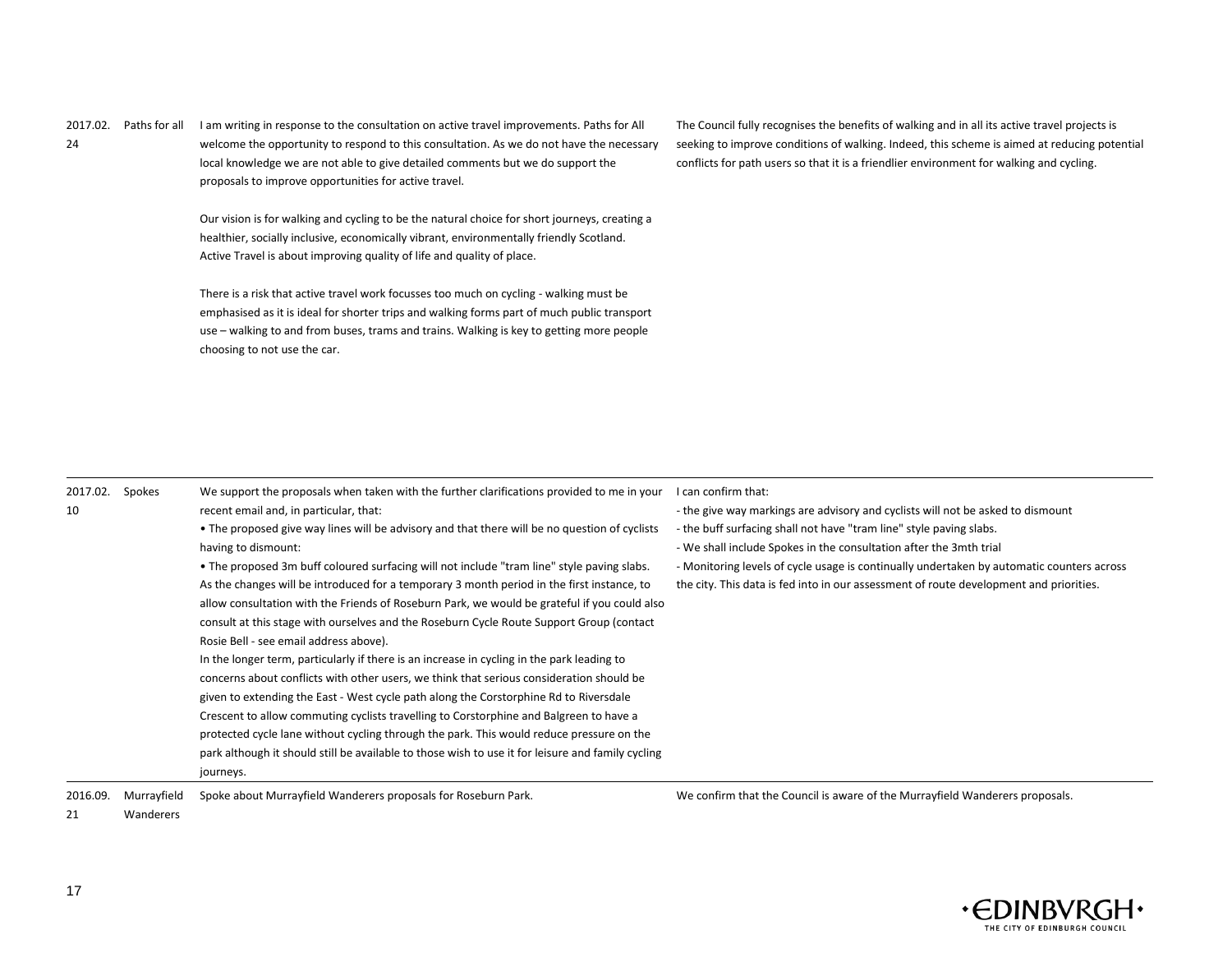#### 2016.09. Friends of

• Concerns that segregation of cyclists might increase cyclists speed along paths;

22 Roseburn

Park

• A key period of conflict on the paths occur before and after school hours when children

are going to and from Roseburn Primary School;

- Landslip and path closures further along the Water of Leith Walkway are significant issues that prevent people from using Roseburn Park;
- There is a significantly higher percentage of senior citizens within the vicinity of the park compared to the rest of Edinburgh;
- There were concerns that low hanging tree branches may be an issue,
- Lighting along the main park path, particularly at the old toilet block and changing rooms,

is an issue.

The 3mth trial shall be evaluated with feedback form the Friends of the park, and others, concerning whether the segregation has been beneficial.

Addressing the landslip along the Water of Leith is beyond the scope of this project and sits outside the work of the active travel team.

We have raised the potential issue of low hanging branches with the relevant Council departments.

This project should address the lighting issues that you raise.

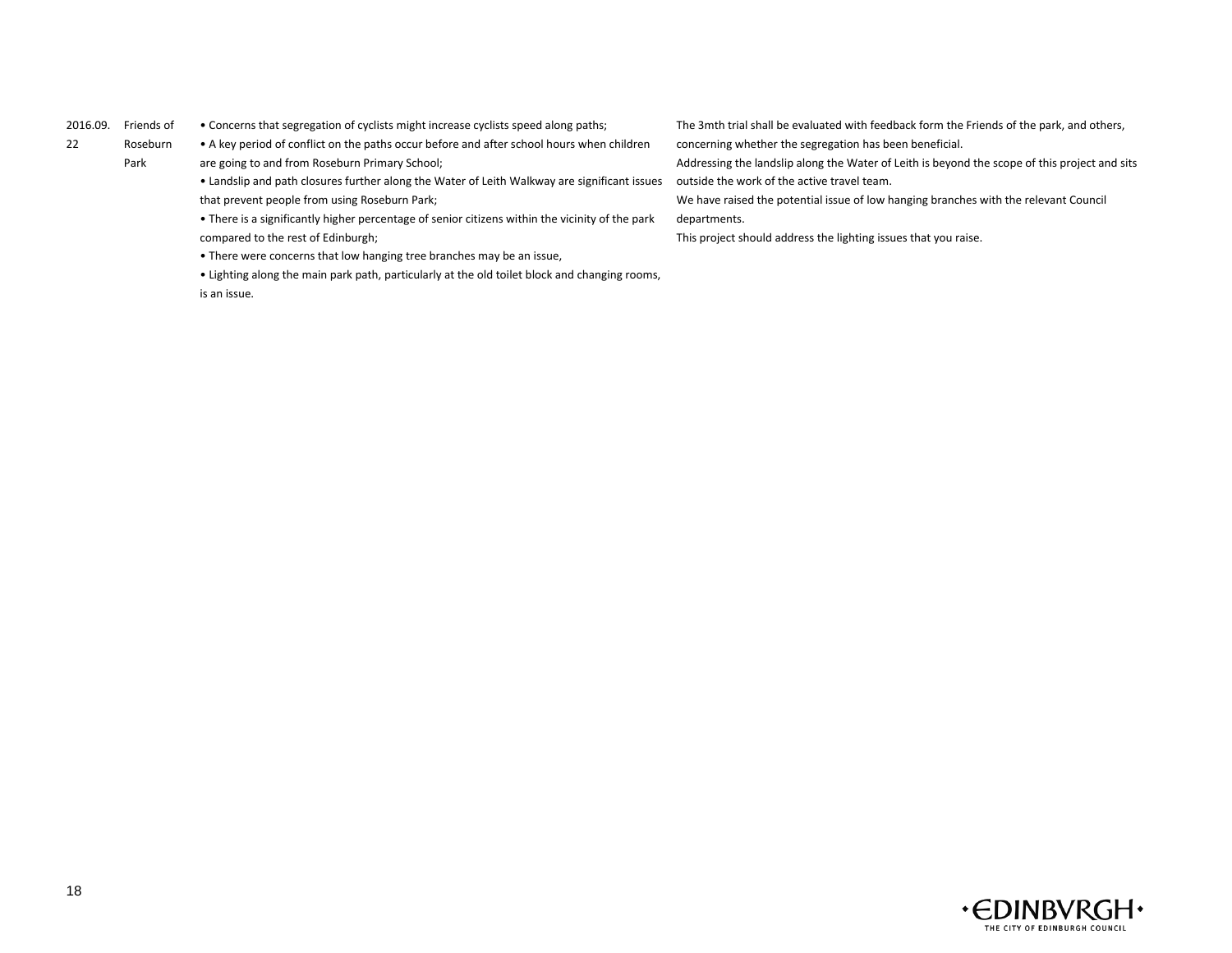## **Appendix B - Full List of Public Consultation Comments**

### **Roseburn Park – Public Comments**

<span id="page-19-0"></span>

| <b>Date</b> | <b>Organisation</b><br><b>Type</b> | <b>Comment</b>                                                                                                                                                                                                                                                                                                                                                                                                                                                                                                                                   | <b>Council Response</b>                                                                                                                                                                                                                                                                                                                                                      |
|-------------|------------------------------------|--------------------------------------------------------------------------------------------------------------------------------------------------------------------------------------------------------------------------------------------------------------------------------------------------------------------------------------------------------------------------------------------------------------------------------------------------------------------------------------------------------------------------------------------------|------------------------------------------------------------------------------------------------------------------------------------------------------------------------------------------------------------------------------------------------------------------------------------------------------------------------------------------------------------------------------|
| 2016.10.04  | Local Resident                     | • Cyclists already tear along the paths without any due care or attention to pedestrians/animals. I like the idea<br>of a 3 month trial, how will this be measured and can some electronic slow sign be added so that cyclists are<br>reminded to slow down, I think some of them THINK they are Sir Chris Hoy! Lighting also needs to be looked<br>at, I am in the park late and there are not enough lights in the park to keep users safe, especially as cyclists<br>seem to come out of nowhere.                                             | At the end of the 3-month trial we shall re-open the consultation and<br>contact all people who have expressed an interest about being kept<br>informed (and have provided contact details). People can then share<br>their views.                                                                                                                                           |
|             | 2016.10.04 Local Resident          | • It's unfortunate that the A8 separated cycle route has been blocked, I guess the hope is to drive all the cycle<br>traffic through the park instead. (Lucky shopkeepers!)<br>In my experience speeds are a lot higher when there is a side set apart for cyclists to use. But may as well try<br>it!                                                                                                                                                                                                                                           |                                                                                                                                                                                                                                                                                                                                                                              |
|             | 2016.10.04 Local Resident          | • Although not fool proof, the split on the Meadows works pretty well and that sees a high volume of cycling<br>and pedestrian traffic. As more people come to cycling and Roseburn park remains a key through route, are<br>separated and distinct space for both cyclists and pedestrians could be beneficial to both.                                                                                                                                                                                                                         |                                                                                                                                                                                                                                                                                                                                                                              |
| 2016.10.04  | Local Resident                     | • Since dogs are unlikely to observe the markings, perhaps we could have signage to ask owners that dogs be<br>kept on leads whilst on the paths. As a cyclist, I would not be happy giving way for an animal. I am more often<br>a pedestrian in the park than a cyclist and have NEVER had any problems with cyclists going too fast. I have<br>however, been harassed by plenty of dogs running and jumping up on me - I even had a sandwich stolen by a<br>greyhound once!! Is there any evidence of cyclists going too fast? Any accidents? | We have had feedback about conflicts between people on bikes and<br>on foot, hence the proposed interventions. We have a separate trial<br>scheme (at another location in Edinburgh) addressing many path use<br>issues. This shall include interaction with dog walking. The outcomes<br>of this trial will be used to inform our approach in places like<br>Roseburn Park. |
|             | 2016.10.18 Local Resident          | In June this year I was knocked off my bike by an articulated truck at the traffic lights in Roseburn. Although<br>this looks like a nice route for those coming into town from the south side of the main road I am concerned<br>that this is not going to be helpful to those of us from the north side. Have plans for improvements to the<br>Corstorphine road in Roseburn now been shelved entirely?                                                                                                                                        | There are no current schemes to make changes to Corstorphine Road<br>for cycling.                                                                                                                                                                                                                                                                                            |
|             | 2016.10.18 Local Resident          | I wish to object in the strongest terms that this leaflet attached is misleading and should be withdrawn<br>immediately. The route clearly shows the exit to Roseburn Place and onward.<br>• The Council continues to be in favour Route A which is along Roseburn Gardens and Roseburn Terrace. This<br>will certainly not be a quite route!                                                                                                                                                                                                    | The leaflet only indicates where the interventions within the park<br>shall be. It also shows the existing alignment of QuietRoute 8, as it is<br>currently signed. The leaflet does not, in any way, reflect the<br>decisions being taken toward to proposed cycle link through                                                                                             |

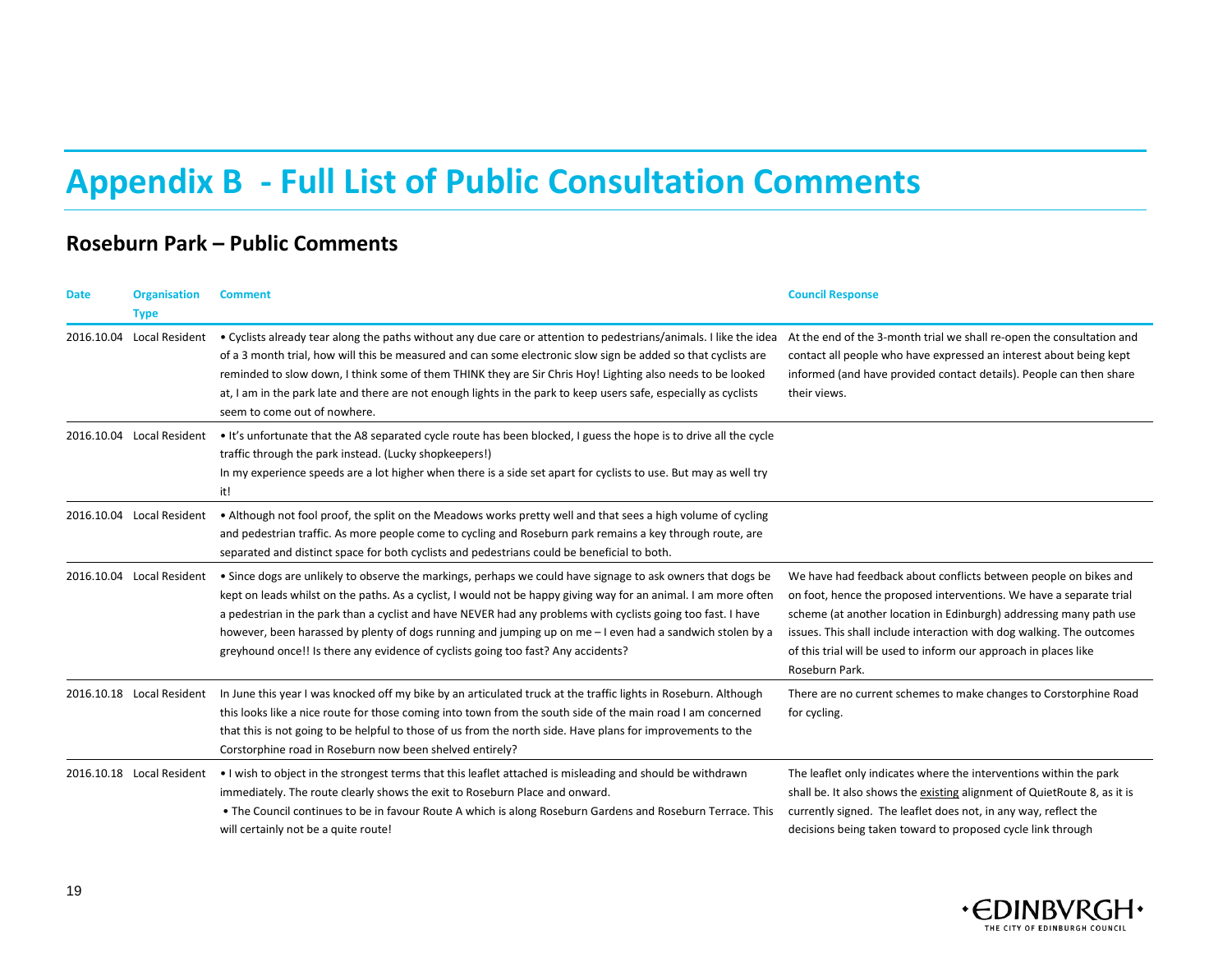|                           | We have continued to argue that there should be a joined up approach to all traffic around the A8,<br>Pedestrians, cyclist and vehicle. We would support the route through the park but the Council Must clarify<br>their plans and not mislead us.<br>• Since this is not the intended please recall all leaflets.                                                                                                                                                                                                                                                                                                                                                                                                                                                                                                                                                                                                                                                                                                                                                                                                                                                                                                                                                                                                                                                                                                                                                                                                                                                         | Roseburn and the A8.                                                                                                                                                                                                                                       |
|---------------------------|-----------------------------------------------------------------------------------------------------------------------------------------------------------------------------------------------------------------------------------------------------------------------------------------------------------------------------------------------------------------------------------------------------------------------------------------------------------------------------------------------------------------------------------------------------------------------------------------------------------------------------------------------------------------------------------------------------------------------------------------------------------------------------------------------------------------------------------------------------------------------------------------------------------------------------------------------------------------------------------------------------------------------------------------------------------------------------------------------------------------------------------------------------------------------------------------------------------------------------------------------------------------------------------------------------------------------------------------------------------------------------------------------------------------------------------------------------------------------------------------------------------------------------------------------------------------------------|------------------------------------------------------------------------------------------------------------------------------------------------------------------------------------------------------------------------------------------------------------|
| 2016.10.18 Local Resident | We support QuietRoute 8, Roseburn Park Walk and Cycle Link as this may save the businesses in Roseburn and<br>save traffic congestion and therefore more pollution.                                                                                                                                                                                                                                                                                                                                                                                                                                                                                                                                                                                                                                                                                                                                                                                                                                                                                                                                                                                                                                                                                                                                                                                                                                                                                                                                                                                                         |                                                                                                                                                                                                                                                            |
| 2016.10.20 Local Resident | . I live on the proposed route from Roseburn Park to Haymarket. The road that the route goes on (Roseburn<br>Place) is going to be a problem.<br>. Traffic of all sizes (Lorries, private buses, trade vans - white van man vans, taxi's and cars) use Roseburn<br>Place as 'Rat run' from Russell Road to Corstorphine Road. What will you do? If the cycle path goes on this<br>road there will be accidents. The is far too much traffic and it goes far too fast - even though there are traffic<br>calm measures. The bumps are useless in reducing the speed of the vehicles. Most of the traffic use the road<br>to get (as above) from Russell Road to Corstorphine Road and avoid the lights at Roseburn St. Some even think<br>it is one way (going west) and cut the corner up Roseburn Gardens.<br>• The solutions are to make the lights at Roseburn St much longer so drivers know it will clear the traffic from<br>Russell Rd to remove the need to speed down Roseburn Place. Put proper traffic calming measures in to<br>actually reduce the speed of the vehicles.<br>. And/or make Roseburn Place one-way going east so it is impossible for traffic to race down Roseburn Place<br>up Roseburn Gardens and on to the main road.<br>. Also, change the parking arrangements; part time parking permits for residents (7am - 10am and 4:30pm -<br>6:30pm) so there is less risk of cyclists colliding with people pulling out/parking cars as Roseburn is used as a<br>carpark for town as it's the nearest point to the centre to park without charge. | This scheme is only focused on improving conditions in Roseburn<br>Park. Issues on Roseburn Place shall be considered in larger City<br>Centre West East cycle Link scheme.                                                                                |
| 2016.10.21 Local Resident | • Quiet Route 8 is far more sensible than the current proposal A to take away the bus lanes & having cyclists<br>go along Roseburn Terrace & thence to Haymarket. It is away from the major traffic route into town & almost<br>removed from the resultant pollution                                                                                                                                                                                                                                                                                                                                                                                                                                                                                                                                                                                                                                                                                                                                                                                                                                                                                                                                                                                                                                                                                                                                                                                                                                                                                                        |                                                                                                                                                                                                                                                            |
| 2016.10.21 Local Resident | • I support the proposals for QuietRoute 8 in so far as they go, but what's not clear to me is how they relate to The improvements in this scheme for walking and cycling are to<br>the earlier proposals to redevelop the Roseburn junction. Do they replace them? Or do they supplement<br>them?<br>. If they supplement them then I think further discussion needs to take place on how the two proposals are<br>linked. It strikes me that there is potentially some duplication of effort here and it would be god to see an<br>overall plan.                                                                                                                                                                                                                                                                                                                                                                                                                                                                                                                                                                                                                                                                                                                                                                                                                                                                                                                                                                                                                          | address a known issue in of conflict between path users in the park.<br>They are, as such, independent from the wider changes being<br>proposed in the City Centre West East cycle Link.                                                                   |
| 2016.10.23 Local Resident | I thank you for the illustrated leaflet about the Roseburn Park Walk and Cycle Link. I approve of it and once<br>the "flood defences" are completed I am sure the final plans will be excellent and not expensive.<br>• It is particularly pleasing that this Cycle Link will stop the extraordinary proposal to construct cycle lanes on<br>Roseburn Street. That issue has been on the table for years and I see that the shop on Roseburn Street is<br>supporting 'Option B', presumably this proposal to extend to Haymarket. I have twice written to express my<br>opposition to the narrowing of a busy, direct, thoroughfare from Glasgow and the airport for a small number                                                                                                                                                                                                                                                                                                                                                                                                                                                                                                                                                                                                                                                                                                                                                                                                                                                                                         | The improvements in this scheme for walking and cycling are to<br>address a known issue in of conflict between path users in the park.<br>They are, as such, independent from the wider changes being<br>proposed in the City Centre West East cycle Link. |

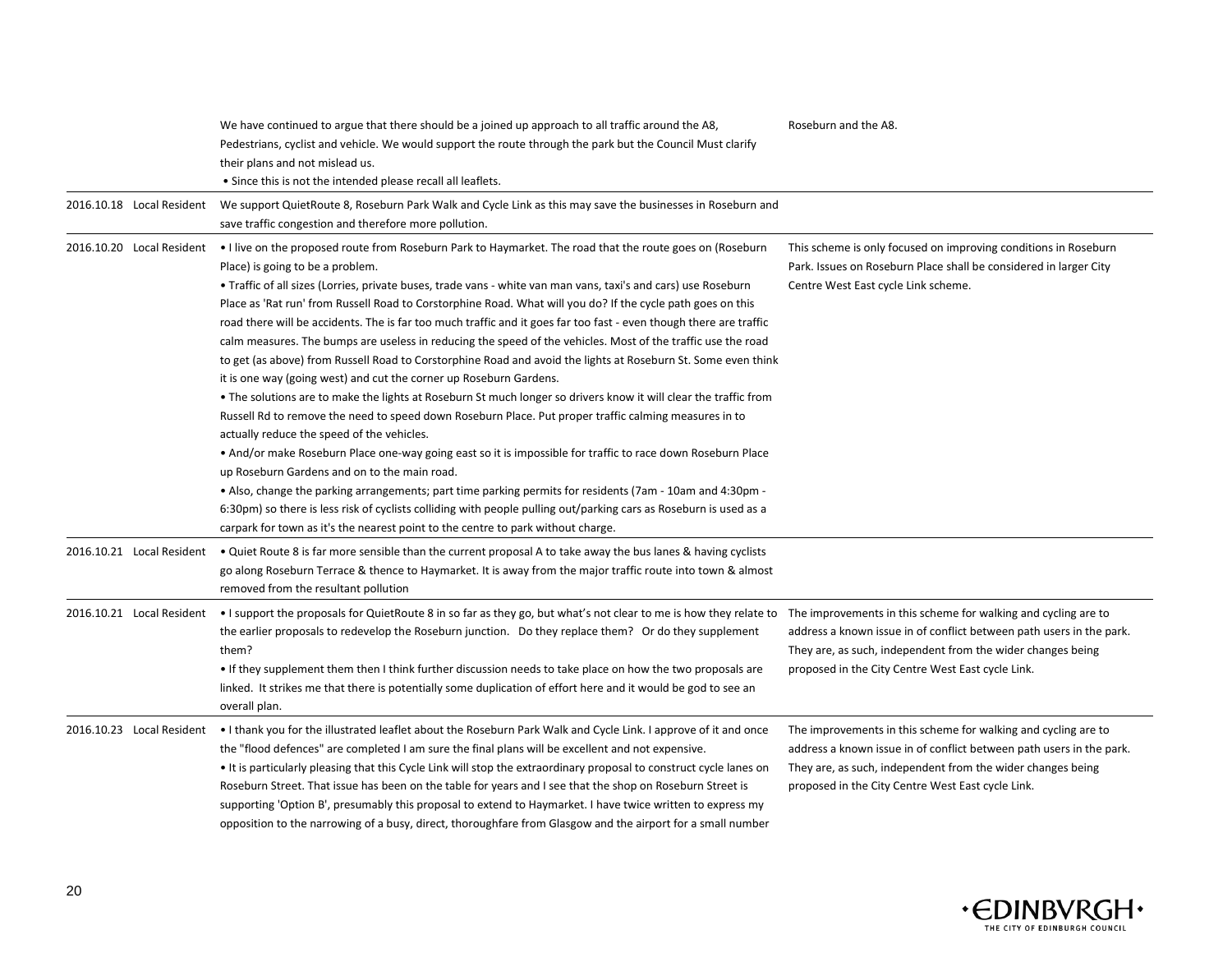|                           | of cyclists.                                                                                                                                                                                                                                                                                                                                                                                                                                                                                                                                                                                                                                                                                                                                                                                                                                                                                                                                                                                                                                                                                                                                                                                                                  |                                                                                                                                                                                                                                                                                                                                                                                                                                                                |
|---------------------------|-------------------------------------------------------------------------------------------------------------------------------------------------------------------------------------------------------------------------------------------------------------------------------------------------------------------------------------------------------------------------------------------------------------------------------------------------------------------------------------------------------------------------------------------------------------------------------------------------------------------------------------------------------------------------------------------------------------------------------------------------------------------------------------------------------------------------------------------------------------------------------------------------------------------------------------------------------------------------------------------------------------------------------------------------------------------------------------------------------------------------------------------------------------------------------------------------------------------------------|----------------------------------------------------------------------------------------------------------------------------------------------------------------------------------------------------------------------------------------------------------------------------------------------------------------------------------------------------------------------------------------------------------------------------------------------------------------|
| 2016.10.24 Local Resident | • After reading the information over the last few months on the project of the cycle way I like the Quiet route<br>8. This seems much safer for both cycle and road users.<br>• ? I live in Roseburn place how will this affect us?<br>• But still would rather have this than on the main road as the traffic is terrible at all times of the day and<br>would only get much worse if the cycle lane is put on Roseburn terrace.                                                                                                                                                                                                                                                                                                                                                                                                                                                                                                                                                                                                                                                                                                                                                                                             | The improvements in this scheme for walking and cycling are to<br>address a known issue in of conflict between path users in the park.<br>They are, as such, independent from the wider changes being<br>proposed in the City Centre West East cycle Link. The proposed<br>change will not have any direct impact on Roseburn Place.                                                                                                                           |
| 2016.10.28 Local Resident | . I have lived in Ormidale Terrace for 34 years and during this time used Roseburn Park to push prams, train<br>puppies, walk toddlers, small children, dogs, and grannies.<br>• It is a delightful green space where children and dogs can have (supervised) freedom to run and play.<br>• Last week I walked through the park and was nearly mown down once and shouted at a second time by<br>cyclists in a hurry.<br>. It seems to me that a "quiet route" will encourage speeding, as was evident last week and that cyclists need<br>a dedicated fenced track in places where there is free play and running around.<br>• I stopped walking my dog on the cycle track on the viaduct for this reason and the path along the Water of<br>Leith can be hazardous too, fortunately the cyclists don't get up too much speed there, but they can be pretty<br>stroppy!                                                                                                                                                                                                                                                                                                                                                      | The QuietRoute has been signed through the park for several years.<br>This scheme is intended to address the issues that you have raised<br>and make the park a friendly environment for all path users.                                                                                                                                                                                                                                                       |
| 2016.11.16 Local Resident | . I'm all for improving cycling routes but have my doubts that such a stop start cycle route is required when<br>the bus lanes are faster and more direct.<br>. My one main concern with your attempt to increase cycling through the park is that the park is used<br>regularly with children from Roseburn primary and is a main route to and from school for a lot of kids. Already<br>you have cyclists travelling far too fast and ringing bells at children, I find the bell ringing particularly<br>ineffective for the youngest of kids as it usually spooks them into moving in a direction without looking. The<br>children are walking, running, on their bikes and scooters, they're kids, they're forgetful, they'll cross the<br>different coloured surface without noticing. They also have bikes so will be on the cycle path also.<br>. If you don't have something to curtail the cyclists speed there will be accidents. You have to somehow have<br>the cyclists acknowledge that although there is a cycle path, it's a park used by kids and they need to slow<br>down and be patient. This isn't a route a cyclist should be using if they are in a hurry at a time coinciding with<br>the school run. | This scheme is intended to address the issues that you have raised<br>and make the park a friendly environment for all path users. It shall<br>be for a trial 3 month period after which we shall reopen the<br>consultation and evaluate peoples view on how effective it has been<br>and whether any other changes are required.                                                                                                                             |
| 2016.11.16 Local Resident | . Hello I use this path daily with my children going to Roseburn school, there is only one path in each<br>direction. I have witnessed three encounters where cyclists have yelled at children getting in their way. One<br>occasion a lady ran in to a child knocking her over, fortunately the child was not seriously injured but the<br>cyclists kept saying 'I rang my bell' you should have got out of the way! These are care free kids hunting<br>Pokémon Go and larking around in a safe environment whilst going to school.<br>. With the introductions of lanes, this will mean cyclists may speed up faster and expect everyone to move<br>out of their way, currently the majority of cyclists do slow down, however with an increase in traffic, I fear it is<br>only a matter of time until a series collision occurs.                                                                                                                                                                                                                                                                                                                                                                                         | This scheme is intended to address the issues that you have raised<br>and make the park a friendly environment for all path users. It shall<br>be for a trial 3 month period after which we shall reopen the<br>consultation and evaluate peoples view on how effective it has been<br>and whether any other changes are required. Where paths are<br>segregated, such as in the Meadows, we tend to find that interactions<br>between path users is improved. |

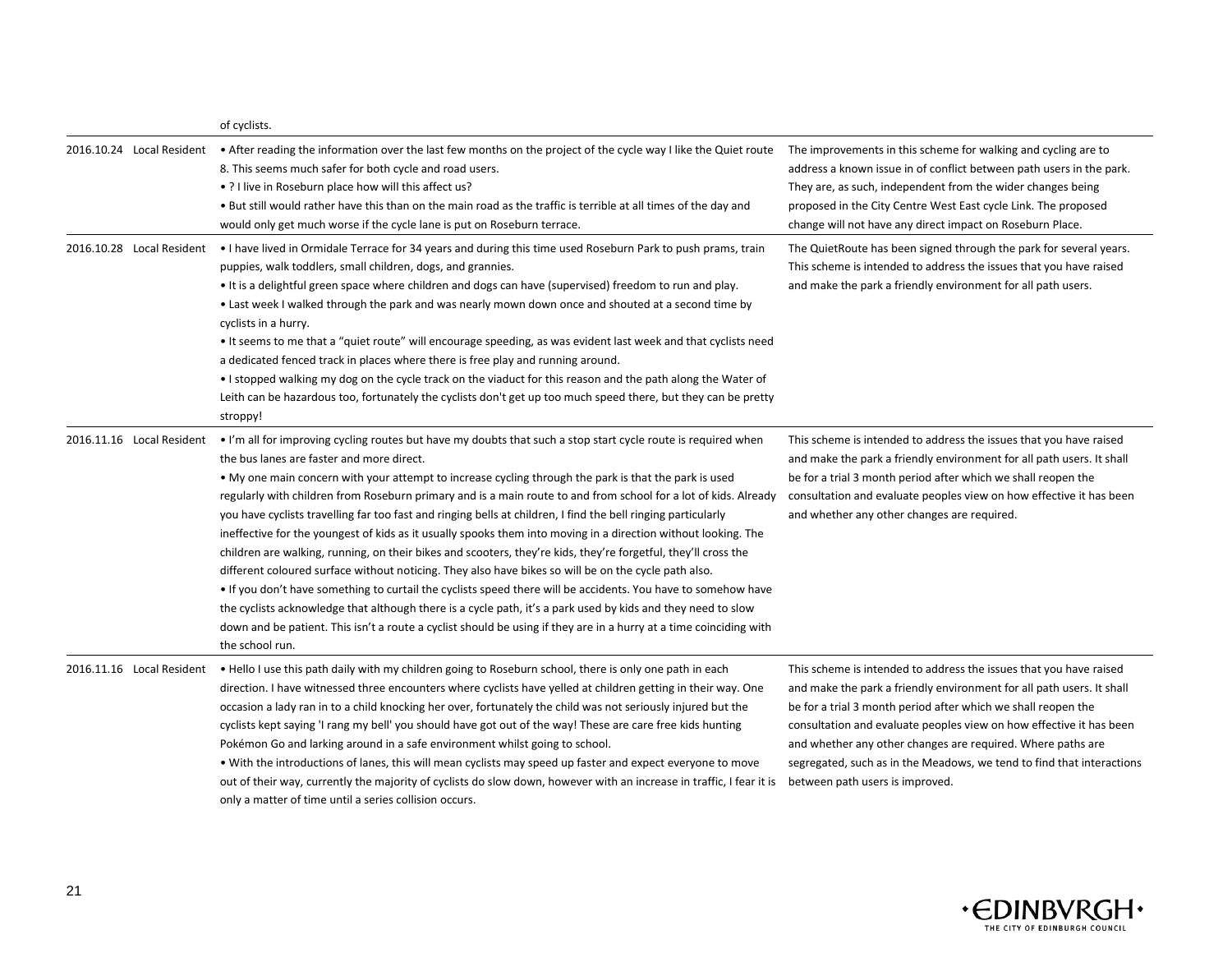| 2016.11.20 Unknown        | I think this is rather naive thinking by the councillors. The cyclists that do not currently take care around the<br>blind spot are not going to be affected by signs. The UK has a serious problem with the number of pointless<br>and often ridiculous signs all over the place. It's ugly and serves very little point except perhaps to allow some<br>planner to tick a box that says 'we did something'. People take the path of least resistance and that premise is<br>what needs to be borne in mind when considering the issue of cycling in the park.                                                                                                                                        | The changes suggested only involve ground markings. This was to<br>avoid cluttering the park with signs. This ground marking approach<br>has received positive feedback when implemented in locations such<br>as the Meadows and on the Roseburn Railway Path in Craigleith.                                                                                                                                                                                   |
|---------------------------|--------------------------------------------------------------------------------------------------------------------------------------------------------------------------------------------------------------------------------------------------------------------------------------------------------------------------------------------------------------------------------------------------------------------------------------------------------------------------------------------------------------------------------------------------------------------------------------------------------------------------------------------------------------------------------------------------------|----------------------------------------------------------------------------------------------------------------------------------------------------------------------------------------------------------------------------------------------------------------------------------------------------------------------------------------------------------------------------------------------------------------------------------------------------------------|
| 2016.11.20 Unknown        | Cyclists can use the road which has a bus lane if they want to be speedy. Splitting the path encourages the<br>view that the cyclists have priority over a relatively short distance in a park used by all ages. To suggest it is<br>only dogs and toddlers who are at risk ignores the use of the park by all ages to access the school, doctors, ice<br>rink and general movement of people each day. Keep it as a shared path and educate the wheel driven users<br>to be mindful of that.                                                                                                                                                                                                          | Where paths are segregated, such as in the Meadows, we tend to find<br>that interactions between path users is improved. The scheme is only<br>a trial and we shall evaluate the results and re-consult before<br>implementing a more permanent solution.                                                                                                                                                                                                      |
| 2017.01.19 Local Resident | • As a long term resident of Murrayfield I am very much in favour of the quiet route 8.<br>. It is imperative that the main road through the Roseburn shops does not become even more congested.<br>It is also most important that our local shops maintain their businesses which are vital to the community.                                                                                                                                                                                                                                                                                                                                                                                         | The improvements in this scheme for walking and cycling are to<br>address a known issue in of conflict between path users in the park.<br>They are, as such, independent from the wider changes being<br>proposed in the City Centre West East cycle Link.                                                                                                                                                                                                     |
| 2017.01.20 Local Resident | I'm against the quietroute 8 as I'm worried walkers will be at risk as cyclists travel too quickly! Surely, cyclists<br>should use the roads. Re children cycling, they can cycle safely in the park already. I believe you are looking at<br>ways to spend money unnecessarily.                                                                                                                                                                                                                                                                                                                                                                                                                       | The QuietRoute has been signed through the park for several years.<br>This scheme is intended to address the issues that you have raised<br>and make the park a friendly environment for all path users. In depth<br>research indicates that the key barrier to more people cycling is the<br>having to use busy roads. The QuietRoutes network aims to address<br>by providing routes that use low traffic roads, segregated cycleways<br>and off road paths. |
| 2017.01.25 Local Resident | • Thanks for the consultation on this. Roseburn Park is a very useful cycle route, connecting to the Water of<br>Leith Path and QR9, and close to the start of the North Edinburgh path network.<br>• It is more suitable for 'quieter' cyclists, since it is in a Park, hence shared with pedestrians, joggers etc.<br>. I would like to see eventually the proposed East-West route extended westwards along Corstorphine Rd to<br>accommodate faster cyclists.                                                                                                                                                                                                                                      |                                                                                                                                                                                                                                                                                                                                                                                                                                                                |
| 2017.01.30 Local Resident | • This is the best option. safer for cyclists - not on the main road and also better for the shops on Roseburn<br>Terrace as cars will be able to park outside and people will be able to do some shopping.                                                                                                                                                                                                                                                                                                                                                                                                                                                                                            | The improvements in this scheme for walking and cycling are to<br>address a known issue in of conflict between path users in the park.<br>They are, as such, independent from the wider changes being<br>proposed in the City Centre West East cycle Link.                                                                                                                                                                                                     |
|                           | 2017.02.21 Local Resident • I write in firm support of these proposals. It makes good sense to use as many off road opportunities for<br>cyclists in the city. This cycle link will be much safer for us all than the proposed cycle lane through Roseburn<br>Terrace, which is a major, congested and dangerous road.<br>If or one would not like to cycle even along a dedicated cycle lane on Roseburn Terrace, with, buses and<br>lorries, fire engines, ambulances and police cars, beside me in a narrow space, not to mention parked lorries<br>unloading to local shops. They have few alternative routes if any, while cyclists can have a much safer and<br>healthier way via Roseburn Park. | The improvements in this scheme for walking and cycling are to<br>address a known issue in of conflict between path users in the park.<br>They are, as such, independent from the wider changes being<br>proposed in the City Centre West East cycle Link.                                                                                                                                                                                                     |

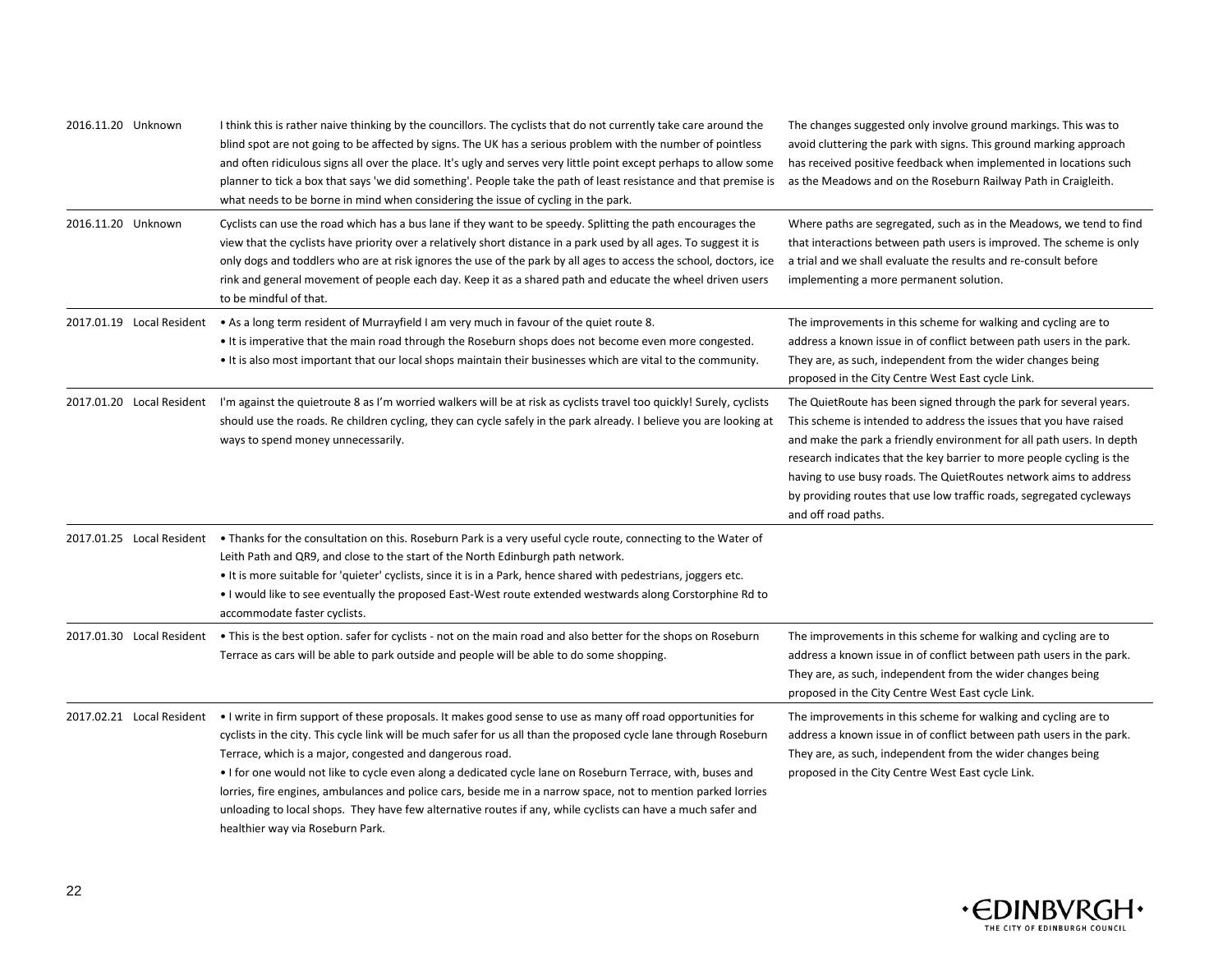## **Appendix C Full List of Online Survey Text Comments**

### **Online Survey – Support for Improving Cycling Conditions**

<span id="page-23-0"></span>

| Ref<br>I.D.    | Support for<br>improving<br>cycling<br>conditions on<br>the route<br>proposed | Can you briefly explain your view on the last question?                                                                                                                                                                                                                                                                                                                                      | <b>Council Response</b>                                                                                                                                     |
|----------------|-------------------------------------------------------------------------------|----------------------------------------------------------------------------------------------------------------------------------------------------------------------------------------------------------------------------------------------------------------------------------------------------------------------------------------------------------------------------------------------|-------------------------------------------------------------------------------------------------------------------------------------------------------------|
| $\overline{1}$ | Strongly<br>support                                                           | more safe routes                                                                                                                                                                                                                                                                                                                                                                             | All general points shall be considered in the Council's<br>future plans and strategies. Comments relating                                                   |
| $\overline{2}$ | Strongly<br>support                                                           |                                                                                                                                                                                                                                                                                                                                                                                              | specifically to the scheme design are not covered here.<br>Instead they are responded to in the subsequent sections<br>about the specific design proposals. |
| $\overline{3}$ | Strongly<br>support                                                           | am a regular user of this route and would like it to be as cycle friendly as possible.                                                                                                                                                                                                                                                                                                       |                                                                                                                                                             |
| $\overline{5}$ | Strongly<br>support                                                           | This is a key route for me and my children moving east to west.                                                                                                                                                                                                                                                                                                                              |                                                                                                                                                             |
| $6\phantom{a}$ | Strongly<br>support                                                           | Increased cycling promotes several desired objectives: less road congestion and associated pollution,<br>healthy exercise countering obesity, opportunities for family recreation. Therefore I practise and support<br>it.                                                                                                                                                                   |                                                                                                                                                             |
| $\overline{7}$ | Strongly<br>support                                                           | I support the aim of improving cycling conditions in Roseburn Park because, if Edinburgh is serious about<br>meeting stated targets for number of journeys by bike, improvements to individual sections of the<br>network as well as its expansion will be needed. At present, Roseburn provides a quiet, pleasant section<br>of Quiet Route 8 but there is scope for improvement in places. |                                                                                                                                                             |
| $\overline{8}$ | Strongly<br>support                                                           | Regular user of paths here                                                                                                                                                                                                                                                                                                                                                                   |                                                                                                                                                             |
| 11             | Strongly<br>support                                                           | Roseburn Park is a key link in the cycle network between NEPN, cycle path to Gyle etc and needs to be<br>safe for all users. This will be even more important once the EW cycle link is built.                                                                                                                                                                                               |                                                                                                                                                             |
| 13             | Strongly<br>support                                                           | I cycle through the park very often and a dedicated cycle path would stop pedestrians and cyclists<br>sharing the same path. I also use it as a pedestrian so I can see the benefits from that perspective to                                                                                                                                                                                |                                                                                                                                                             |
| 14             | Strongly                                                                      | The park has wide enough paths to allow walking and cycling currently, but any improvements here                                                                                                                                                                                                                                                                                             |                                                                                                                                                             |

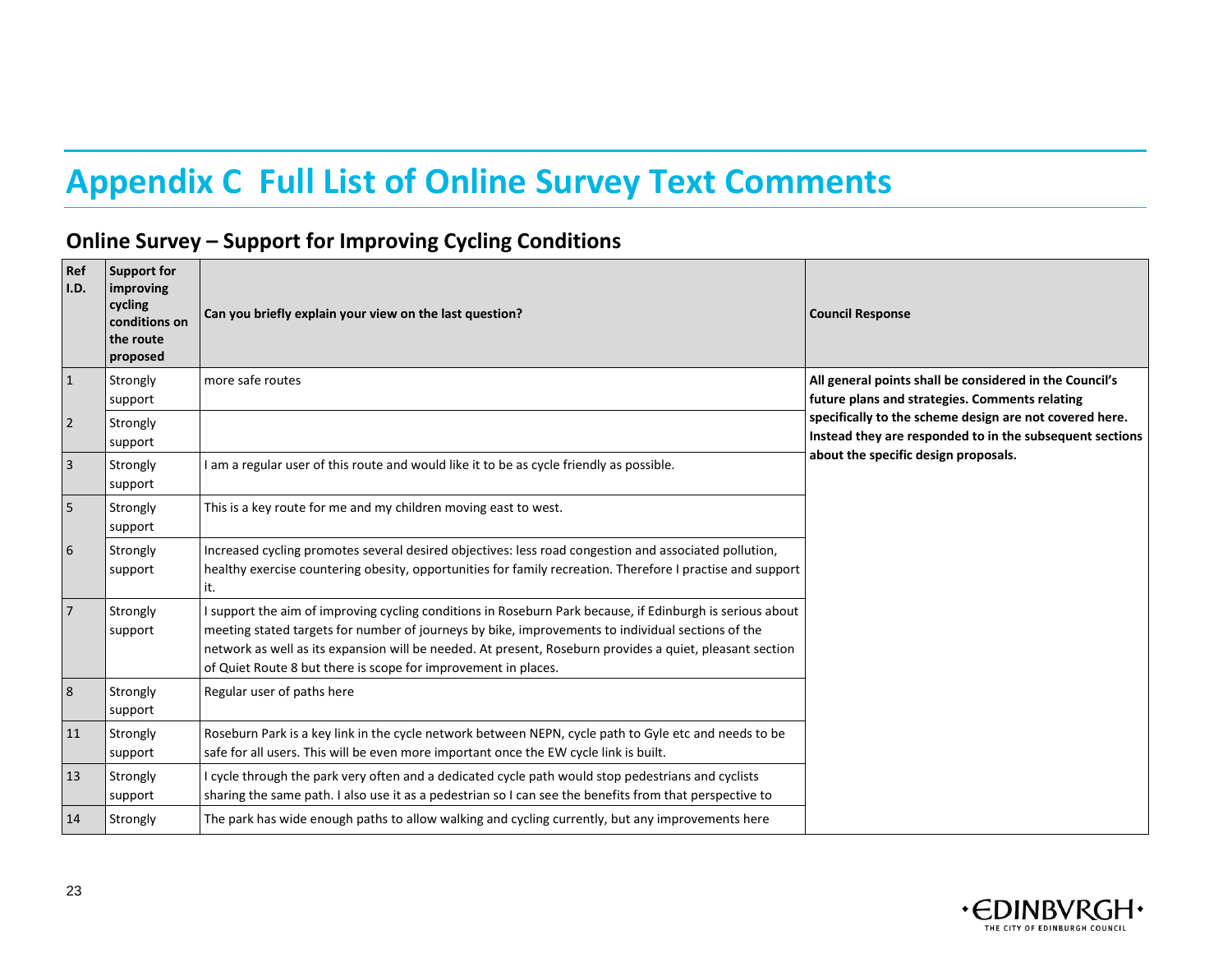|    | support             | would be of benefit to both, so naturally I strongly support that, its a bit of a loaded question to be<br>honest, but that's the honest answer.                                                                                                                                                                                                                                                                                                       |                                                                                                                                                             |
|----|---------------------|--------------------------------------------------------------------------------------------------------------------------------------------------------------------------------------------------------------------------------------------------------------------------------------------------------------------------------------------------------------------------------------------------------------------------------------------------------|-------------------------------------------------------------------------------------------------------------------------------------------------------------|
| 15 | Strongly<br>support |                                                                                                                                                                                                                                                                                                                                                                                                                                                        | All general points shall be considered in the Council's<br>future plans and strategies. Comments relating                                                   |
| 17 | Strongly<br>support | Yes - I commute by bike every day to Corstorphine from Leith (using the cycle path network). I was very<br>much in favour of the protected cycle lane that was originally proposed as the road section between the<br>end of the cycle path on Russell Road and the park at Roseburn is incredibly dangerous. I have personally<br>been knocked down by a car there when I was cycling with right of way. There needs to be a fully<br>protected lane. | specifically to the scheme design are not covered here.<br>Instead they are responded to in the subsequent sections<br>about the specific design proposals. |
| 19 | Strongly<br>support |                                                                                                                                                                                                                                                                                                                                                                                                                                                        |                                                                                                                                                             |
| 21 | Strongly<br>support | I am all for supporting cycling and admire what is there and hope that you will listen to the people and<br>continue round park and leave OUT Roseburn main road.                                                                                                                                                                                                                                                                                      |                                                                                                                                                             |
| 22 | Strongly<br>support | encourage more cycling, and safely with walkers and children                                                                                                                                                                                                                                                                                                                                                                                           |                                                                                                                                                             |
| 24 | Strongly<br>support | Both myself and kids cycle to Roseburn School through the park Monday to Friday then cycle there and<br>back on a Saturday to play football.                                                                                                                                                                                                                                                                                                           |                                                                                                                                                             |
| 27 | Strongly<br>support |                                                                                                                                                                                                                                                                                                                                                                                                                                                        |                                                                                                                                                             |
| 30 | Strongly<br>support | Cyclists need a safer route other than the main artery out of/into Edinburgh City Centre                                                                                                                                                                                                                                                                                                                                                               |                                                                                                                                                             |
| 31 | Strongly<br>support | It is a much better idea to take cyclists off the main roads, which are dangerous because of traffic and<br>large pot holes, and place cyclists on quieter routes. Safety will encourage more people to cycle.                                                                                                                                                                                                                                         |                                                                                                                                                             |
| 35 | Strongly<br>support | I'm a cyclist, and also a parent who has seen his own children harassed by inconsiderate cyclists who<br>don't slow down                                                                                                                                                                                                                                                                                                                               |                                                                                                                                                             |
| 37 | Strongly<br>support | I cycle and want my daughter to feel safe cycling too.                                                                                                                                                                                                                                                                                                                                                                                                 |                                                                                                                                                             |
| 38 | Strongly<br>support |                                                                                                                                                                                                                                                                                                                                                                                                                                                        |                                                                                                                                                             |
| 39 | Strongly<br>support | It is a valuable part of quiet route cycling to the west from central Edinburgh. I use it a lot.                                                                                                                                                                                                                                                                                                                                                       |                                                                                                                                                             |
| 46 | Strongly<br>support | I like the idea of segregated cycle and pedestrian walk areas - it will stop the older generation of cycle<br>haters in particular moaning about cyclists who they think travel at speed even though they don't.                                                                                                                                                                                                                                       |                                                                                                                                                             |
| 49 | Strongly            | It would be good to separate cyclists and pedestrians particularly around the path t-junction at the                                                                                                                                                                                                                                                                                                                                                   |                                                                                                                                                             |

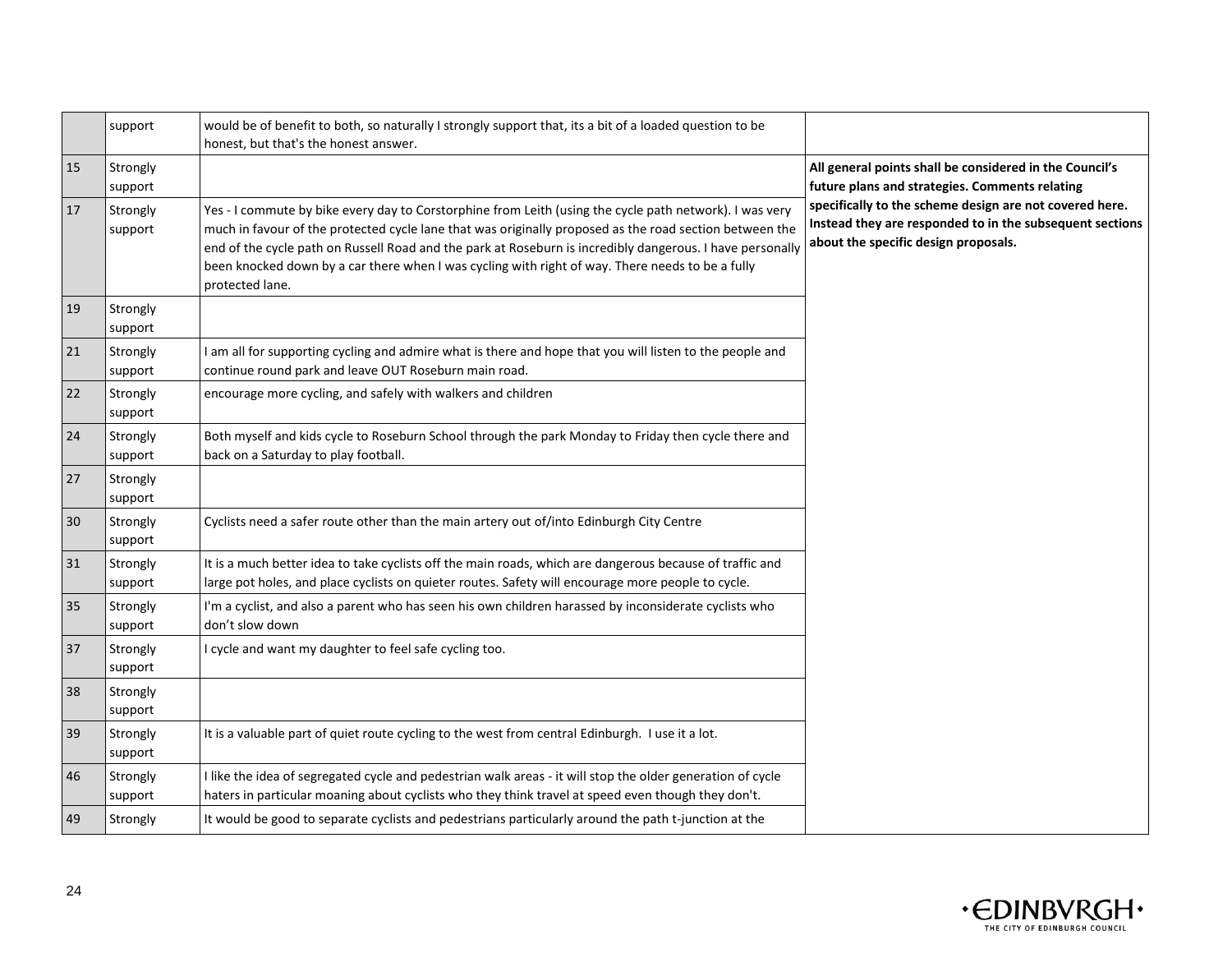|    | support             | cricket clubhouse, where visibility is poor and there are near misses between cyclists and pedestrians.                                                                                                                                                                                                                                             |                                                                                                                     |
|----|---------------------|-----------------------------------------------------------------------------------------------------------------------------------------------------------------------------------------------------------------------------------------------------------------------------------------------------------------------------------------------------|---------------------------------------------------------------------------------------------------------------------|
| 51 | Strongly<br>support | Great idea to make it safer for walkers and cyclists and remove any antagonism                                                                                                                                                                                                                                                                      | All general points shall be considered in the Council's<br>future plans and strategies. Comments relating           |
| 55 | Strongly<br>support | Until you make the roads safe for cycling alternative routes like Roseburn Park are a must do                                                                                                                                                                                                                                                       | specifically to the scheme design are not covered here.<br>Instead they are responded to in the subsequent sections |
| 56 | Strongly<br>support | To encourage active transport by reducing perception of risk                                                                                                                                                                                                                                                                                        | about the specific design proposals.                                                                                |
| 57 | Strongly<br>support | We need more space for people and less emphasis on cars. Edinburgh has a chronic air pollution<br>problem and the only way to solve it is to reduce the number of motor vehicles coming into the city.                                                                                                                                              |                                                                                                                     |
| 58 | Strongly<br>support | Quick and safe route to cycle instead of taking the bus                                                                                                                                                                                                                                                                                             |                                                                                                                     |
| 59 | Strongly<br>support | This is an off-road section of the council's designated quite routes network, so should be well used by<br>people on bikes.                                                                                                                                                                                                                         |                                                                                                                     |
| 60 | Strongly<br>support | It is part of a safe East West route in the city - especially for children                                                                                                                                                                                                                                                                          |                                                                                                                     |
| 61 | Strongly<br>support | I cycle through Roseburn Park going to and from work every week day. I value the park as a special<br>shared space and I am keen to see this park improved for all users.                                                                                                                                                                           |                                                                                                                     |
| 62 | Strongly<br>support | Creating a connected cycling network across Edinburgh that is safe for cyclists and will encourage<br>everyone (including children, women and elderly people) to cycle will reduce congestion, improve air<br>conditions, improve public health, and make for a happier city. Even if some people don't know the<br>evidence and claim the opposite |                                                                                                                     |
| 63 | Strongly<br>support | Need to encourage people to walk/cycle. Better cycle infrastructure will help achieve this.                                                                                                                                                                                                                                                         |                                                                                                                     |
| 64 | Strongly<br>support | I like the proposal to segregate walkers and cyclists - it will stop the grey brigade moaning about cyclists.                                                                                                                                                                                                                                       |                                                                                                                     |
| 66 | Strongly<br>support | Essential to encourage more people to take up active travel. The main road is extremely busy with fast<br>moving traffic and therefore too dangerous for all the the hardiest of cyclists to contemplate using.                                                                                                                                     |                                                                                                                     |
| 67 | Strongly<br>support | The current pedestrian and cycle environment in Roseburn Park encourages conflict, as it is a highly used<br>through-route with blind turns, low lighting, and mixing of pedestrians and cycles.                                                                                                                                                    |                                                                                                                     |
| 68 | Strongly<br>support | I believe that better and safer cycle routes in Edinburgh are an absolute necessity. I am a novice cyclist,<br>and would like to get around Edinburgh more easily, but often the lack of infrastructure prevents me<br>from exploring further, or to areas which aren't linked by cycle paths.                                                      |                                                                                                                     |
| 69 | Strongly<br>support | Currently Roseburn Park is a key part of quiet routes 8 & 9 which take a mixture of commuter and<br>leisure riders. For the council to hit its aspirations for increased cycle use it must ensure the section in                                                                                                                                    |                                                                                                                     |

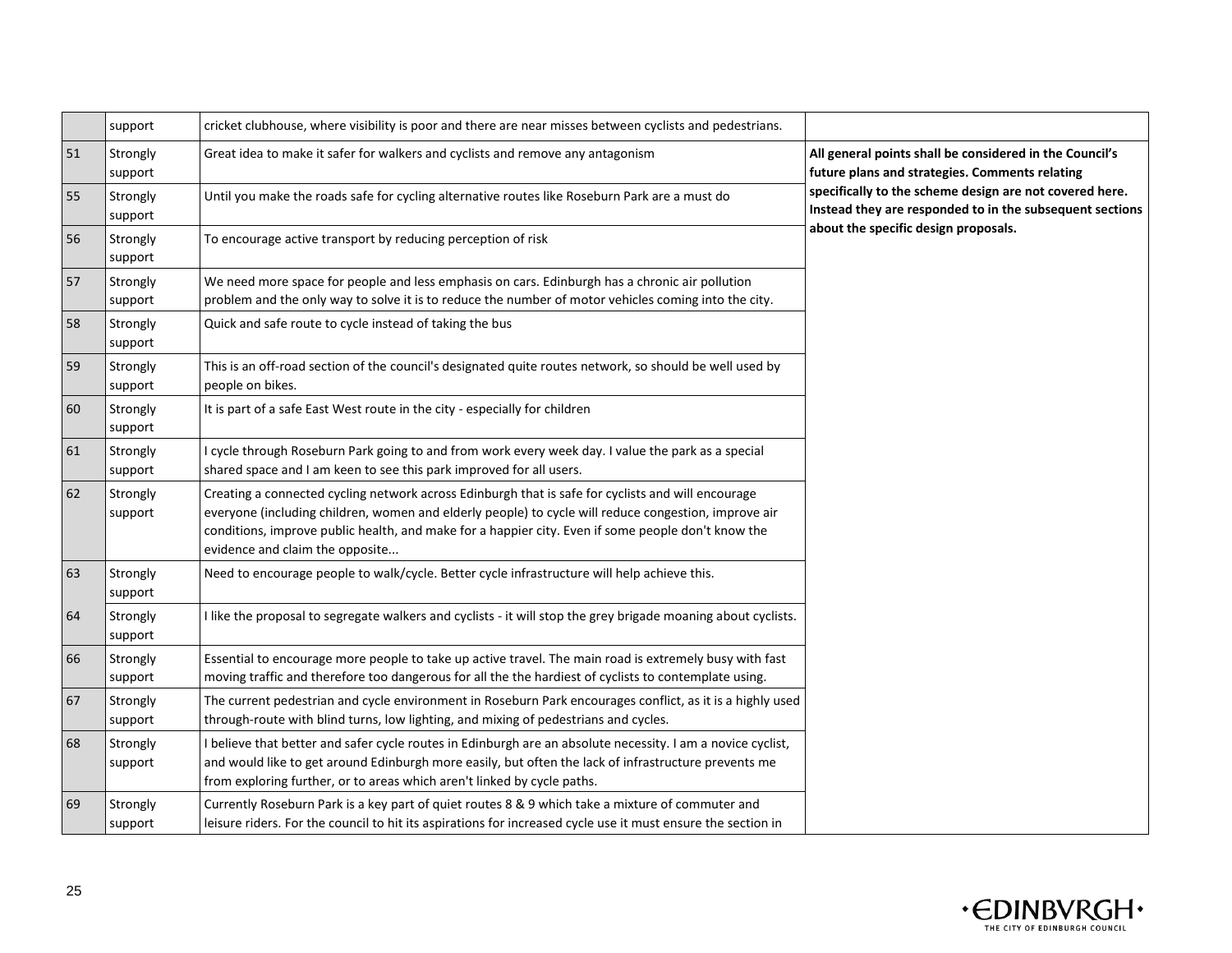|                  |         | Roseburn Park works for cycling.                                                                                                                                                                                                                                                                                                                                                                                                                                                                                                                                                                                                                                                                                                                                                                                                                                               |                                                                                                                     |
|------------------|---------|--------------------------------------------------------------------------------------------------------------------------------------------------------------------------------------------------------------------------------------------------------------------------------------------------------------------------------------------------------------------------------------------------------------------------------------------------------------------------------------------------------------------------------------------------------------------------------------------------------------------------------------------------------------------------------------------------------------------------------------------------------------------------------------------------------------------------------------------------------------------------------|---------------------------------------------------------------------------------------------------------------------|
| $\sqrt{4}$       | Support | I cycle through the park on my route to and from work. It's poorly-lit and many pedestrians incorrectly<br>believe cyclists shouldn't be there.                                                                                                                                                                                                                                                                                                                                                                                                                                                                                                                                                                                                                                                                                                                                | All general points shall be considered in the Council's<br>future plans and strategies. Comments relating           |
| $\boldsymbol{9}$ | Support | We strongly oppose the imposition of cycle tracks in front of shops in Roseburn which would cause huge<br>congestion and pollution and loss of jobs. This is better alternative.                                                                                                                                                                                                                                                                                                                                                                                                                                                                                                                                                                                                                                                                                               | specifically to the scheme design are not covered here.<br>Instead they are responded to in the subsequent sections |
| 10               | Support | Keeps cycles off the main road. Would encourage children to cycle in a safe environment                                                                                                                                                                                                                                                                                                                                                                                                                                                                                                                                                                                                                                                                                                                                                                                        | about the specific design proposals.                                                                                |
| 12               | Support | I walk through Roseburn Park and would quite like not to be worried by being run down. I am strongly<br>opposed to the idea of creating a dedicated cycle lane on the main Glasgow Road, which would make a<br>bottle neck even worse and destroy the local businesses                                                                                                                                                                                                                                                                                                                                                                                                                                                                                                                                                                                                         |                                                                                                                     |
| 18               | Support | I agree with the fact that the cycling track needs to be improved as there have been collisions with<br>pedestrians. Looking at your proposed plans, I agree with the addition of the give way marks, the buff<br>surfacing, and the addition of the planter. However, it strikes me that one key problem area is not being<br>addressed enough. The southern corner of the most northern hut (top right) in that area sticks out into<br>the path. While having the cycling part of the path on the other side of the path from that hut increases<br>vision, vision would be far better if the path was straighter at that point. The path could be straightened,<br>taking off the top corner of that part of the park and adding grass where the path currently sits by the<br>hut and the Water of Leith fence for that small area. This would make the path a lot safer. |                                                                                                                     |
| 23               | Support | There are many cyclists who use the park and it makes sense to give them good information about the<br>shared path to reduce the risk of incidents. Cyclists, like all vehicles, should recognise that their speed<br>may be a risk to other park users and travel at an appropriate speed for the time of day, conditions and<br>other park users they see.                                                                                                                                                                                                                                                                                                                                                                                                                                                                                                                   |                                                                                                                     |
| 26               | Support | I don't cycle in the park but would think it good to help cyclists. My priority would be facilities for<br>children (i.e. playground)                                                                                                                                                                                                                                                                                                                                                                                                                                                                                                                                                                                                                                                                                                                                          |                                                                                                                     |
| 28               | Support | Split paths for cyclists and pedestrians would help things. The exit onto the main road by the ice rink is a<br>bit sketchy with the cars pulling in and out.                                                                                                                                                                                                                                                                                                                                                                                                                                                                                                                                                                                                                                                                                                                  |                                                                                                                     |
| 29               | Support | This is a Quiet Route and is a safe route through the Park for cyclists. The proposals aim to try to<br>segregate pedestrians and cyclists at 'pinch points' and known 'black spots' for collisions.                                                                                                                                                                                                                                                                                                                                                                                                                                                                                                                                                                                                                                                                           |                                                                                                                     |
| 32               | Support | This is taking too long                                                                                                                                                                                                                                                                                                                                                                                                                                                                                                                                                                                                                                                                                                                                                                                                                                                        |                                                                                                                     |
| 41               | Support | Although I don't cycle regularly in this area, I run a business and quite a few of my guests have<br>commented on the cycle paths in the area; I support the improvements in this area as a small business<br>owner, with a love of the environment and a desire to see the paths made safer for those who wish to<br>cycle here.                                                                                                                                                                                                                                                                                                                                                                                                                                                                                                                                              |                                                                                                                     |
| 43               | Support | I think very marginal changes would help make cycling conditions better - I cycle and walk there, myself.                                                                                                                                                                                                                                                                                                                                                                                                                                                                                                                                                                                                                                                                                                                                                                      |                                                                                                                     |

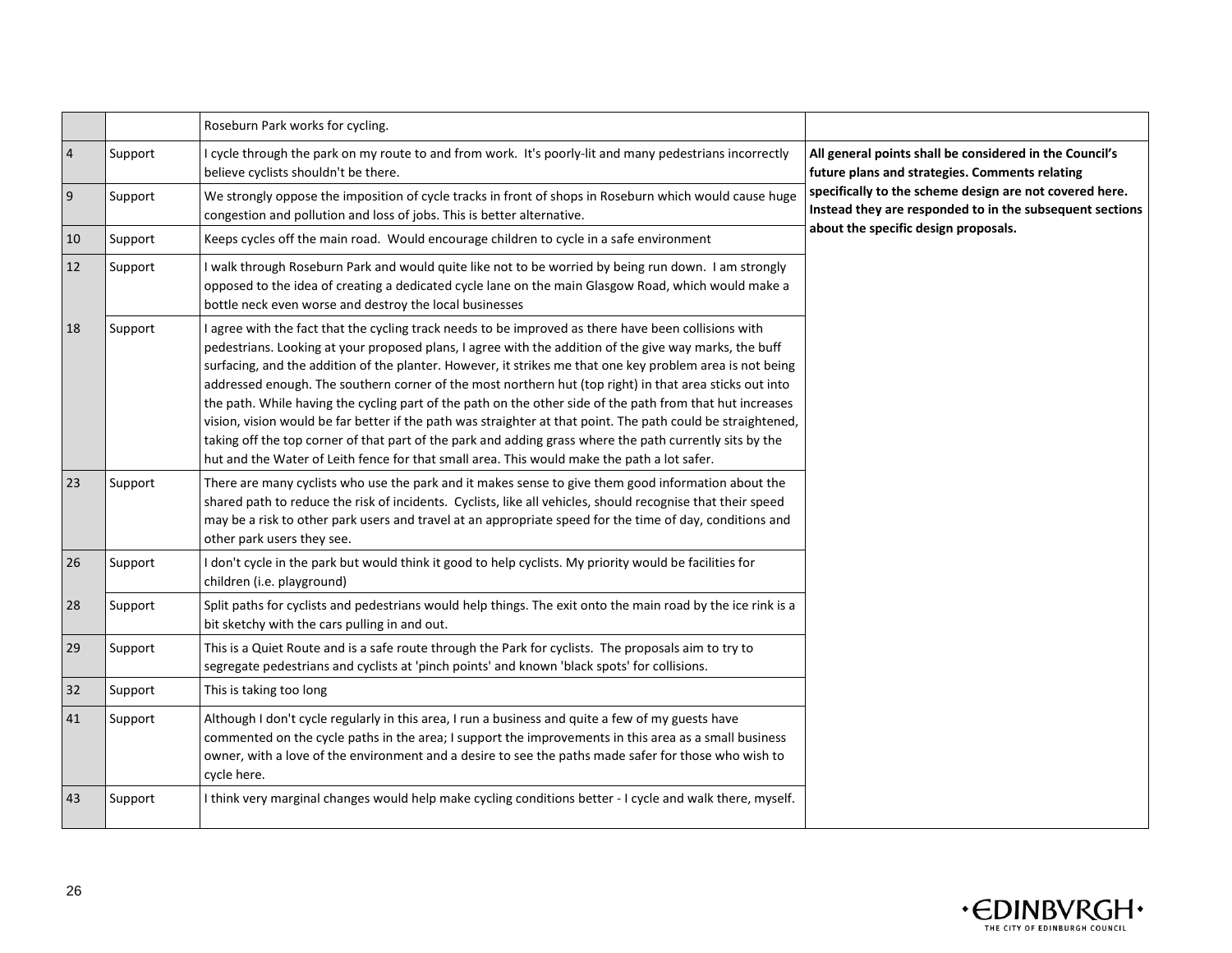| 44 | Support                         | So long as there is a divided path for cyclist and walkers which include children, elderly folk and dog<br>walkers I support the aim of improving the cycling conditions, and those on cycles are encouraged to use<br>bells on their bikes allowing for people with children and elderly folk to be forewarned of their<br>approach to avoid accidents, and a reasonable speed too.                 | All general points shall be considered in the Council's<br>future plans and strategies. Comments relating<br>specifically to the scheme design are not covered here.<br>Instead they are responded to in the subsequent sections<br>about the specific design proposals. |
|----|---------------------------------|------------------------------------------------------------------------------------------------------------------------------------------------------------------------------------------------------------------------------------------------------------------------------------------------------------------------------------------------------------------------------------------------------|--------------------------------------------------------------------------------------------------------------------------------------------------------------------------------------------------------------------------------------------------------------------------|
| 45 | Support                         | Roseburn park is already had good cycling conditions                                                                                                                                                                                                                                                                                                                                                 |                                                                                                                                                                                                                                                                          |
| 47 | Support                         | Any improvement to existing cycling lane in the Park is desired. In particular the slowing down of the<br>cyclists using it!                                                                                                                                                                                                                                                                         |                                                                                                                                                                                                                                                                          |
| 48 | Support                         | It is a safer Route than the ill planned Route through Roseburn.                                                                                                                                                                                                                                                                                                                                     |                                                                                                                                                                                                                                                                          |
| 52 | Support                         | A useful connection between other path networks                                                                                                                                                                                                                                                                                                                                                      |                                                                                                                                                                                                                                                                          |
| 53 | Support                         |                                                                                                                                                                                                                                                                                                                                                                                                      |                                                                                                                                                                                                                                                                          |
| 65 | Support                         | Good to improve cycling conditions and minimise amount bikes impinge on pedestrians & those using<br>the park. The park is a good link to the cycle routes to the W & SW, but it would be better if there were<br>another route around the park or separate route for bikes through the park. Mostly it works ok at<br>present.                                                                      |                                                                                                                                                                                                                                                                          |
| 16 | Neither<br>support or<br>oppose |                                                                                                                                                                                                                                                                                                                                                                                                      |                                                                                                                                                                                                                                                                          |
| 34 | Neither<br>support or<br>oppose | If fast cycling is permitted it should not be allowed to share the same space as pedestrians where space<br>is limited (as in this case)                                                                                                                                                                                                                                                             |                                                                                                                                                                                                                                                                          |
| 36 | Neither<br>support or<br>oppose | As a cyclist with a 9 year old child, I have frequently used the path through Roseburn Park, enroute from<br>home in Roseburn to play in the park, to the ice rink, to Saughton Park via the river or to the Playground<br>on the south side, near the stadium. Apart from the blind corner beside the Old Armoury, which requires<br>common sense, I cannot see much need for cycling improvements. |                                                                                                                                                                                                                                                                          |
| 42 | Neither<br>support or<br>oppose | I am in favour of safe routes for cyclists but am also keen to preserve the park for use by children and<br>the elderly and so I have my reservations about the scheme but am not completely against it, hence my<br>answer.                                                                                                                                                                         |                                                                                                                                                                                                                                                                          |
| 20 | Oppose                          | The park is somewhere for children to play, exercise dogs and people. In my experience the cyclists<br>racing through the park make this dangerous for all. You can't hear them coming until they yell at you.<br>The cycle paths would need to be fenced off from the rest of the park                                                                                                              |                                                                                                                                                                                                                                                                          |
| 25 | Oppose                          | By giving cyclists an exclusive lane, they will be less inclined to slow down as they pass people and will<br>not be mindful of some of the other less predictable path users such as children and dogs                                                                                                                                                                                              |                                                                                                                                                                                                                                                                          |

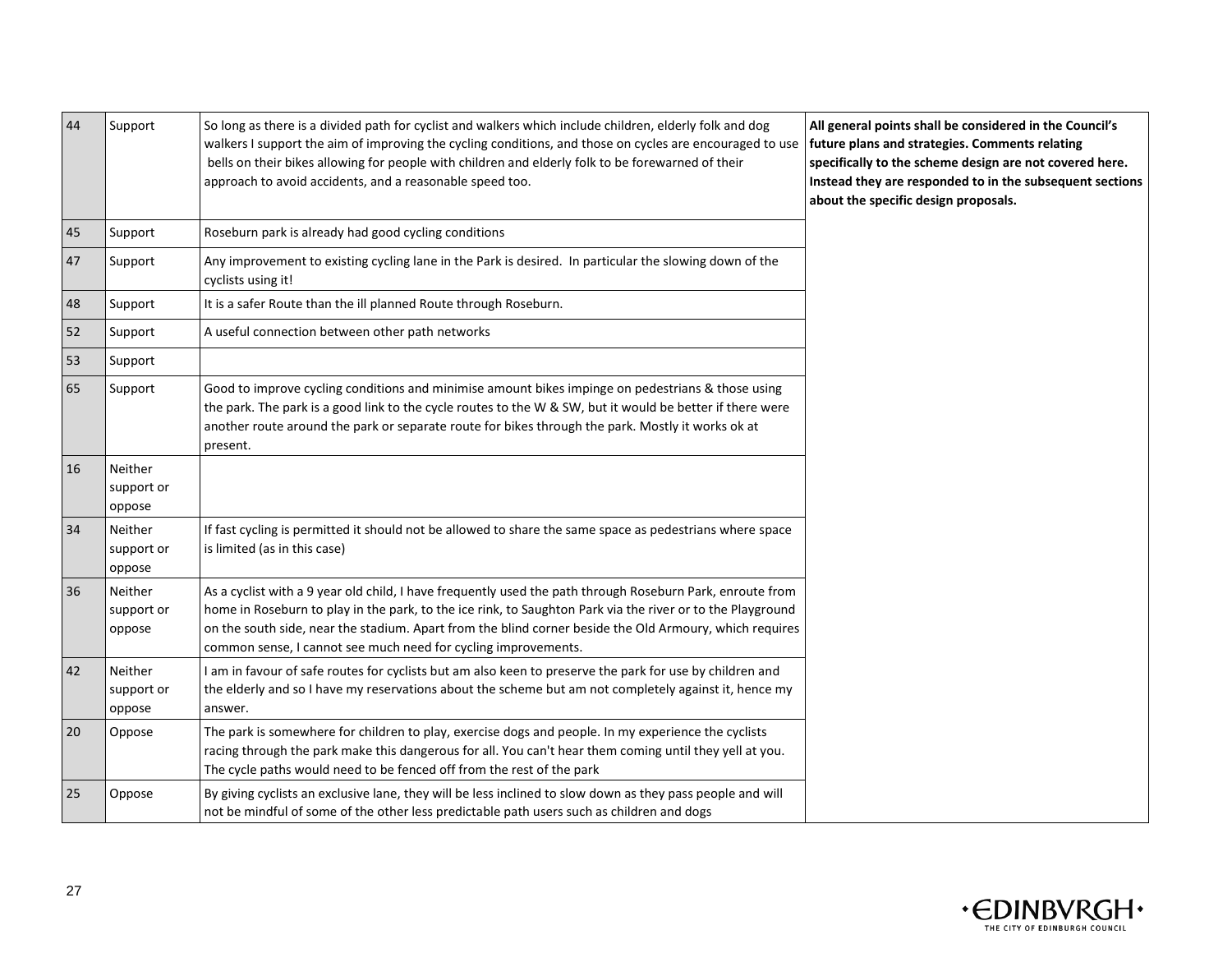| 33 | Oppose             | You are taking parking facilities and bus lanes away from Roseburn Terrace. This will have a huge impact   All general points shall be considered in the Council's<br>on the local community. | future plans and strategies. Comments relating                                                                      |
|----|--------------------|-----------------------------------------------------------------------------------------------------------------------------------------------------------------------------------------------|---------------------------------------------------------------------------------------------------------------------|
| 40 | Oppose             | Not required, given that a new, segregated cycle lane is being built along the main road, parallel to the<br>proposals.                                                                       | specifically to the scheme design are not covered here.<br>Instead they are responded to in the subsequent sections |
| 50 | Strongly<br>oppose | There's no money for fripperies like this.                                                                                                                                                    | about the specific design proposals.                                                                                |
| 54 | Strongly<br>oppose | Why are we spending money on this when we are cutting homeless services? It's shocking.                                                                                                       |                                                                                                                     |

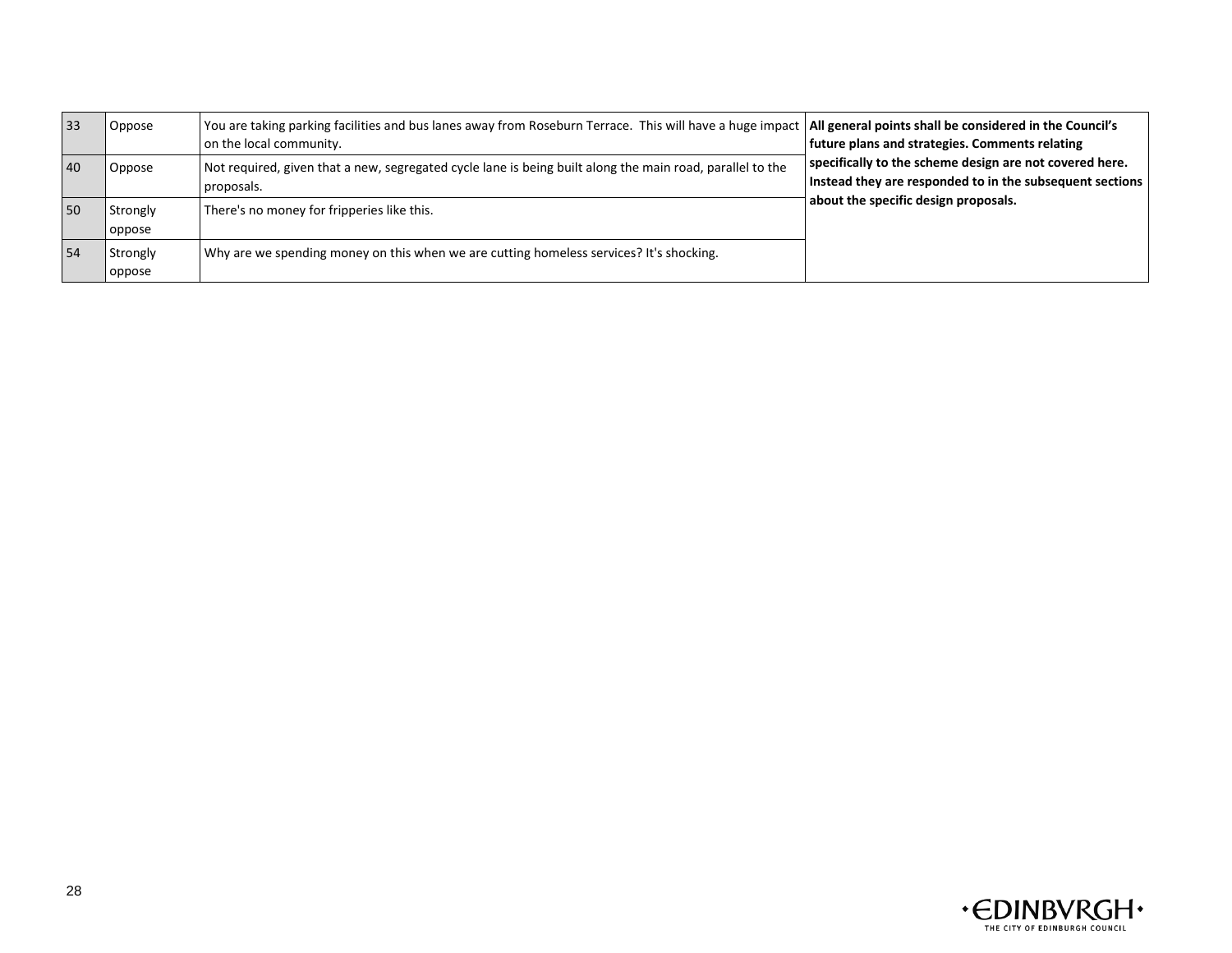| Ref<br>I.D.             | <b>Support for</b><br>improving<br>walking<br>conditions on<br>the route<br>proposed | Can you briefly explain your view on the last question?                                                                                                                                                                                                                                                                                                                                                                                                                                                                                 | <b>Council Response</b>                                                                                             |
|-------------------------|--------------------------------------------------------------------------------------|-----------------------------------------------------------------------------------------------------------------------------------------------------------------------------------------------------------------------------------------------------------------------------------------------------------------------------------------------------------------------------------------------------------------------------------------------------------------------------------------------------------------------------------------|---------------------------------------------------------------------------------------------------------------------|
| $\mathbf{1}$            | Strongly support                                                                     | some paths require resurfacing                                                                                                                                                                                                                                                                                                                                                                                                                                                                                                          | All general points shall be considered in the Council's future                                                      |
| $\overline{2}$          | Strongly support                                                                     |                                                                                                                                                                                                                                                                                                                                                                                                                                                                                                                                         | plans and strategies. Comments relating specifically to the<br>scheme design are not covered here. Instead they are |
| $\overline{\mathbf{3}}$ | Strongly support                                                                     | The park should be a good place for walking                                                                                                                                                                                                                                                                                                                                                                                                                                                                                             | responded to in the subsequent sections about the specific                                                          |
| 5                       | Strongly support                                                                     | Parks are places for people to walk and enjoy the outdoors. A fresh approach to this is needed in Roseburn Park- it is<br>a bit old fashioned                                                                                                                                                                                                                                                                                                                                                                                           | design proposals.                                                                                                   |
| 6                       | Strongly support                                                                     | Increased walking promotes several desired objectives: less road congestion and associated pollution, healthy<br>exercise countering obesity, opportunities for family recreation. Therefore I practise and support it. Edinburgh is<br>fortunate that its size, layout and open spaces allow more than average numbers to walk as part of their everyday<br>journeys. This should be encouraged and made attractive. Though I normally cycle in the area under discussion I<br>agree that if there is conflict it should be addressed. |                                                                                                                     |
| $7\overline{ }$         | Strongly support                                                                     | Please see answer to previous question.                                                                                                                                                                                                                                                                                                                                                                                                                                                                                                 |                                                                                                                     |
| 8                       | Strongly support                                                                     | Makes park attractive environment                                                                                                                                                                                                                                                                                                                                                                                                                                                                                                       |                                                                                                                     |
| 11                      | Strongly support                                                                     |                                                                                                                                                                                                                                                                                                                                                                                                                                                                                                                                         |                                                                                                                     |
| 14                      | Strongly support                                                                     | as I said before, there is enough room for walking and cycling currently, but any benefits and improvements would be<br>for cyclists too, again a quite loaded question, and an honest answer.                                                                                                                                                                                                                                                                                                                                          |                                                                                                                     |
| 19                      | Strongly support                                                                     |                                                                                                                                                                                                                                                                                                                                                                                                                                                                                                                                         |                                                                                                                     |
| 21                      | Strongly support                                                                     | Roseburn Park is heart of our community in Murrayfield and Roseburn so happy to see it improve                                                                                                                                                                                                                                                                                                                                                                                                                                          |                                                                                                                     |
| 22                      | Strongly support safety                                                              |                                                                                                                                                                                                                                                                                                                                                                                                                                                                                                                                         |                                                                                                                     |
| 24                      | Strongly support                                                                     | As a family we spend a lot of time at Roseburn Park and look forward to the flood defence work finishing with<br>hopefully improved pathways.                                                                                                                                                                                                                                                                                                                                                                                           |                                                                                                                     |
| 27                      | Strongly support                                                                     |                                                                                                                                                                                                                                                                                                                                                                                                                                                                                                                                         |                                                                                                                     |
| 30                      | Strongly support                                                                     | An improved route for dog walkers/runners/cyclists will encourage them off the main road into/out of Edinburgh.<br>The Council neglects to regularly clear the roadsides; as a walker along the main road, it's hard to dodge those<br>buses/taxis on the inside lane when there's been a torrential downpour, and the result is a good soaking.                                                                                                                                                                                        |                                                                                                                     |

### **Online Survey – Support for Improving Walking Conditions**

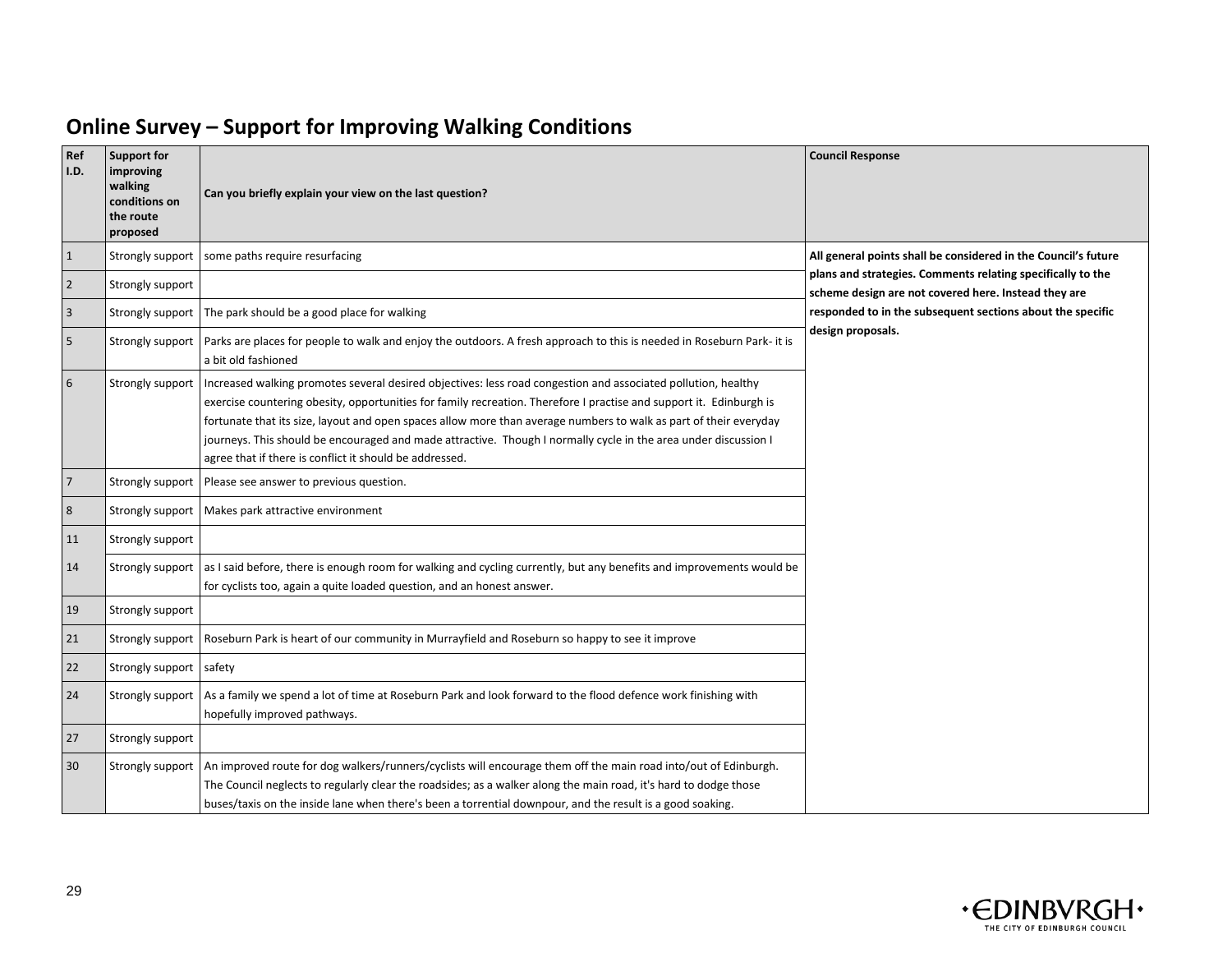| 35 | Strongly support | See previous                                                                                                                                                                                                                                                                                                                                                                                                             | All general points shall be considered in the Council's future                                                                                                                    |
|----|------------------|--------------------------------------------------------------------------------------------------------------------------------------------------------------------------------------------------------------------------------------------------------------------------------------------------------------------------------------------------------------------------------------------------------------------------|-----------------------------------------------------------------------------------------------------------------------------------------------------------------------------------|
| 37 | Strongly support | It should be a nice park for people to enjoy.                                                                                                                                                                                                                                                                                                                                                                            | plans and strategies. Comments relating specifically to the<br>scheme design are not covered here. Instead they are<br>responded to in the subsequent sections about the specific |
| 38 | Strongly support |                                                                                                                                                                                                                                                                                                                                                                                                                          |                                                                                                                                                                                   |
| 39 | Strongly support | Walking is very important and can better coexist with bikes than cars.                                                                                                                                                                                                                                                                                                                                                   | design proposals.                                                                                                                                                                 |
| 49 | Strongly support | See the comments for the cycling conditions, you can't really divide cycling and walking as issues.                                                                                                                                                                                                                                                                                                                      |                                                                                                                                                                                   |
| 51 | Strongly support | I am a regular walker and the conditions are pretty poor in the park.                                                                                                                                                                                                                                                                                                                                                    |                                                                                                                                                                                   |
| 55 | Strongly support | There is absolutely no reason that cycling and walking can't happily co-exist is the same space of everyone behaves<br>responsibly.                                                                                                                                                                                                                                                                                      |                                                                                                                                                                                   |
| 56 | Strongly support | To make conditions for walking as pleasant as possible                                                                                                                                                                                                                                                                                                                                                                   |                                                                                                                                                                                   |
| 57 | Strongly support | Same as last                                                                                                                                                                                                                                                                                                                                                                                                             |                                                                                                                                                                                   |
| 59 | Strongly support | This is a centrally located park and green space, improving lighting will make the area feel safer at night                                                                                                                                                                                                                                                                                                              |                                                                                                                                                                                   |
| 60 | Strongly support | Not so many parks in that part of Edinburgh                                                                                                                                                                                                                                                                                                                                                                              |                                                                                                                                                                                   |
| 61 | Strongly support | See my last answer. I'm keen to see this space improved for all users.                                                                                                                                                                                                                                                                                                                                                   |                                                                                                                                                                                   |
| 62 | Strongly support | Same reasons as for cycling; active travel makes for a better city, and cycling and walking should both be encouraged<br>(although currently cycling infrastructure is more sparse than walking infrastructure).                                                                                                                                                                                                         |                                                                                                                                                                                   |
| 63 | Strongly support | See last comment                                                                                                                                                                                                                                                                                                                                                                                                         |                                                                                                                                                                                   |
| 64 | Strongly support |                                                                                                                                                                                                                                                                                                                                                                                                                          |                                                                                                                                                                                   |
| 66 | Strongly support | Essential to encourage more people to take up active travel, whether this be cycling or walking (& running), proper<br>provision must be made so that people cycling and walking can do so without coming into conflict with each other                                                                                                                                                                                  |                                                                                                                                                                                   |
| 67 | Strongly support | The current environment encourages conflict between pedestrians and cycles                                                                                                                                                                                                                                                                                                                                               |                                                                                                                                                                                   |
| 69 | Strongly support | Gets people active.                                                                                                                                                                                                                                                                                                                                                                                                      |                                                                                                                                                                                   |
| 9  | Strongly support | Any improvement to assist walkers is a good idea.                                                                                                                                                                                                                                                                                                                                                                        |                                                                                                                                                                                   |
| 23 | Strongly support | The majority of park users are on foot and should therefore be the focus of any improvements. Giving cyclists a<br>"dedicated" lane will not be beneficial to young kids and dog walkers since they will encourage the speedy cyclists to<br>use this as a fast lane. The bus lane on Corstorphine Road is there for fast cyclists, park users should expect to go<br>slowly due to the shared nature of the facilities. |                                                                                                                                                                                   |
| 26 | Strongly support | Paths are terrible                                                                                                                                                                                                                                                                                                                                                                                                       |                                                                                                                                                                                   |
| 29 | Strongly support | The Park is frequently used by pedestrians and those walking dogs or pushing prams/buggies. It is a major open                                                                                                                                                                                                                                                                                                           |                                                                                                                                                                                   |

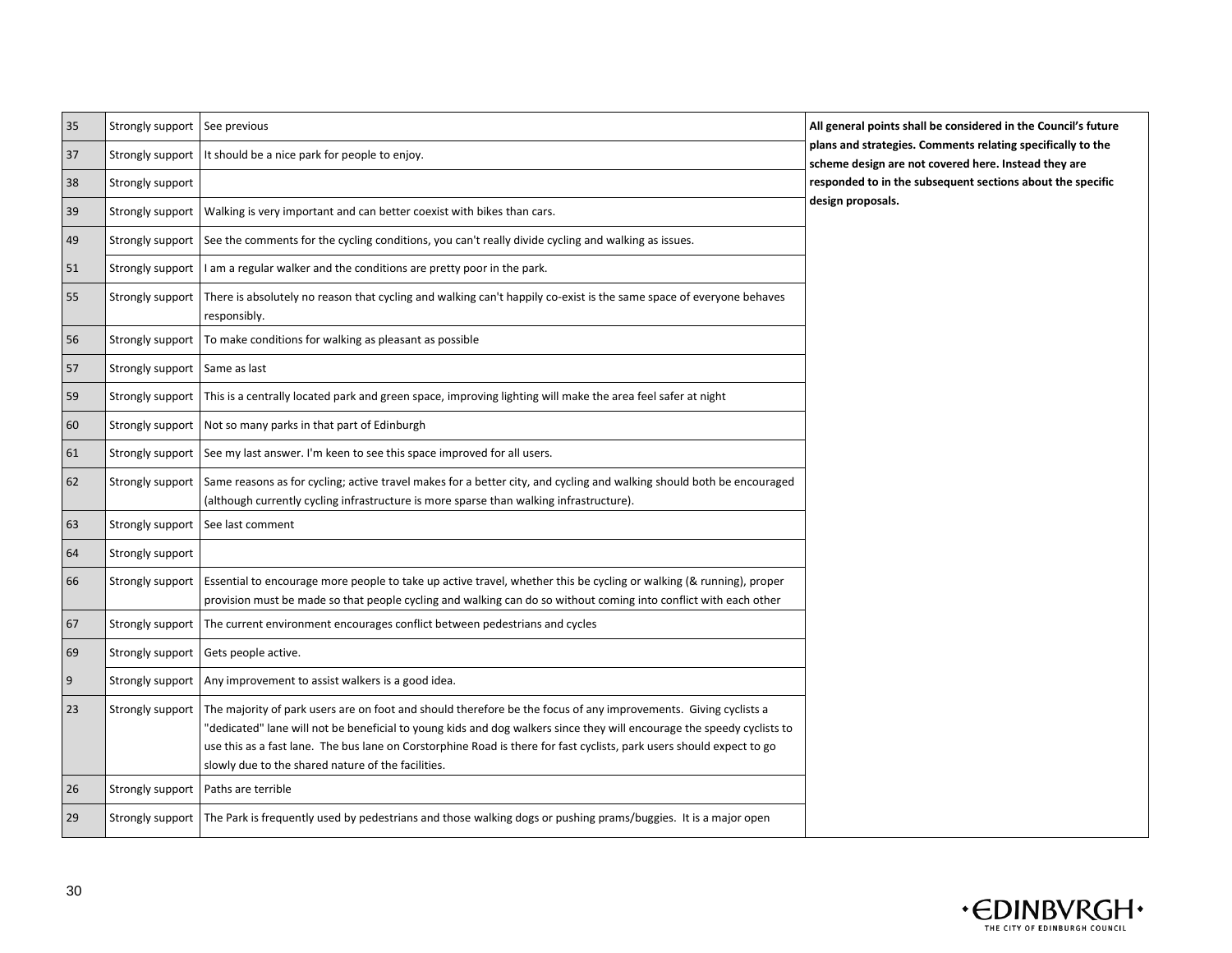|                |                  | space in this part of Edinburgh.                                                                                                                                                                                                                                                                                                                                                                                                                                                                      | All general points shall be considered in the Council's future                                                                                                                                         |
|----------------|------------------|-------------------------------------------------------------------------------------------------------------------------------------------------------------------------------------------------------------------------------------------------------------------------------------------------------------------------------------------------------------------------------------------------------------------------------------------------------------------------------------------------------|--------------------------------------------------------------------------------------------------------------------------------------------------------------------------------------------------------|
| 43             | Strongly support | I think walkers should take priority. It is a Park, more than a thoroughfare for cyclists                                                                                                                                                                                                                                                                                                                                                                                                             | plans and strategies. Comments relating specifically to the<br>scheme design are not covered here. Instead they are<br>responded to in the subsequent sections about the specific<br>design proposals. |
| 48             | Strongly support | As a Pensioner living in one of the three Retirement complexes nearby, who hugely enjoys the Park, I think clear<br>demarcations lines from cyclists essential for our safety                                                                                                                                                                                                                                                                                                                         |                                                                                                                                                                                                        |
| 42             | Strongly support | I believe that children and the elderly should feel safe walking in the park. It is and should continue to be primarily a<br>recreational space. It is a route to the local primary school and is close to several homes for the elderly (3 that I know<br>of).                                                                                                                                                                                                                                       |                                                                                                                                                                                                        |
| 20             | Strongly support | Living in a city it is important to have somewhere where people can stroll, children can run around and dogs can run<br>free under control. Not possible with bikes tearing through                                                                                                                                                                                                                                                                                                                   |                                                                                                                                                                                                        |
| 13             | Support          | I think some separation between cyclists and pedestrians would be beneficial especially during the school run in the<br>morning when there is a lot of cyclists and a lot of pedestrians going through the park                                                                                                                                                                                                                                                                                       |                                                                                                                                                                                                        |
| 17             | Support          | All those choosing to walk or cycle instead of using cars should be able to do so safely. I guess there could be<br>improvements to separate walkers and cyclists by demarcating the paths with paint lines.                                                                                                                                                                                                                                                                                          |                                                                                                                                                                                                        |
| 31             | Support          | It is already easy to walk in the park. The paths are perfectly decent for eg prams and pushchairs. I presume lighting<br>will be improved as part of the flood prevention schemes, e.g. On the new raised section beside the children's<br>playground.                                                                                                                                                                                                                                               |                                                                                                                                                                                                        |
| 46             | Support          | I wouldn't have condescending 'slow down' signs anywhere on this path.                                                                                                                                                                                                                                                                                                                                                                                                                                |                                                                                                                                                                                                        |
| 58             | Support          | Good ambient with cyclists and walkers end route in cite will increase quality if active travel                                                                                                                                                                                                                                                                                                                                                                                                       |                                                                                                                                                                                                        |
| 68             | Support          | I don't know that there are currently any problems with walking conditions in the area, but I do support good<br>infrastructure for pedestrians, too. I think reducing traffic volume and getting more people walking, cycling and using<br>public transport will be better for everyone in the city. I don't think pedestrians and cyclists clash all that much<br>because cyclists move at human speeds, and I think a well-planned cycle path will work well for both pedestrians and<br>cyclists. |                                                                                                                                                                                                        |
| $\overline{4}$ | Support          | Poor lighting makes it feel frightening for walkers after dark. Plus any way to indicate that cyclists are allowed to cycle<br>through the park is welcome.                                                                                                                                                                                                                                                                                                                                           |                                                                                                                                                                                                        |
| 10             | Support          | safer for walkers. less roads to cross                                                                                                                                                                                                                                                                                                                                                                                                                                                                |                                                                                                                                                                                                        |
| 12             | Support          | I am more likely to be walking than cycling in Roseburn Park                                                                                                                                                                                                                                                                                                                                                                                                                                          |                                                                                                                                                                                                        |
| 18             | Support          | By implementing the suggestions I made earlier, safety for walkers as well as cyclists would be enhanced.                                                                                                                                                                                                                                                                                                                                                                                             |                                                                                                                                                                                                        |
| 28             | Support          | Paths should be wide enough to support both cyclists and pedestrians.                                                                                                                                                                                                                                                                                                                                                                                                                                 |                                                                                                                                                                                                        |
| 32             | Support          | Far too long                                                                                                                                                                                                                                                                                                                                                                                                                                                                                          |                                                                                                                                                                                                        |
| 41             | Support          | For the same reasons I gave in the previous section.                                                                                                                                                                                                                                                                                                                                                                                                                                                  |                                                                                                                                                                                                        |

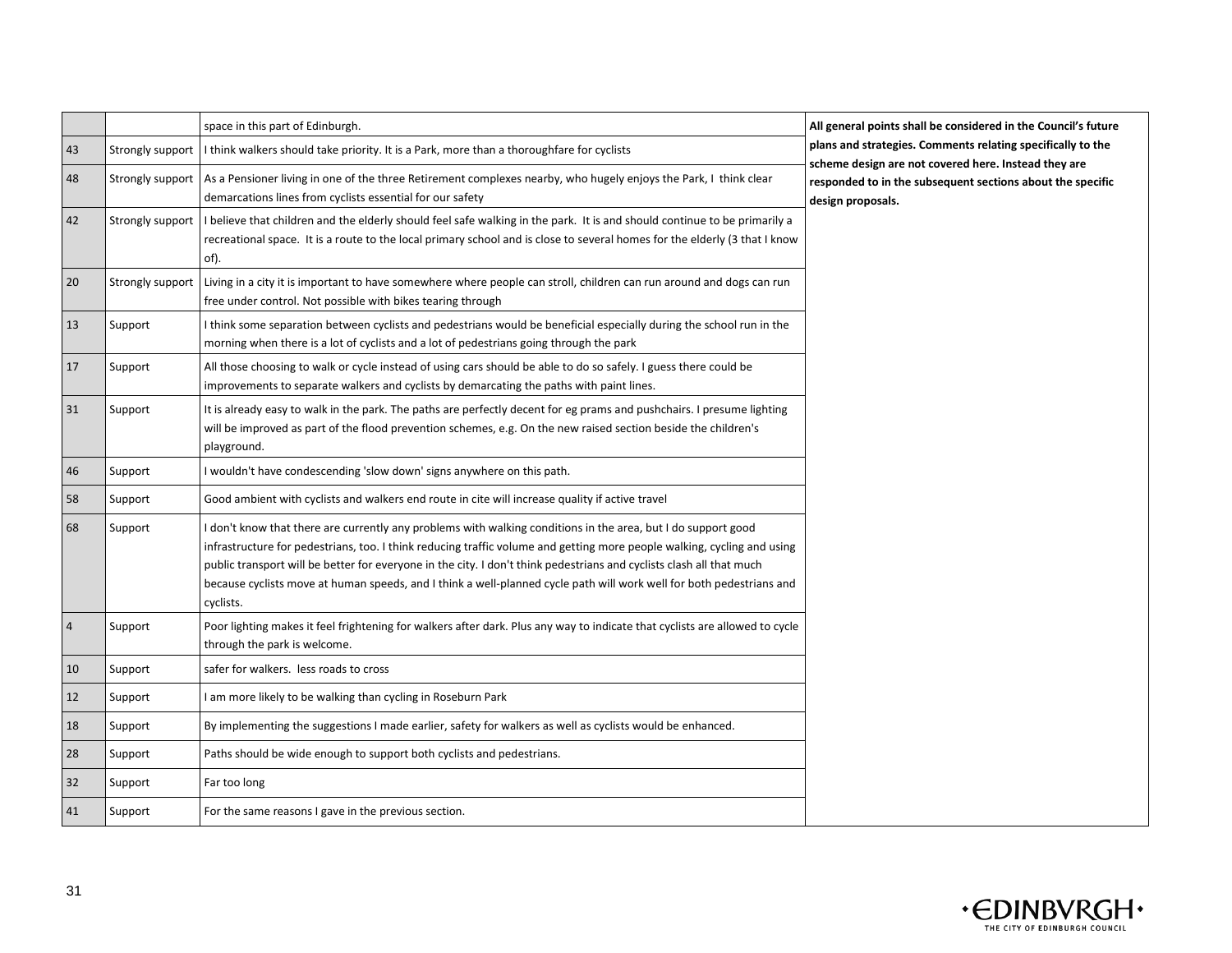| 44 | Support                      |                                                                                                                                                                                                                    | All general points shall be considered in the Council's future                                                     |
|----|------------------------------|--------------------------------------------------------------------------------------------------------------------------------------------------------------------------------------------------------------------|--------------------------------------------------------------------------------------------------------------------|
| 45 | Support                      |                                                                                                                                                                                                                    | plans and strategies. Comments relating specifically to the                                                        |
| 47 | Support                      | There has to be delineation between cyclists and walkers.                                                                                                                                                          | scheme design are not covered here. Instead they are<br>responded to in the subsequent sections about the specific |
| 52 | Support                      |                                                                                                                                                                                                                    | design proposals.                                                                                                  |
| 53 | Support                      |                                                                                                                                                                                                                    |                                                                                                                    |
| 65 | Support                      | I visit the park a lot & find the walking conditions fine, but improvements are good.                                                                                                                              |                                                                                                                    |
| 16 | Support                      | I think that parks are primarily for the use of enjoying the outdoors and outdoor recreation which walking is part of. I<br>do not think a park should be used as means of diverting cycling traffic off the road. |                                                                                                                    |
| 34 | Support                      | Walking conditions are on the whole good but both pedestrians and slow cyclists could be discouraged if fast cycling<br>takes place                                                                                |                                                                                                                    |
| 25 | Support                      | To be able to walk with dog off the lead without worrying about speeding cyclists                                                                                                                                  |                                                                                                                    |
| 40 | Support                      | Main problem is conflict with cyclists, but this should be reduced once they start using the £9m segregated cycle lane<br>on the main road.                                                                        |                                                                                                                    |
| 15 | Neither support<br>or oppose |                                                                                                                                                                                                                    |                                                                                                                    |
| 36 | Neither support<br>or oppose | The walking conditions seem to be good already: there are tarmac paths from three or four directions across the park<br>and plenty of grassy areas on which to stroll.                                             |                                                                                                                    |
| 33 | Neither support<br>or oppose | Walking conditions have been fine the last 20 years I have lived in the area?                                                                                                                                      |                                                                                                                    |
| 50 | Neither support<br>or oppose | It probably won't cost much.                                                                                                                                                                                       |                                                                                                                    |
| 54 | Neither support<br>or oppose | Walking conditions are fine.                                                                                                                                                                                       |                                                                                                                    |

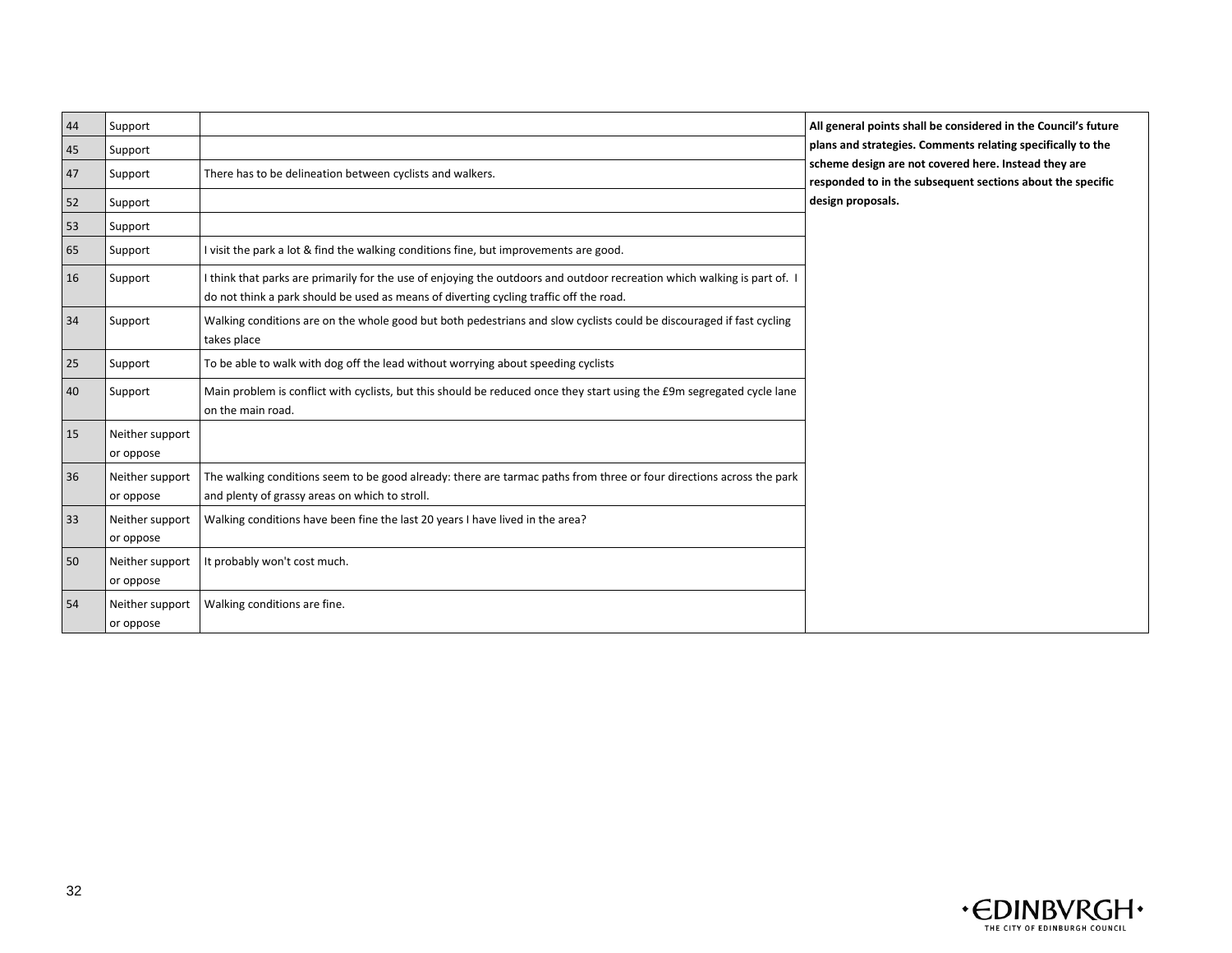| Online Survey – Support and Comments on the Proposed Scheme |  |  |  |  |
|-------------------------------------------------------------|--|--|--|--|
|-------------------------------------------------------------|--|--|--|--|

| Ref<br>I.D.    | To what extent<br>do you support<br>the proposed<br>design? | Can you briefly explain your view on the last question?                                                                                                                                                                    | <b>Council Response</b>                                                                                                                                                                                                                                    |
|----------------|-------------------------------------------------------------|----------------------------------------------------------------------------------------------------------------------------------------------------------------------------------------------------------------------------|------------------------------------------------------------------------------------------------------------------------------------------------------------------------------------------------------------------------------------------------------------|
| $\mathbf{1}$   | Strongly support                                            |                                                                                                                                                                                                                            |                                                                                                                                                                                                                                                            |
| $\overline{2}$ | Strongly support                                            |                                                                                                                                                                                                                            |                                                                                                                                                                                                                                                            |
| 8              | Strongly support                                            |                                                                                                                                                                                                                            |                                                                                                                                                                                                                                                            |
| 14             | Strongly support                                            | I support the design fully.                                                                                                                                                                                                |                                                                                                                                                                                                                                                            |
| 19             | Strongly support                                            |                                                                                                                                                                                                                            |                                                                                                                                                                                                                                                            |
| 22             | Strongly support                                            |                                                                                                                                                                                                                            |                                                                                                                                                                                                                                                            |
| 27             | Strongly support                                            |                                                                                                                                                                                                                            |                                                                                                                                                                                                                                                            |
| 30             | Strongly support                                            | As outlined in my two detailed answers before.                                                                                                                                                                             |                                                                                                                                                                                                                                                            |
| 35             | Strongly support                                            |                                                                                                                                                                                                                            |                                                                                                                                                                                                                                                            |
| 37             | Strongly support                                            |                                                                                                                                                                                                                            |                                                                                                                                                                                                                                                            |
| 51             | Strongly support                                            | The only thing I would say is that you can't prevent dogs from straying into the cycle path when walking off he lead.<br>They can't read instructions!                                                                     | We have a separate trial scheme (at another location in<br>Edinburgh) addressing many path use issues. This shall include<br>interaction with dog walking. The outcomes of this trial will be<br>used to inform our approach in places like Roseburn Park. |
| 56             | Strongly support                                            |                                                                                                                                                                                                                            |                                                                                                                                                                                                                                                            |
| 60             | Strongly support                                            |                                                                                                                                                                                                                            |                                                                                                                                                                                                                                                            |
| 61             | Strongly support                                            |                                                                                                                                                                                                                            |                                                                                                                                                                                                                                                            |
| 62             | Strongly support                                            | agree wholeheartedly with the comments of Spokes: http://www.spokes.org.uk/wp-<br>content/uploads/2013/12/1702-QR8-Roseburn-Park-2nd-consultn-spokes-response.pdf                                                          | The Council's response to Spokes is included above.                                                                                                                                                                                                        |
| 64             | Strongly support                                            | I don't think any humps or bumps should be included in this design.                                                                                                                                                        | No bumps or humps are currently proposed                                                                                                                                                                                                                   |
| 67             | Strongly support                                            | The proposed design does not go far enough to separate pedestrians and cycles. Full segregation would be easy to<br>provide within the park at minimal expense, and could be coordinated with widening the existing paths. | The current proposal is a 3 month trial we shall reopen the<br>consultation to get feedback on it. Your proposal will be<br>considered if there is sufficient feedback requesting it.                                                                      |
| 26             | Strongly support                                            | Good                                                                                                                                                                                                                       |                                                                                                                                                                                                                                                            |

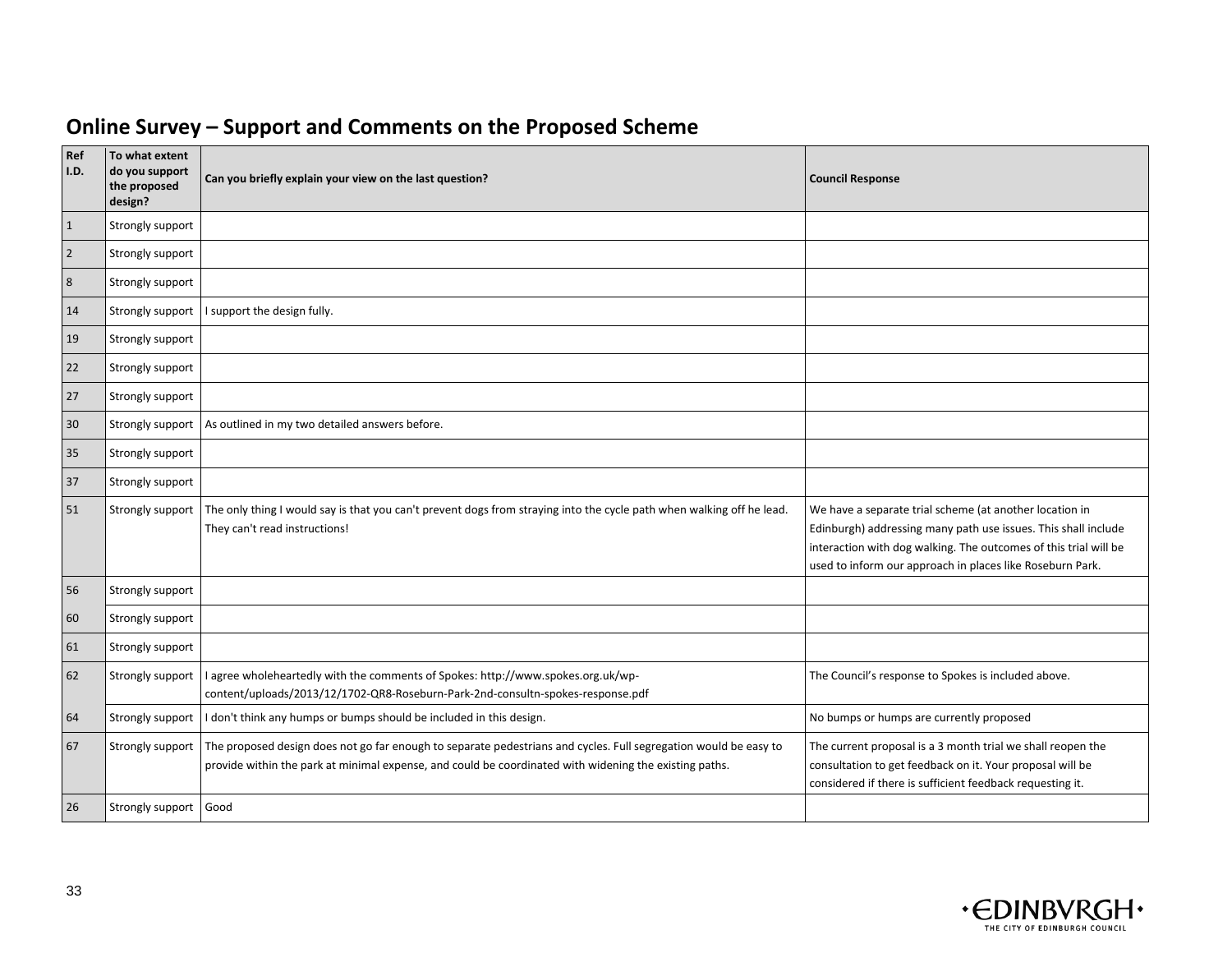| 13             | Strongly support |                                                                                                                                                                                                                                                                                                                                                                                                                                                                                                                                                         |                                                                                                                                                                                                                                                                                                                                                    |
|----------------|------------------|---------------------------------------------------------------------------------------------------------------------------------------------------------------------------------------------------------------------------------------------------------------------------------------------------------------------------------------------------------------------------------------------------------------------------------------------------------------------------------------------------------------------------------------------------------|----------------------------------------------------------------------------------------------------------------------------------------------------------------------------------------------------------------------------------------------------------------------------------------------------------------------------------------------------|
| 31             | Strongly support | The junction beside the pavilions needs to be thought about carefully of course but no need to do much more than<br>warn everyone of the potential dangers of cycling at speed in that section.                                                                                                                                                                                                                                                                                                                                                         |                                                                                                                                                                                                                                                                                                                                                    |
| 46             | Strongly support |                                                                                                                                                                                                                                                                                                                                                                                                                                                                                                                                                         |                                                                                                                                                                                                                                                                                                                                                    |
| 68             | Strongly support | don't have any personal comments to add to this, but I defer to SPOKES' view and expertise.                                                                                                                                                                                                                                                                                                                                                                                                                                                             | The Council's response to Spokes is included above.                                                                                                                                                                                                                                                                                                |
| 15             | Strongly support |                                                                                                                                                                                                                                                                                                                                                                                                                                                                                                                                                         |                                                                                                                                                                                                                                                                                                                                                    |
| $\overline{3}$ | Support          | Visibility around the blind corner is important and the plan seems to address that. Not convinced that paint on the<br>road will ensure the two sides of the route are clear. In the morning rush hour, there are lots of people walking<br>children to school, often 4+ abreast taking up the whole current path. I am not clear that this will deal with that.                                                                                                                                                                                        |                                                                                                                                                                                                                                                                                                                                                    |
| 6              | Support          | I assume there have been complaints from pedestrians that cyclists have been behaving inappropriately. Otherwise<br>you would not waste your time with this consultation and change to the layout. Maybe add notices "Pedestrians<br>have priority" or "Cycle with consideration".                                                                                                                                                                                                                                                                      | The current proposal is a 3 month trial, we shall reopen the<br>consultation to get feedback on it an assess its effectiveness.                                                                                                                                                                                                                    |
| 24             | Support          |                                                                                                                                                                                                                                                                                                                                                                                                                                                                                                                                                         |                                                                                                                                                                                                                                                                                                                                                    |
| 38             | Support          |                                                                                                                                                                                                                                                                                                                                                                                                                                                                                                                                                         |                                                                                                                                                                                                                                                                                                                                                    |
| 39             | Support          | There is a blind spot at the former toilet block which should also be addressed. Please dont lay tramline tactile paving<br>as it is slippery and unsettling to cycle over. To be of most practical value, the route need to seamlessly tie into the<br>Roseburn - Leith Walk East West Route and also into the NCN1 from Roseburn. Whilst welcoming this quiet route<br>leisure cycling project, the East - West Route should also continue west along the main road to Corstorphine. Only<br>then will there be significant modal shift be commuters. | The scheme proposes to address this blind spot by directing<br>cyclists to the other side of the path. We shall evaluate how<br>effective this has been after the 3 month trial.                                                                                                                                                                   |
| 49             | Support          | Many studies have shown that signage doesn't slow vehicles down, the actual physical environment needs to enforce<br>the behaviours you are seeking to encourage. The planter is a good idea, as it physically changes the blind corner.<br>However, I'm not sure how effective the painted pavement is going to work. I'd also suggest widening the path<br>before splitting it, as I'm not convinced it is wide enough for such segregation.                                                                                                          | At 5m wide, the path is considered by the Council to be wide<br>enough for segregation.<br>Elsewhere in Edinburgh, where paths have been segregated with<br>white lines, this has be shown to improve interaction between<br>path users. This is a 3 month trial and we shall evaluate its<br>effectiveness before proposing a permanent solution. |
| 55             | Support          |                                                                                                                                                                                                                                                                                                                                                                                                                                                                                                                                                         |                                                                                                                                                                                                                                                                                                                                                    |
| 57             | Support          |                                                                                                                                                                                                                                                                                                                                                                                                                                                                                                                                                         |                                                                                                                                                                                                                                                                                                                                                    |
| 63             | Support          | No comment                                                                                                                                                                                                                                                                                                                                                                                                                                                                                                                                              |                                                                                                                                                                                                                                                                                                                                                    |
| 66             | Support          |                                                                                                                                                                                                                                                                                                                                                                                                                                                                                                                                                         |                                                                                                                                                                                                                                                                                                                                                    |
| 69             | Support          | The best solution would be for the E-W City centre route to continue along Corstorphine Road to at least Riversdale<br>Crescent which would take th3 majority of cyclists out of the park and reduce conflict.                                                                                                                                                                                                                                                                                                                                          | The improvements in this scheme for walking and cycling are to<br>address a known issue in of conflict between path users in the<br>park. They are, as such, independent from the wider changes                                                                                                                                                    |

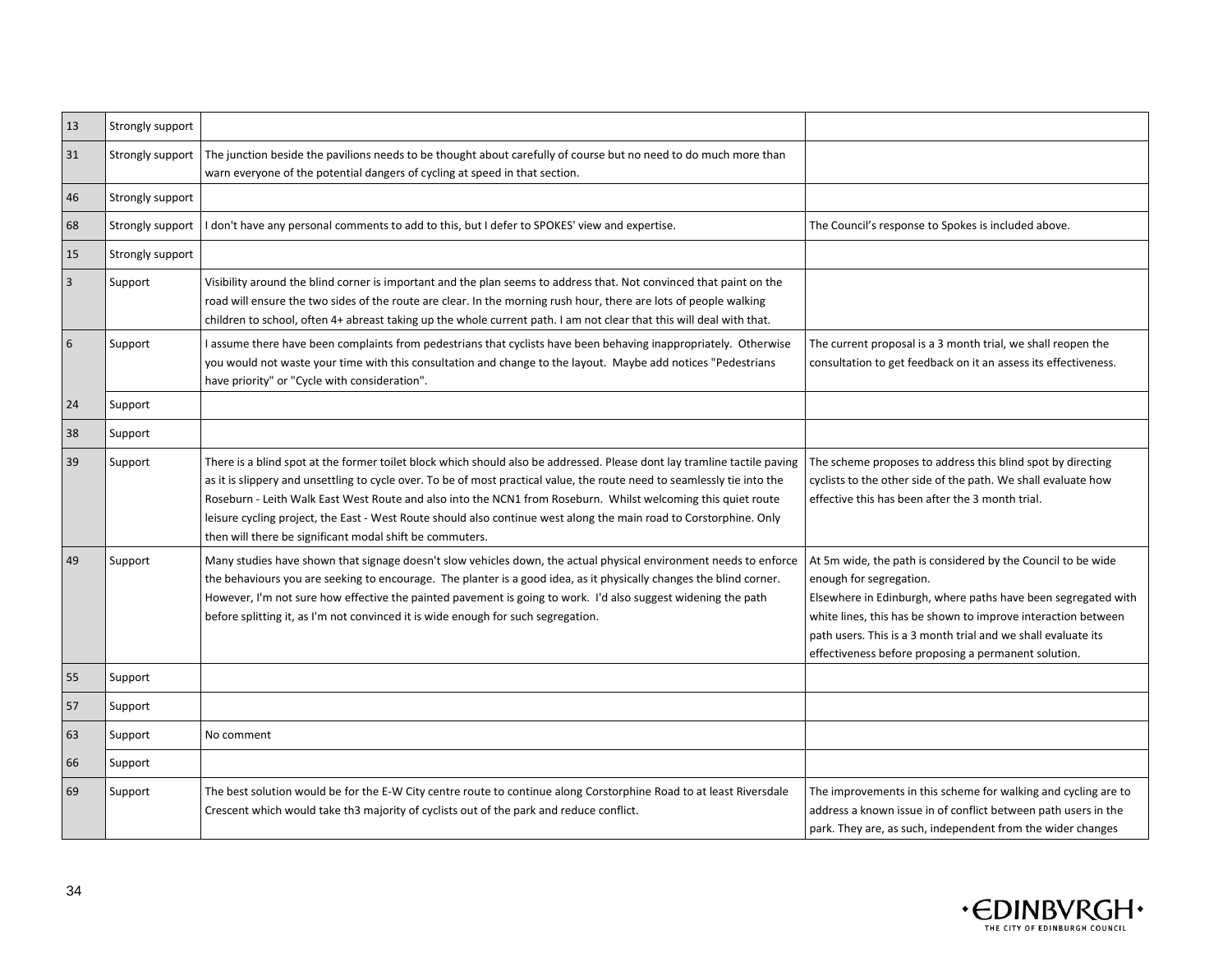|    |         |                                                                                                                                                                                                                                                                                                                                                                       | being proposed in the City Centre West East cycle Link.                                                                                                                                                                                                    |
|----|---------|-----------------------------------------------------------------------------------------------------------------------------------------------------------------------------------------------------------------------------------------------------------------------------------------------------------------------------------------------------------------------|------------------------------------------------------------------------------------------------------------------------------------------------------------------------------------------------------------------------------------------------------------|
| 29 | Support | Design appears to solve the issue of being a 'black spot'                                                                                                                                                                                                                                                                                                             |                                                                                                                                                                                                                                                            |
| 43 | Support | I think is is far too much. We need only a tiny change to the footpath, not the one proposed.- 30 metres of a white<br>line at the toilet block only, to help separate cyclists and pedestrians at this blind spot. But the additional lighting wil<br>be good, too                                                                                                   | This is a 3 month trial and we shall evaluate its effectiveness<br>before proposing a permanent solution. However, the support<br>indicated from this consultation suggests the proposal is<br>appropriate.                                                |
| 48 | Support | It would be good if there was some acknowledgement thar elderly people use it too. Perhaps another of the<br>attractive seating/tables near the East entrance, plus an open Pavilion with seating.                                                                                                                                                                    | This is a 3-month trial and we shall consider suggestions, such as<br>you outline, when we evaluate the scheme after the trial.                                                                                                                            |
| 20 | Support | See before. Separation between cycles and other users. Hate the exercise machines and not sure about made<br>landscaping, mosaics etc. Can people not just walk faster and longer. The machines a target for vandals . Natural<br>landscaping more pleasant.                                                                                                          | Outside of the proposed changes to the path, the other issues<br>you note are outside the scope of our scheme.                                                                                                                                             |
| 58 | Support |                                                                                                                                                                                                                                                                                                                                                                       |                                                                                                                                                                                                                                                            |
| 10 | Support |                                                                                                                                                                                                                                                                                                                                                                       |                                                                                                                                                                                                                                                            |
| 12 | Support |                                                                                                                                                                                                                                                                                                                                                                       |                                                                                                                                                                                                                                                            |
| 18 | Support | Commented earlier                                                                                                                                                                                                                                                                                                                                                     |                                                                                                                                                                                                                                                            |
| 28 | Support | Seems sensible                                                                                                                                                                                                                                                                                                                                                        |                                                                                                                                                                                                                                                            |
| 32 | Support | Everything looks fine as far as I'm concerned just keep the cycle lanes off roseburn terrace. We older people need<br>our love cal shoes and we don't want to stand in the middle of the road waiting for a bus.                                                                                                                                                      | The improvements in this scheme for walking and cycling are to<br>address a known issue in of conflict between path users in the<br>park. They are, as such, independent from the wider changes<br>being proposed in the City Centre West East cycle Link. |
| 41 | Support |                                                                                                                                                                                                                                                                                                                                                                       |                                                                                                                                                                                                                                                            |
| 44 | Support | So long as there is a divided way for cyclists and walkers, of all ages who use Roseburn Park, and the cyclists are<br>encouraged to use bells and go at a reasonable speed to avoid accidents I would support the proposed design, which<br>includes going along Roseburn Place - a route the Cycle Route along Roseburn Terrace was turned down - why?              | The improvements in this scheme for walking and cycling are to<br>address a known issue in of conflict between path users in the<br>park. They are, as such, independent from the wider changes<br>being proposed in the City Centre West East cycle Link. |
| 45 | Support | While the low level planter to remove the blind corner is a good improvement, but the lines and markings seem<br>unnecessary.                                                                                                                                                                                                                                         | This is a 3 month trial and we shall evaluate its effectiveness<br>before proposing a permanent solution. However, the support<br>indicated from this consultation suggests the proposal is<br>appropriate.                                                |
| 52 | Support | The planters are a good idea to improve sight-lines. Although the painting of "Give Way" and other lines legitimises<br>cycling in the park (which is a good thing), is this really a wise use of the limited cycling budget (and limited CEC staff<br>resource) when there are bigger projects to get done? E.g. segregated lanes on Lothian Rd. A better use of the |                                                                                                                                                                                                                                                            |

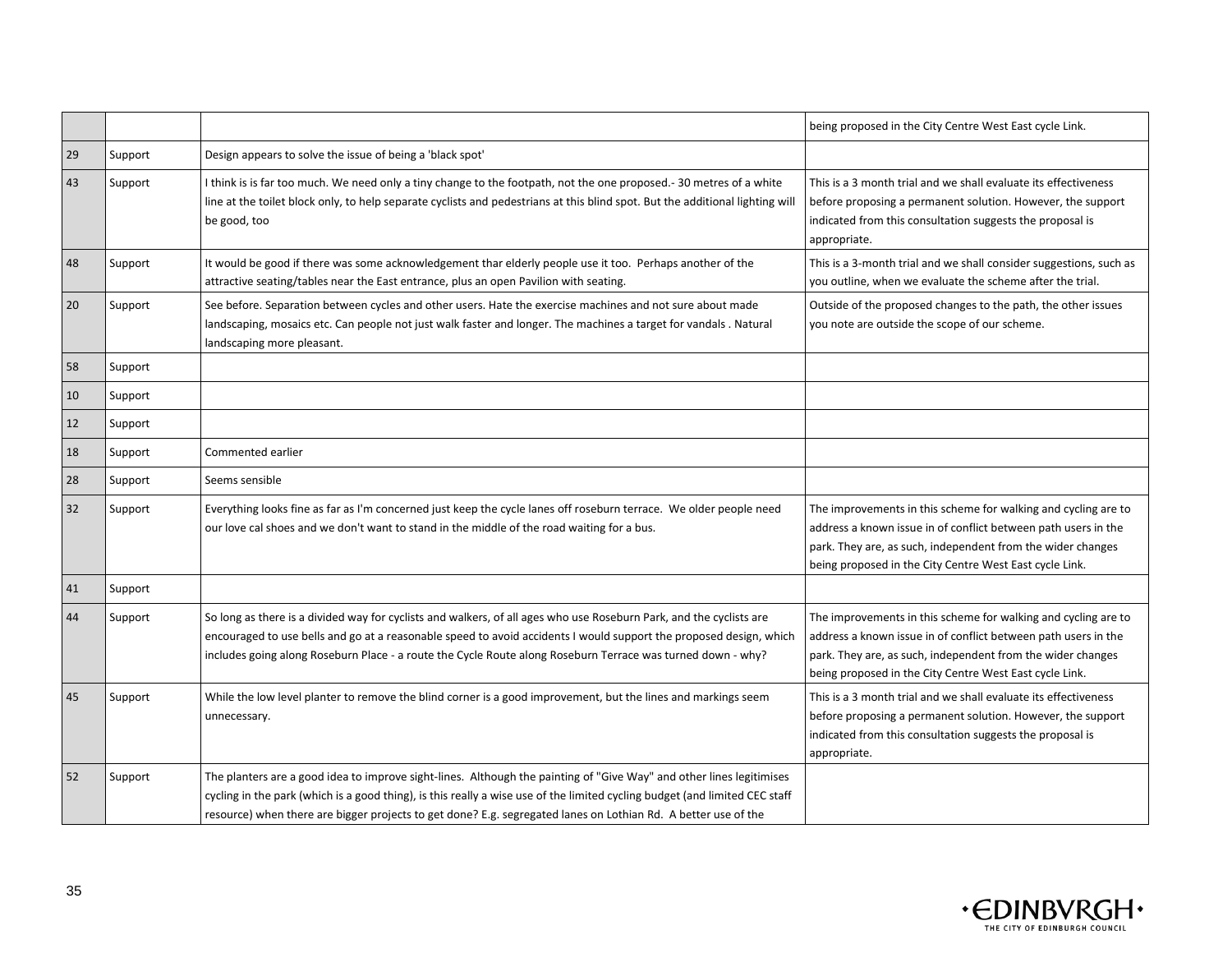|                  |                              | money would be to extend the proposed East-West segregated lanes from Roseburn to as far as Riversdale Cres. so<br>that faster, more confident cyclists can bypass the park entirely. This would also reduce conflict/pressure in the park.                                                                                                                                                                                                                                                                                                                                                                                                                             |                                                                                                                                                                                                                                                                                                                                                                               |
|------------------|------------------------------|-------------------------------------------------------------------------------------------------------------------------------------------------------------------------------------------------------------------------------------------------------------------------------------------------------------------------------------------------------------------------------------------------------------------------------------------------------------------------------------------------------------------------------------------------------------------------------------------------------------------------------------------------------------------------|-------------------------------------------------------------------------------------------------------------------------------------------------------------------------------------------------------------------------------------------------------------------------------------------------------------------------------------------------------------------------------|
| 53               | Support                      |                                                                                                                                                                                                                                                                                                                                                                                                                                                                                                                                                                                                                                                                         |                                                                                                                                                                                                                                                                                                                                                                               |
| 65               | Support                      | Design is fine. It makes sense to guide people away from blind corners. I do wonder why the cyclist are on the park<br>side (as opposed to river side) as children & dogs are likely to run in front of the bikes on to the field. However, if the<br>diused building were to come into use again, it would be bad to have bikes right up to the door.                                                                                                                                                                                                                                                                                                                  | There are two blind corners around the buildings on the riverside<br>of the path, hence the cyclists are directed to the park side. The<br>planter will resolve to the blind corner on the park side.                                                                                                                                                                         |
| 34               | Support                      | I should prefer the separation to be applied over the whole route. However, should small children cycling be in the<br>same lane as fast cyclists?                                                                                                                                                                                                                                                                                                                                                                                                                                                                                                                      | This is a 3 month trial and we shall evaluate its effectiveness<br>before proposing a permanent solution.                                                                                                                                                                                                                                                                     |
| 36               | Support                      |                                                                                                                                                                                                                                                                                                                                                                                                                                                                                                                                                                                                                                                                         |                                                                                                                                                                                                                                                                                                                                                                               |
| 33               | Support                      |                                                                                                                                                                                                                                                                                                                                                                                                                                                                                                                                                                                                                                                                         |                                                                                                                                                                                                                                                                                                                                                                               |
| 59               | Neither support<br>or oppose | The idea of delineating separate space for bikes and those walking is good in principal, but I doubt the proposed<br>design will make much difference with such short lengths of paint. I am also unconvinced of the benefit of installing<br>the tactile paving in this location, as there is no real segregation to remark, and it can feel unsafe to cycle across<br>when wet. I like the idea of the low level planters to reduce conflict at the building corner, but unsure what the white<br>spot in the middle of the junction represents? If it us the intention to turn this into a roundabout, I think that is<br>unsuitable for a shared use path in a park | This is a 3 month trial and we shall evaluate its effectiveness<br>before proposing a permanent solution.<br>The buff surface will take to form of an anti-skid surfacing<br>whether than tactile paving. As such it will less slippery than the<br>rest of the path, even when wet.<br>The white spot represents the existing raised flower bed, which<br>shall be retained. |
| $\boldsymbol{9}$ | Neither support<br>or oppose |                                                                                                                                                                                                                                                                                                                                                                                                                                                                                                                                                                                                                                                                         |                                                                                                                                                                                                                                                                                                                                                                               |
| 42               | Neither support<br>or oppose | I would like to know the width of space allocated to cyclists and pedestrians.                                                                                                                                                                                                                                                                                                                                                                                                                                                                                                                                                                                          | Along the segregated section the path is roughly 5.5m meters<br>wide. Half of this width shall be given to people on foot and half<br>to people on bikes.                                                                                                                                                                                                                     |
| 17               | Neither support<br>or oppose | The proposed design is simply the status quo. It is the route I currently use and it involves narrow roads with traffic,<br>parked cars, speed bumps and dangerous junctions.                                                                                                                                                                                                                                                                                                                                                                                                                                                                                           | The alterations are a change from the current situation which are<br>designed to address the issues of conflicts and safety for all path<br>users.                                                                                                                                                                                                                            |
| 47               | Neither support<br>or oppose |                                                                                                                                                                                                                                                                                                                                                                                                                                                                                                                                                                                                                                                                         |                                                                                                                                                                                                                                                                                                                                                                               |
| 40               | Neither support<br>or oppose | Not clear why the lamp posts are being replaced.                                                                                                                                                                                                                                                                                                                                                                                                                                                                                                                                                                                                                        | Many people have highlighted that the current lighting is<br>insufficient and makes some users feel unsafe when using the<br>park at night.                                                                                                                                                                                                                                   |
| 5                | Oppose                       | The painting of lines to separate walkers and cyclists is not ideal. There should be a design led approach to creating a<br>safe cycling and pedestrian environment in areas where there is a need for slow movement. Better approaches are<br>out there!                                                                                                                                                                                                                                                                                                                                                                                                               | This is a 3 month trial and we shall evaluate its effectiveness<br>before proposing a permanent solution. However, the support<br>indicated from this consultation suggests the proposal is<br>appropriate.                                                                                                                                                                   |

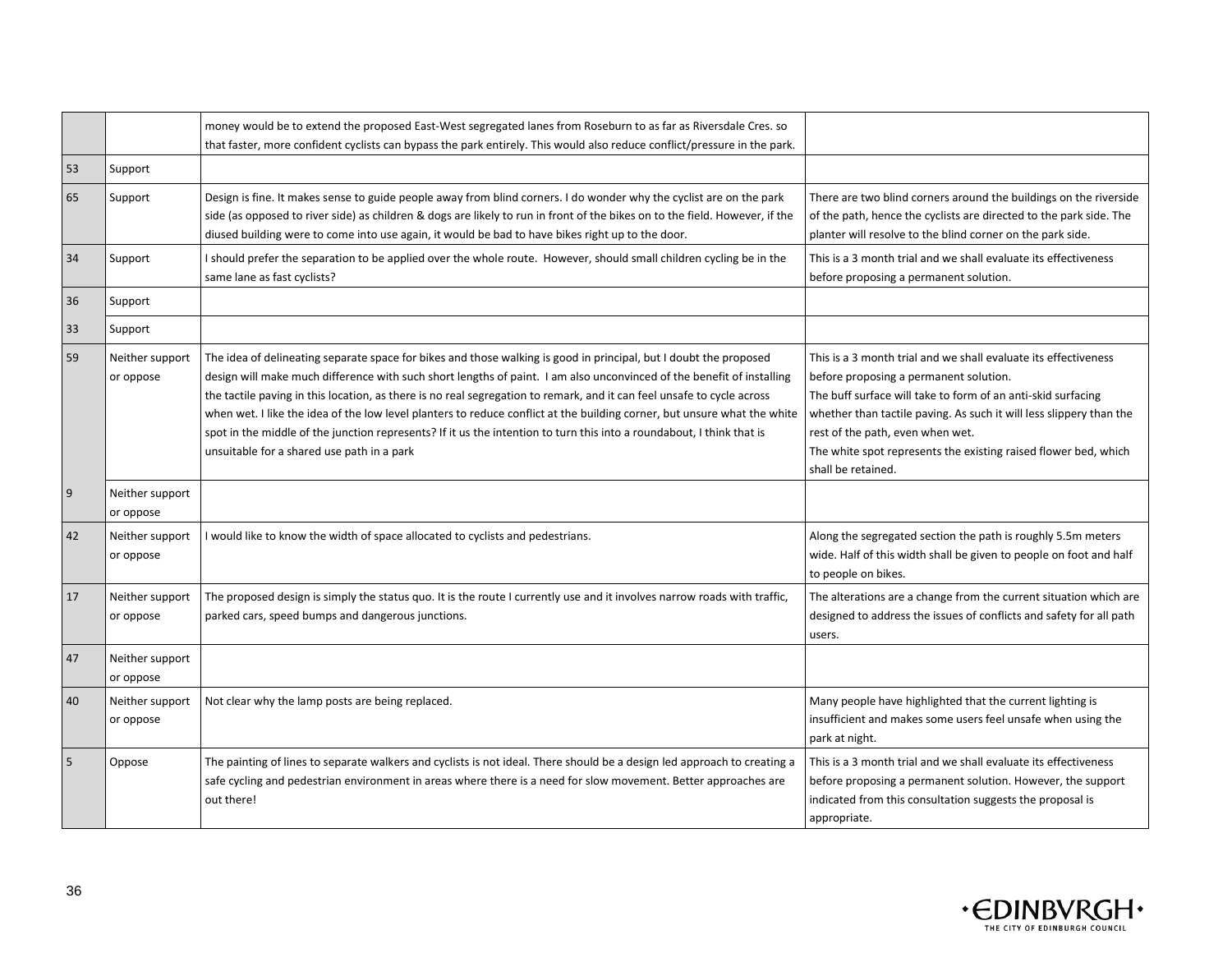|                | Oppose          | While I strongly support improvements, I do not think the detail shown on sheet number 60512201-SKE-C-WP2-11.6-<br>0102 and in the supporting information is an appropriate response. The supporting information states that<br>'Separating sections of the main paths so that people walking use one side and people cycling use the other". My<br>experience of using paths where this type of separation is included is that, in practice, people do not neatly organize<br>themselves into the sections that they are intended to use. I have concerns regarding this as marking out sections in<br>this way also promotes a sense of ownership and priority, which often translates as inappropriate speed. In short,<br>while this approach is recommended in Cycling by Design, my experience is that the proposed separation is designing<br>in conflict as the theory is sound but behaviour does not necessarily align with it. I welcome the intention to trial this<br>approach for 3 months but have concerns that it may become a permanent feature without review. The use of<br>different surfacing materials to reinforce change of environment, particularly at the junctions, is sensible although<br>care should be taken with alignment of tactiles as sheet number 60512201-SKE-C-WP2-11.6-0102 does suggest that<br>these may be positioned at points where cyclists are changing direction, increasing the likelihood of falls, particularly<br>in less experienced riders. Careful consideration to alignment will be required when these are installed. On a more<br>general point regarding surfacing, the path surface through the park requires attention in places and I hope that this<br>is within the scope of the improvement works. | This is a 3 month trial and we shall evaluate its effectiveness<br>before proposing a permanent solution. However, the support<br>indicated from this consultation suggests the proposal is<br>appropriate.<br>Where paths are segregated, such as in the Meadows, we tend to<br>find that interactions between path users is improved.<br>The buff surface will take to form of an anti-skid surfacing<br>whether than tactile paving. As such it will less slippery than the<br>rest of the path, even when wet. |
|----------------|-----------------|------------------------------------------------------------------------------------------------------------------------------------------------------------------------------------------------------------------------------------------------------------------------------------------------------------------------------------------------------------------------------------------------------------------------------------------------------------------------------------------------------------------------------------------------------------------------------------------------------------------------------------------------------------------------------------------------------------------------------------------------------------------------------------------------------------------------------------------------------------------------------------------------------------------------------------------------------------------------------------------------------------------------------------------------------------------------------------------------------------------------------------------------------------------------------------------------------------------------------------------------------------------------------------------------------------------------------------------------------------------------------------------------------------------------------------------------------------------------------------------------------------------------------------------------------------------------------------------------------------------------------------------------------------------------------------------------------------------------------------------------------------------------|--------------------------------------------------------------------------------------------------------------------------------------------------------------------------------------------------------------------------------------------------------------------------------------------------------------------------------------------------------------------------------------------------------------------------------------------------------------------------------------------------------------------|
| 21             | Oppose          | I feel you need to listen to the people and not destroy heart of Roseburn Main Street - why can't you use what is<br>there and not waste millions of pounds                                                                                                                                                                                                                                                                                                                                                                                                                                                                                                                                                                                                                                                                                                                                                                                                                                                                                                                                                                                                                                                                                                                                                                                                                                                                                                                                                                                                                                                                                                                                                                                                            | The improvements in this scheme for walking and cycling are to<br>address a known issue in of conflict between path users in the<br>park. They are, as such, independent from the wider changes<br>being proposed in the City Centre West East cycle Link.                                                                                                                                                                                                                                                         |
| $\overline{4}$ | Oppose          | Painting a separation line between the cycle side and pedestrian side is a pointless waste of money, as is painting<br>'Give Way' lines. Pedestrians will wander all over the cycle side, and cyclists will likely ride on the pedestrian side to<br>avoid glass, puddles, leaf mulch, dog mess and pedestrians blocking the cycle side. You need to have separate walking<br>and cycling paths through the park, with physical separation between them. Ideally, they should be far apart and with<br>differently-coloured surfaces.                                                                                                                                                                                                                                                                                                                                                                                                                                                                                                                                                                                                                                                                                                                                                                                                                                                                                                                                                                                                                                                                                                                                                                                                                                  | This is a 3 month trial and we shall evaluate its effectiveness<br>before proposing a permanent solution. However, the support<br>indicated from this consultation suggests the proposal is<br>appropriate.<br>Where paths are segregated, such as in the Meadows, we tend to<br>find that interactions between path users is improved.                                                                                                                                                                            |
| 16             | Oppose          | I think that making half of the path into a cycle way will encourage excessive cycling speed in an otherwise peaceful<br>place.                                                                                                                                                                                                                                                                                                                                                                                                                                                                                                                                                                                                                                                                                                                                                                                                                                                                                                                                                                                                                                                                                                                                                                                                                                                                                                                                                                                                                                                                                                                                                                                                                                        | This is a 3 month trial and we shall evaluate its effectiveness<br>before proposing a permanent solution. However, the support<br>indicated from this consultation suggests the proposal is<br>appropriate.<br>Where paths are segregated, such as in the Meadows, we tend to<br>find that interactions between path users is improved.                                                                                                                                                                            |
| 25             | Oppose          |                                                                                                                                                                                                                                                                                                                                                                                                                                                                                                                                                                                                                                                                                                                                                                                                                                                                                                                                                                                                                                                                                                                                                                                                                                                                                                                                                                                                                                                                                                                                                                                                                                                                                                                                                                        |                                                                                                                                                                                                                                                                                                                                                                                                                                                                                                                    |
| 11             | Strongly oppose | This is a waste of time and money that could be better used elsewhere in the cycle network. Reports of "conflict"<br>between cyclists/walkers appears to have been exaggerated by those opposed to the EW cycle route. It was reported<br>recently at Murrayfield Community Council that there were no observations of conflict by officers in the park. The<br>overwhelming majority of cyclists are responsible when going through the park. Those who are irresponsible are not                                                                                                                                                                                                                                                                                                                                                                                                                                                                                                                                                                                                                                                                                                                                                                                                                                                                                                                                                                                                                                                                                                                                                                                                                                                                                     | This is a 3 month trial and we shall evaluate its effectiveness<br>before proposing a permanent solution. However, the support<br>indicated from this consultation suggests the proposal is<br>appropriate. Indeed, this report includes several reported                                                                                                                                                                                                                                                          |

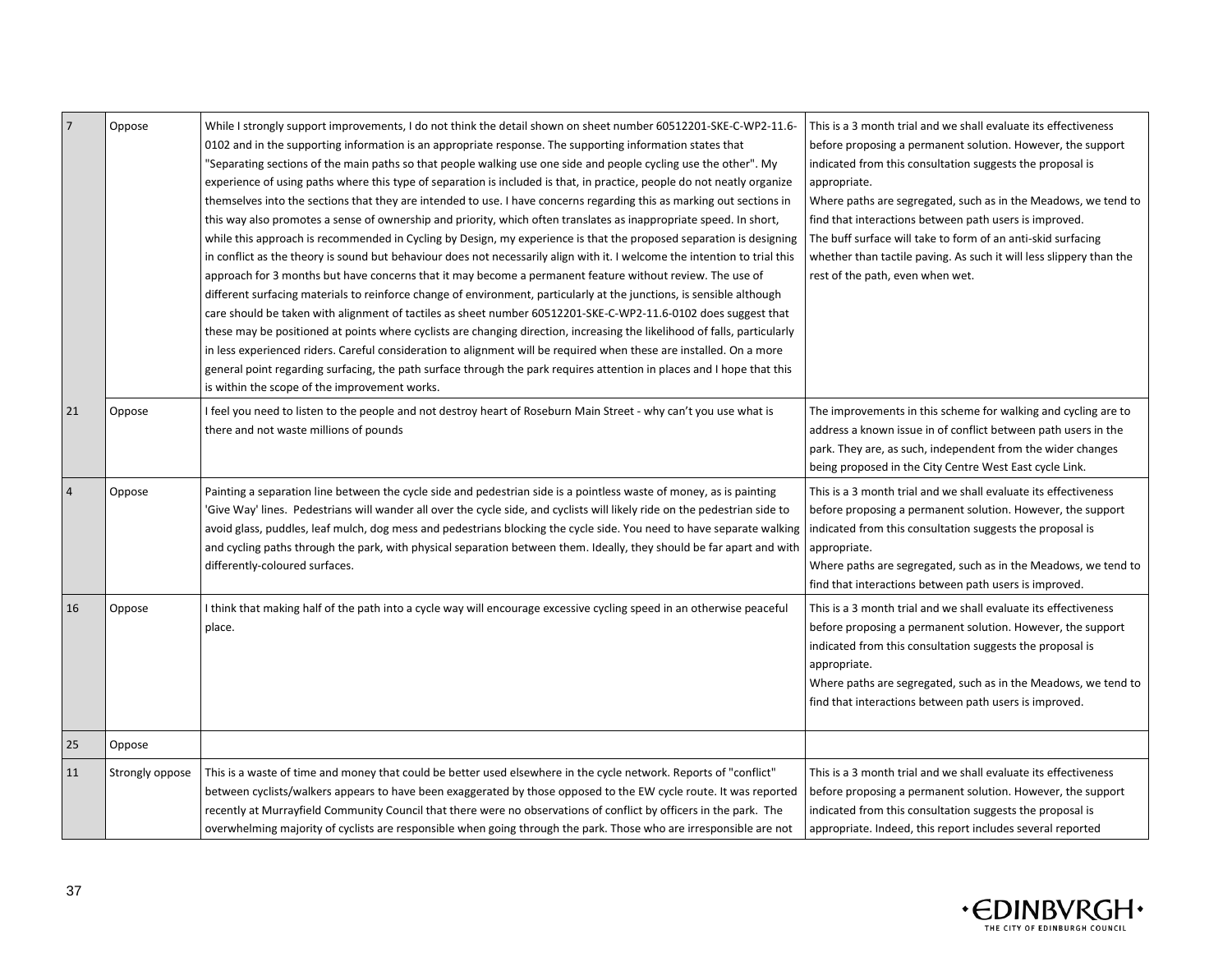|    |                 | likely to be dissuaded by a small amount of paint on the ground.                                                                                                                                                                                                                                                                                                       | incidents of such conflicts.<br>Where paths are segregated, such as in the Meadows, we tend to<br>find that interactions between path users is improved.                                                                                                                                                                                |
|----|-----------------|------------------------------------------------------------------------------------------------------------------------------------------------------------------------------------------------------------------------------------------------------------------------------------------------------------------------------------------------------------------------|-----------------------------------------------------------------------------------------------------------------------------------------------------------------------------------------------------------------------------------------------------------------------------------------------------------------------------------------|
| 23 | Strongly oppose | I do not believe that giving cyclists a dedicated part of the footpath next to the Water of Leith is the right solution for<br>Roseburn Park. I believe that cyclists should take responsibility for their behaviour and over the relatively short<br>distance through the park moderate their speed to allow all park users full access to the path beside the river. | This is a 3 month trial and we shall evaluate its effectiveness<br>before proposing a permanent solution. However, the support<br>indicated from this consultation suggests the proposal is<br>appropriate.<br>Where paths are segregated, such as in the Meadows, we tend to<br>find that interactions between path users is improved. |
| 50 | Strongly oppose |                                                                                                                                                                                                                                                                                                                                                                        |                                                                                                                                                                                                                                                                                                                                         |
| 54 | Strongly oppose | Leave it as it is and prioritise social services.                                                                                                                                                                                                                                                                                                                      |                                                                                                                                                                                                                                                                                                                                         |

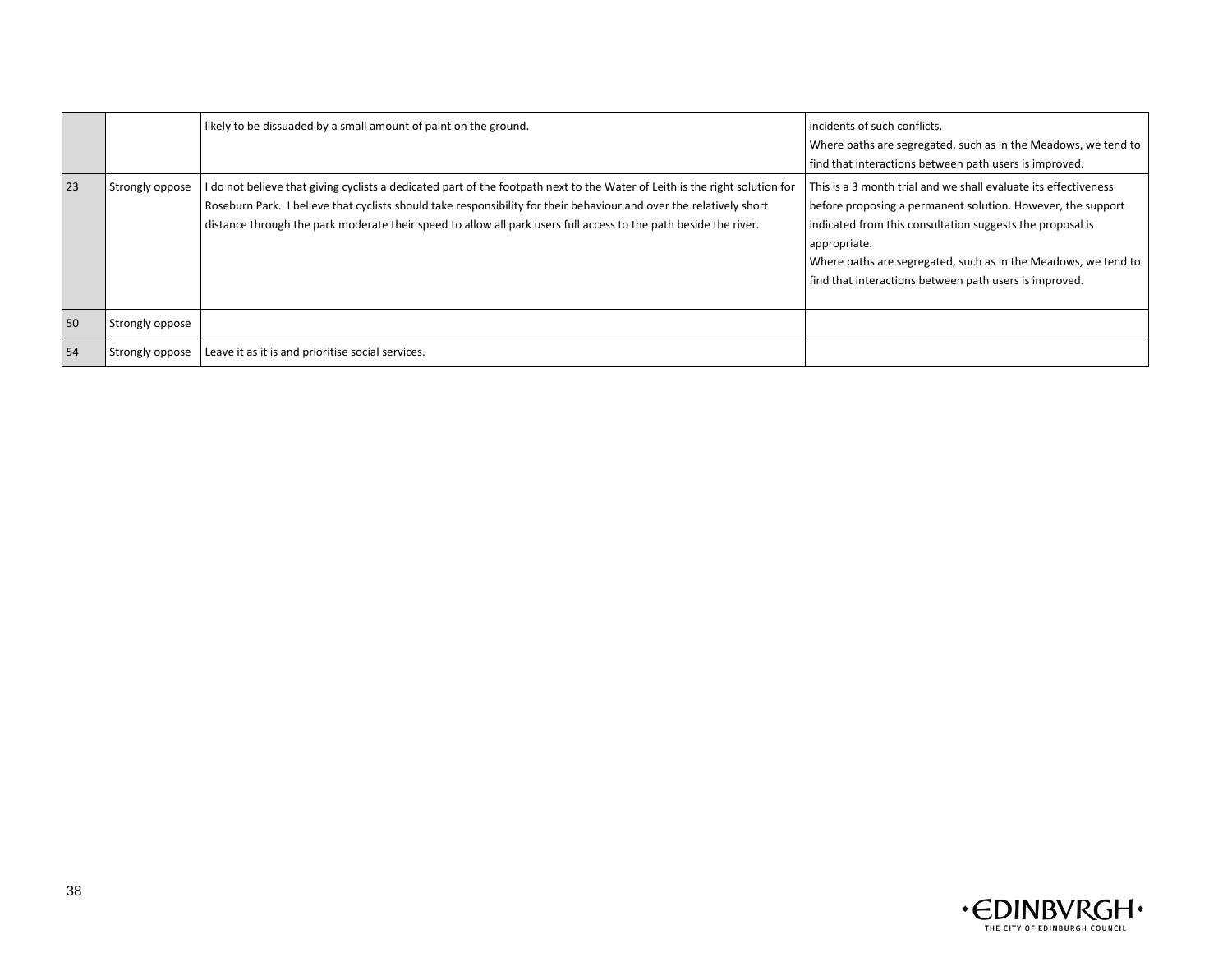| Ref<br>I.D.    | Any further comments about walking or cycling in Edinburgh                                                                                                                                                                                                                                                                                                                                                                                                                                                                                                                                                                                                                                                                                                                                                                                                                                                                                                                                                                                                                                                                                                                                                                                                                                                                                                                                                                         | <b>Council Response</b>                                                                                                                                                                   |  |
|----------------|------------------------------------------------------------------------------------------------------------------------------------------------------------------------------------------------------------------------------------------------------------------------------------------------------------------------------------------------------------------------------------------------------------------------------------------------------------------------------------------------------------------------------------------------------------------------------------------------------------------------------------------------------------------------------------------------------------------------------------------------------------------------------------------------------------------------------------------------------------------------------------------------------------------------------------------------------------------------------------------------------------------------------------------------------------------------------------------------------------------------------------------------------------------------------------------------------------------------------------------------------------------------------------------------------------------------------------------------------------------------------------------------------------------------------------|-------------------------------------------------------------------------------------------------------------------------------------------------------------------------------------------|--|
| $\mathbf{1}$   | no                                                                                                                                                                                                                                                                                                                                                                                                                                                                                                                                                                                                                                                                                                                                                                                                                                                                                                                                                                                                                                                                                                                                                                                                                                                                                                                                                                                                                                 | All general points shall be considered in the Council's future plans and                                                                                                                  |  |
| $\overline{4}$ | We need physically-segregated cycle lanes, and the abolition of conflict-inducing shared paths. We need parking in cycle<br>lanes and parking on pavements tackled to make it safer to walk and cycle. And we need pedestrian crossings which prioritise<br>pedestrians rather than the endless streams of single-occupant vehicles. Edinburgh must be a city fit for people, rather than a<br>city fit only for cars.                                                                                                                                                                                                                                                                                                                                                                                                                                                                                                                                                                                                                                                                                                                                                                                                                                                                                                                                                                                                             | strategies. Comments relating specifically to the scheme design are not<br>covered here. Instead they are responded to in the subsequent sections<br>about the specific design proposals. |  |
| 6              | Thank you for all you are doing. I wish in particular the Scottish Government did half as much!                                                                                                                                                                                                                                                                                                                                                                                                                                                                                                                                                                                                                                                                                                                                                                                                                                                                                                                                                                                                                                                                                                                                                                                                                                                                                                                                    |                                                                                                                                                                                           |  |
| $\overline{7}$ | I support the Council's ongoing efforts to provide improved walking and cycling in Edinburgh and welcome the continuing<br>commitment to a budget that has a chance of delivering the step change set out in national and local policy.                                                                                                                                                                                                                                                                                                                                                                                                                                                                                                                                                                                                                                                                                                                                                                                                                                                                                                                                                                                                                                                                                                                                                                                            |                                                                                                                                                                                           |  |
| 8              | Improve cycle routes on main roads too especially Corstorphine Road adjacent to Roseburn Park                                                                                                                                                                                                                                                                                                                                                                                                                                                                                                                                                                                                                                                                                                                                                                                                                                                                                                                                                                                                                                                                                                                                                                                                                                                                                                                                      |                                                                                                                                                                                           |  |
| 9              | We think cyclists are very well catered for already                                                                                                                                                                                                                                                                                                                                                                                                                                                                                                                                                                                                                                                                                                                                                                                                                                                                                                                                                                                                                                                                                                                                                                                                                                                                                                                                                                                |                                                                                                                                                                                           |  |
| 10             | Upgrade the existing cycle routes in Edinburgh. Keep cycles off the main roads for safety.                                                                                                                                                                                                                                                                                                                                                                                                                                                                                                                                                                                                                                                                                                                                                                                                                                                                                                                                                                                                                                                                                                                                                                                                                                                                                                                                         |                                                                                                                                                                                           |  |
| 12             | WE cannot make Edinburgh into Amsterdam. It does not have the same topography. The biggest obstacle to cycling is<br>probably the vast number of potholes and speed bumps                                                                                                                                                                                                                                                                                                                                                                                                                                                                                                                                                                                                                                                                                                                                                                                                                                                                                                                                                                                                                                                                                                                                                                                                                                                          |                                                                                                                                                                                           |  |
| 13             | There is a big issue with the cycling paths in Edinburgh which are designated as shared spaces. As a cyclist, it's reasonably<br>easy to predict what a pedestrian is going to do when you are approaching them. However, dog walkers tend to let their dogs<br>off the lead on the cycling paths which really is a recipe for disaster and whether it has happened already I don't know but, it<br>will happen in the future and somebody will hit a dog and there will be a serious injury. The council needs to decide whether<br>the cycle paths are to be used as serious rights-of-way in order to traverse the city and if so, ensure that they are set up as<br>such.                                                                                                                                                                                                                                                                                                                                                                                                                                                                                                                                                                                                                                                                                                                                                      |                                                                                                                                                                                           |  |
| 14             | there is so much scope for improvement in this city that anyone visiting would be forgiven for thinking we have done very<br>little to nothing to improve things, the streets in the city centre should be pedestrianized and prohibitive parking costs and<br>penalties introduced, HGV's should be banned or made to pay for access from Rose St, the setts there are deeply damaged,<br>uneven, with some deep ruts, not to mention the way some of these are driven, a long hard look needs to be taken at all of<br>that. There should also be in an ideal world, a mailbox for the public to send images of vehicles ignoring signage prohibiting<br>parking etc. which would ideally be linked to the LEO's who could immediately attend and fine these, so that revenue is<br>gained, and that motorist learns to act in accordance with the law. Further to that, ideally, sandwich boards outside a wide<br>range of premises should be moved to within the confines of that premises area, and not plonked any which way in the way<br>of people trying to get past, the streets are TOO narrow for these, again your Environmental Wardens could and should<br>enforce this, it's the law after all. I could again, go on for days. And I doubt very much, in 35 years of cycling around<br>Edinburgh and seeing these things arise and become normal, that anything proactive or productive will come of this survey. |                                                                                                                                                                                           |  |

### **Online Survey - Any Further Comments about walking and cycling in Edinburgh**

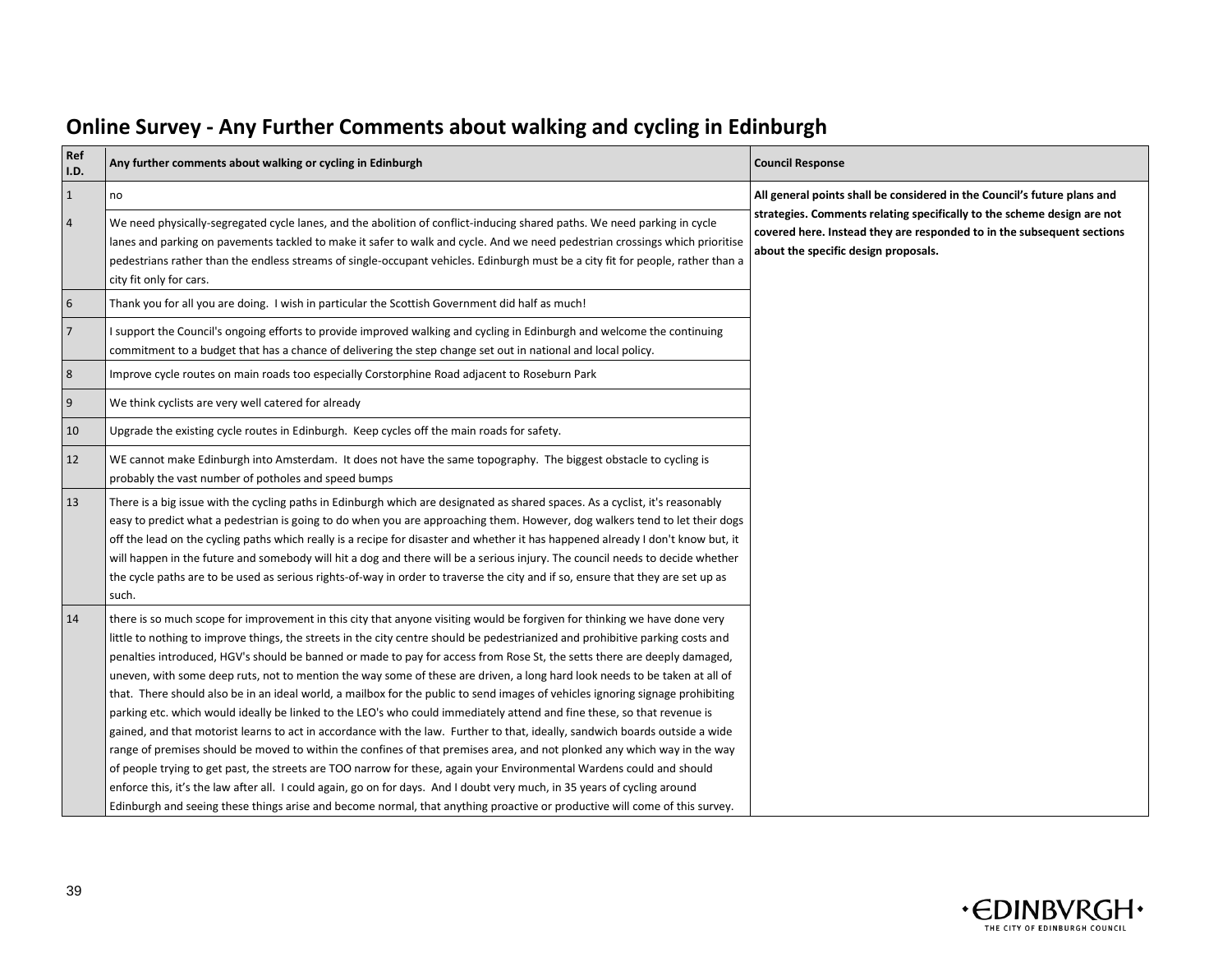| 17 | Yes - I think the cycle path network should be extended and 'missing sections' linked. There could be more use made of tram<br>corridors to provide protected cycleways alongside in areas where cyclists need to use the road. Cyclists should not be forced<br>to use the bus and taxi lanes (e.g. Corstorphine Road) which are dangerous. There is a lot of work needed around junctions<br>for cyclists (e.g. getting from Shandwick Place onto Princes St). Edinburgh Council should prioritise sustainable transport<br>options over the views of small local interest groups whose arguments are usually not evidence based.                                                                                                                                                                                                                                                                                                                                                                                                                                                                                                                                                                                                                                                                                                                                                                                                                                                                                                                                                                                                                                                                                                                                                                                                                                                                                                                                                                                                                                                                                                                                                                                                                                                                                                                                                 | All general points shall be considered in the Council's future plans and<br>strategies. Comments relating specifically to the scheme design are not<br>covered here. Instead they are responded to in the subsequent sections<br>about the specific design proposals. |
|----|-------------------------------------------------------------------------------------------------------------------------------------------------------------------------------------------------------------------------------------------------------------------------------------------------------------------------------------------------------------------------------------------------------------------------------------------------------------------------------------------------------------------------------------------------------------------------------------------------------------------------------------------------------------------------------------------------------------------------------------------------------------------------------------------------------------------------------------------------------------------------------------------------------------------------------------------------------------------------------------------------------------------------------------------------------------------------------------------------------------------------------------------------------------------------------------------------------------------------------------------------------------------------------------------------------------------------------------------------------------------------------------------------------------------------------------------------------------------------------------------------------------------------------------------------------------------------------------------------------------------------------------------------------------------------------------------------------------------------------------------------------------------------------------------------------------------------------------------------------------------------------------------------------------------------------------------------------------------------------------------------------------------------------------------------------------------------------------------------------------------------------------------------------------------------------------------------------------------------------------------------------------------------------------------------------------------------------------------------------------------------------------|-----------------------------------------------------------------------------------------------------------------------------------------------------------------------------------------------------------------------------------------------------------------------|
| 18 | The cycle paths on the northern side of Edinburgh situated where old railway lines used to be provide an excellent service of<br>routes for cyclists and walkers. However, The green areas are not well managed - there is a lot of rubbish in places, the tree,<br>grass and shrubs are not manage or maintained effectively. In places they just feel rough, unkempt, unappealing and quite off<br>putting. They are also often very dark secluded places where the slopes are steep and that can put people off walking or<br>cycling there as they feel they are too isolated. Some people feel at risk in these places if they are alone and it is quiet.<br>Because of their secluded nature they often become hiding places or rat runs for kids and joyriders. I think more could be<br>done with these green spaces to make them more appealing instead of just leaving them to gather rubbish and grow into a<br>jungle. Make more of the old station platforms - introduce little cafe stations, have seats and nice grass areas where people<br>could sit out. Have outdoor gym equipment at places along the paths as many people job along them so additional workout<br>facilities may go down well. I also want to mention cycling on the roads in Edinburgh. The cycle paths are mostly in the<br>northern part of the city, and many people need to cycle on roads. While there are often cycle lanes at the sides of roads<br>which is good, they are often very rough with pot holes, badly patched tarmac, drains that are not level with the tarmac. All<br>these things make cycling along them hazardous as cyclists either have to move out further into the road to avoid the hole<br>which pushes them further into the traffic, or they go over the bumps which could put less experienced cyclists off balance. I<br>think the council needs to do a lot more to improve cycling in the city. Cycle lanes should be properly demarcated by kerbs<br>which physically separate the cycle lane from the road. Cyclists and walkers should have right of way over motorised<br>transport as they do in Finland. There needs to be more cycle paths in the south of Edinburgh and other areas. Edinburgh<br>should have a complete network of paths across the whole city which maximises the safety for cyclists and the enjoyment of<br>cycling in town. |                                                                                                                                                                                                                                                                       |
| 19 | I think segregated cycle lanes are really needed in Edinburgh like they are commonplace in other European cities such as<br>Copenhagen, Berlin and London.                                                                                                                                                                                                                                                                                                                                                                                                                                                                                                                                                                                                                                                                                                                                                                                                                                                                                                                                                                                                                                                                                                                                                                                                                                                                                                                                                                                                                                                                                                                                                                                                                                                                                                                                                                                                                                                                                                                                                                                                                                                                                                                                                                                                                          |                                                                                                                                                                                                                                                                       |
| 20 | I got rid of my bike because I found cycling too terrifying. I strongly support cycling, but the roads are fearsome and shared<br>walking cycling paths are not at all relaxing. As I have said before I firmly believe parks are for people to relax in and enjoy<br>and cyclists tend to use them as a fast way to get around. There must be statistics for injuries caused by collisions between,<br>cyclists, children, walkers and dogs. In the 30 years I have lived in Murrayfield Roseburn Park has been a favourite spot to<br>push the pram, play with toddlers and older children, train and exercise puppies and dogs and now I am retired part of a<br>pleasant walk. Dodging cyclists is no fun.                                                                                                                                                                                                                                                                                                                                                                                                                                                                                                                                                                                                                                                                                                                                                                                                                                                                                                                                                                                                                                                                                                                                                                                                                                                                                                                                                                                                                                                                                                                                                                                                                                                                      |                                                                                                                                                                                                                                                                       |
| 22 | expand the cycler network - show vision and don't be bullied by car lobby                                                                                                                                                                                                                                                                                                                                                                                                                                                                                                                                                                                                                                                                                                                                                                                                                                                                                                                                                                                                                                                                                                                                                                                                                                                                                                                                                                                                                                                                                                                                                                                                                                                                                                                                                                                                                                                                                                                                                                                                                                                                                                                                                                                                                                                                                                           |                                                                                                                                                                                                                                                                       |
| 23 | Stop putting cyclists first - they are a minority and many fail to behave responsibly - no lights or reflective wear in the<br>winter/dark, travelling too fast on shared footpaths, going the wrong way along one way roads.                                                                                                                                                                                                                                                                                                                                                                                                                                                                                                                                                                                                                                                                                                                                                                                                                                                                                                                                                                                                                                                                                                                                                                                                                                                                                                                                                                                                                                                                                                                                                                                                                                                                                                                                                                                                                                                                                                                                                                                                                                                                                                                                                       |                                                                                                                                                                                                                                                                       |
| 24 | Some pavements and roads could be more even, so many cracked pavements from various utility companies digging them                                                                                                                                                                                                                                                                                                                                                                                                                                                                                                                                                                                                                                                                                                                                                                                                                                                                                                                                                                                                                                                                                                                                                                                                                                                                                                                                                                                                                                                                                                                                                                                                                                                                                                                                                                                                                                                                                                                                                                                                                                                                                                                                                                                                                                                                  |                                                                                                                                                                                                                                                                       |

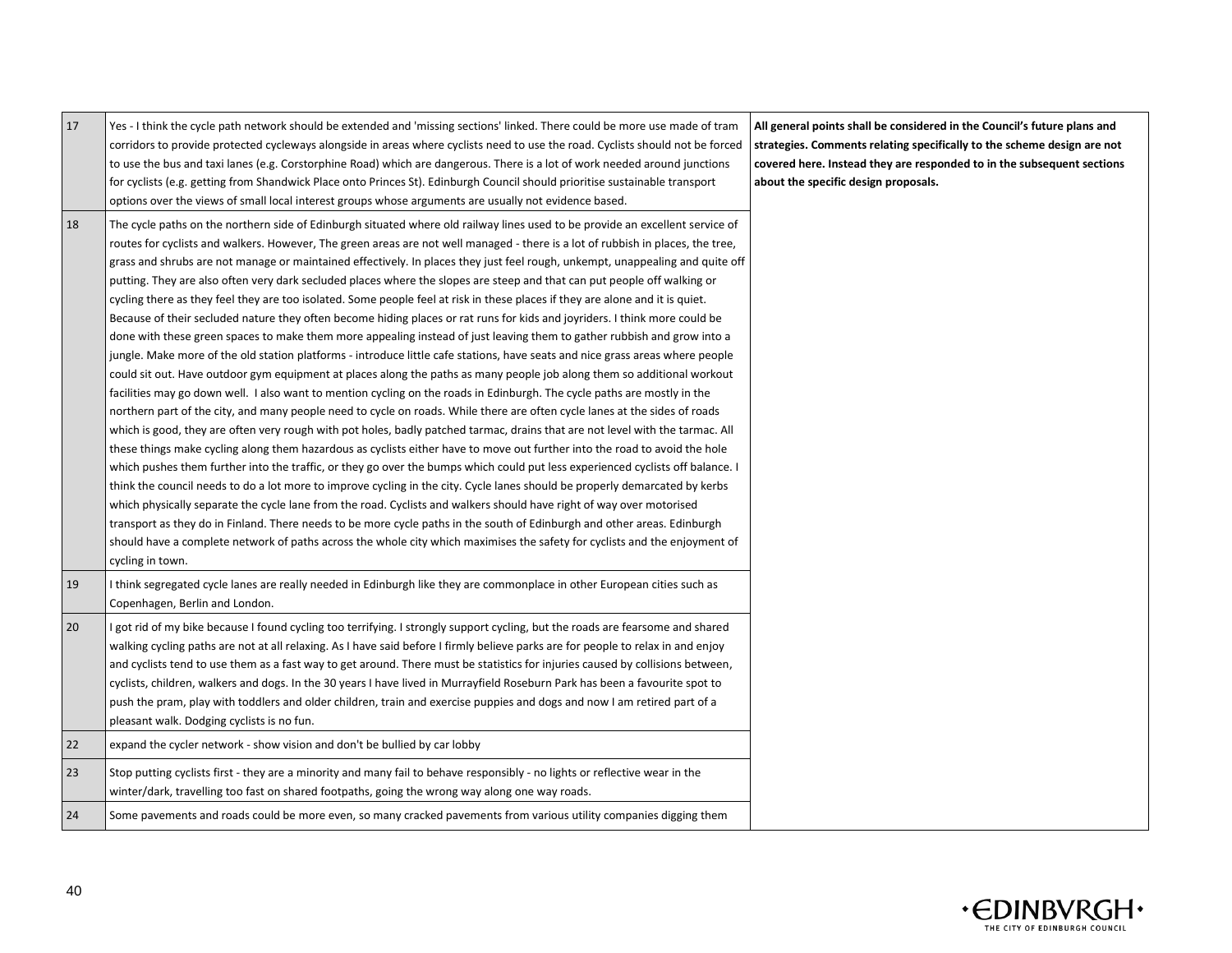|    | up, potholes on the roads etc. Problem with dog fouling occurring very frequently. On bin day, emptied bins left in disarray<br>blocking pavements. Cars/vans parking on pavements.                                                                                                                                                                                                                                                                                                                                                                                                                                                                                                                            |                                                                                                                                                                                                                                                                       |
|----|----------------------------------------------------------------------------------------------------------------------------------------------------------------------------------------------------------------------------------------------------------------------------------------------------------------------------------------------------------------------------------------------------------------------------------------------------------------------------------------------------------------------------------------------------------------------------------------------------------------------------------------------------------------------------------------------------------------|-----------------------------------------------------------------------------------------------------------------------------------------------------------------------------------------------------------------------------------------------------------------------|
| 28 | Edinburgh has lots of good walking and cycling paths because of the converted old railways lines that run through the city but<br>people need to be more considerate of other path users.                                                                                                                                                                                                                                                                                                                                                                                                                                                                                                                      | All general points shall be considered in the Council's future plans and<br>strategies. Comments relating specifically to the scheme design are not<br>covered here. Instead they are responded to in the subsequent sections<br>about the specific design proposals. |
| 29 | Is the frequency of lamp posts a standard? As the proposals may mean some trees have to be taken down, especially the<br>area on the north side of the cricket pitch. Positioning of lamps may need to be adjusted.                                                                                                                                                                                                                                                                                                                                                                                                                                                                                            | The frequency of lamp post is standard. Their position on the designs is only<br>approximate. They shall replace the current lamps and no trees are planned<br>to be removed as part of the replacing the lamps.                                                      |
| 30 | The Council needs to do more to prevent blocked drains along main roads and side arteries. It would go a long way to<br>helping those on the pavements to not get soaked after heaving rain (and whether we like it or not, heavy and torrential<br>rainfalls are more frequent all year round).                                                                                                                                                                                                                                                                                                                                                                                                               | All general points shall be considered in the Council's future plans and<br>strategies. Comments relating specifically to the scheme design are not<br>covered here. Instead they are responded to in the subsequent sections                                         |
| 31 | Cycling requires safe routes where we don't feel we are going to be hurt by cars, buses and lorries, as well as good quality<br>roads so our bicycles won't suffer major damage from potholes, or cause us to swerve to try and avoid them. Then we<br>require good facilities in the centre of town where we can padlock our bikes safety - where are the bicycle racks in St<br>Andrews square for example? Last of all listen to Spokes for its practical suggestions.                                                                                                                                                                                                                                      | about the specific design proposals.                                                                                                                                                                                                                                  |
| 32 | I think we have one of the best bus services and I use it whenever I can. I only use my car for routes which are not directly<br>served by buses from here. The tram I find totally unsuitable for going into town even though I live on Roseburn street, so<br>only use when I am getting my car serviced at sight hill                                                                                                                                                                                                                                                                                                                                                                                       |                                                                                                                                                                                                                                                                       |
| 33 | There is already a route via the tram lines from Haymarket to Roseburn & Water of Leith to Roseburn and Balgreen to<br>Roseburn via W of L also, which cyclists currently use.                                                                                                                                                                                                                                                                                                                                                                                                                                                                                                                                 |                                                                                                                                                                                                                                                                       |
| 34 | Where there is no separation of fast cyclists from pedestrians there is a considerable risk of collision, particularly where<br>people perhaps have animals on a lead. People rarely seem to follow the rule of walking on the right so as to face oncoming<br>traffic.                                                                                                                                                                                                                                                                                                                                                                                                                                        |                                                                                                                                                                                                                                                                       |
| 36 | I both walk and cycle in town and have no problem with either. I use both the main road into the city centre and back street<br>routes too. My wife will not cycle into the city centre but is quite happy to cycle through parks and along the railway track<br>from Roseburn. She is unlikely to use the proposed cycle track through Roseburn unless she only wants to go as far as<br>Haymarket at the end of the track and no further. My 9 year old daughter will happily follow me on her bicycle in busy<br>streets, whether to the swimming pool or to the park. I daresay we are a pretty typical family in these respects. We all walk in<br>town and use the pedestrian crossings where available. |                                                                                                                                                                                                                                                                       |
| 37 | Cycling is awful, too much traffic and cobble stones. Cycle paths are great but don't go near where I want to go e.g. Cycle to<br>city centre from Roseburn or from Roseburn to Stockbridge (can't go on river path as get punctures.)                                                                                                                                                                                                                                                                                                                                                                                                                                                                         |                                                                                                                                                                                                                                                                       |
| 39 | Whilst welcoming this quiet route leisure cycling project, the East - West Route should also continue west along the main<br>road to Corstorphine. Only then will there be significant modal shift by commuters. I own a car, but would prefer to cycle. I<br>use buses a lot, because it feels dangerous to cycle. This comes down to safety. I want to have cycling as my safe and                                                                                                                                                                                                                                                                                                                           |                                                                                                                                                                                                                                                                       |

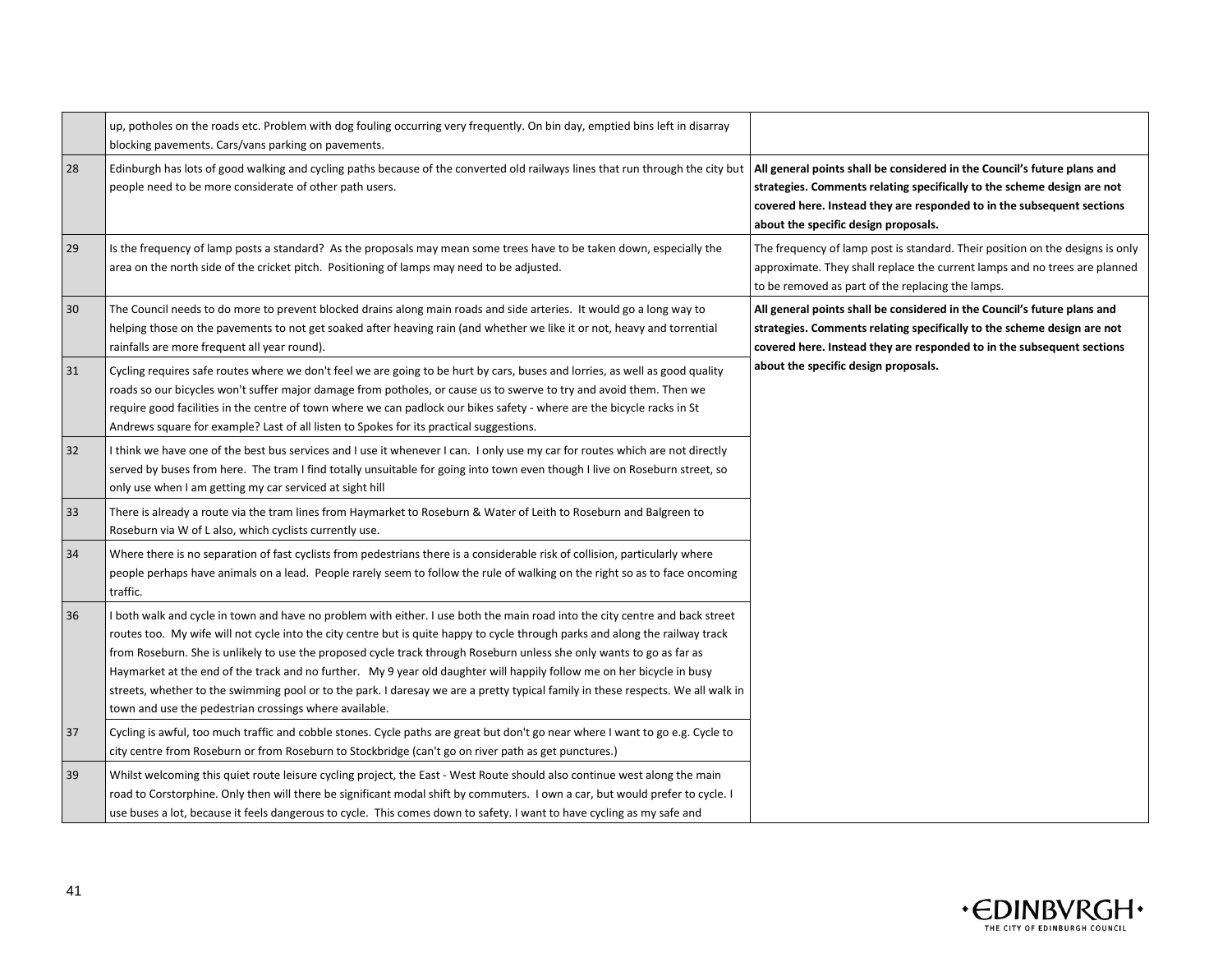|    | convenient default option.                                                                                                                                                                                                                                                                                                                                                                                                                                                                                           |                                                                                                                                                                                                                               |
|----|----------------------------------------------------------------------------------------------------------------------------------------------------------------------------------------------------------------------------------------------------------------------------------------------------------------------------------------------------------------------------------------------------------------------------------------------------------------------------------------------------------------------|-------------------------------------------------------------------------------------------------------------------------------------------------------------------------------------------------------------------------------|
| 40 | About time more was done to force cyclists to obey the rules of the road, and ensure that they do not share paths with<br>pedestrians. Pavements are not cycle paths, and the Water of Leith Walkway is too narrow for much of the route to also use<br>it as a cycle path.                                                                                                                                                                                                                                          | All general points shall be considered in the Council's future plans and<br>strategies. Comments relating specifically to the scheme design are not<br>covered here. Instead they are responded to in the subsequent sections |
| 42 | I would prefer cyclists to reduce their speed when in and around pedestrians. I would also prefer if they did not cycle<br>through red traffic lights when the green man is on. My children have nearly been knocked down twice by cyclists who think<br>they do not need to stop at red lights and race across the pedestrian crossings.                                                                                                                                                                            | about the specific design proposals.                                                                                                                                                                                          |
| 43 | I would like to see the Water of Leith footway at Stockbridge re-opened. I would like to see cycle lanes all over the city<br>better-maintained, with fewer potholes                                                                                                                                                                                                                                                                                                                                                 |                                                                                                                                                                                                                               |
| 44 | Cycle routes needed to help the congestion of city traffic and air pollution, as long it is REASONABLE, and does not interfere<br>with people using the walkway paths, and shops with their livelihood being threatened, as along the narrow Roseburn<br>Terrace. And I hope the survey provider saves these responses THIS time.                                                                                                                                                                                    |                                                                                                                                                                                                                               |
| 46 | yes - ignore the cycle haters who will no doubt fabricate stories about the lycra lout cyclists.                                                                                                                                                                                                                                                                                                                                                                                                                     |                                                                                                                                                                                                                               |
| 47 | With proposed changes to Corstorphine Road, I can only see problems ahead for everyone being either on foot or in any kind<br>of vehicle.                                                                                                                                                                                                                                                                                                                                                                            |                                                                                                                                                                                                                               |
| 48 | When walking in the areas shared with cyclists, it would be better if cyclists used their bell when coming from behind the<br>walkers. Children and the elderly are vulnerable if cyclists come too close and at speed. If cyclists wore high viz jackets they<br>would be a lot safer when on the roads.                                                                                                                                                                                                            |                                                                                                                                                                                                                               |
| 49 | There are some good routes, but then there are parts of Edinburgh with no good cycle routes. I do not cycle to work as there<br>are no safe routes to take from Roseburn to the George Square area of Edinburgh University.                                                                                                                                                                                                                                                                                          |                                                                                                                                                                                                                               |
| 50 | If you hadn't squandered a billion (plus the ongoing escalating annual deficit) on the toy tram set, you could fix the roads and<br>make cycling 1000% more pleasant.                                                                                                                                                                                                                                                                                                                                                |                                                                                                                                                                                                                               |
| 51 | Yes - more cycle ways are crucial and urgently needed. The only cycle ways are shared with buses and pedestrians. It is<br>appalling - too be a a truly world class European city Edinburgh needs segregated cycle paths. The canal path also needs to be<br>resolved - pedestrians, dog walkers and cyclists currently share it and it is very dangerous. Finally - sort out the water of Leith!<br>The section near the west end of Edinburgh has been shut for years and needs repairing. It is an embarrassment. |                                                                                                                                                                                                                               |
| 52 | Please allocate more resources (particularly more staff) to the active travel team at CEC                                                                                                                                                                                                                                                                                                                                                                                                                            |                                                                                                                                                                                                                               |
| 54 | Spending money on cyclists I'd a luxury. We need to invest more in social services as they actually improve things for people.                                                                                                                                                                                                                                                                                                                                                                                       |                                                                                                                                                                                                                               |
| 55 | Please keep improving the walking and cycling infrastructure. Cities are for people not cars.                                                                                                                                                                                                                                                                                                                                                                                                                        |                                                                                                                                                                                                                               |
| 56 | Good facilities but could be better at blackspots e.g. Haymarket and Princes St                                                                                                                                                                                                                                                                                                                                                                                                                                      |                                                                                                                                                                                                                               |
| 59 | I support the councils initiatives to improve conditions for walking and cycling, but feel the process takes too long. There<br>seems to be a lot of time and money spent on consultation but not much on actually doing things                                                                                                                                                                                                                                                                                      |                                                                                                                                                                                                                               |